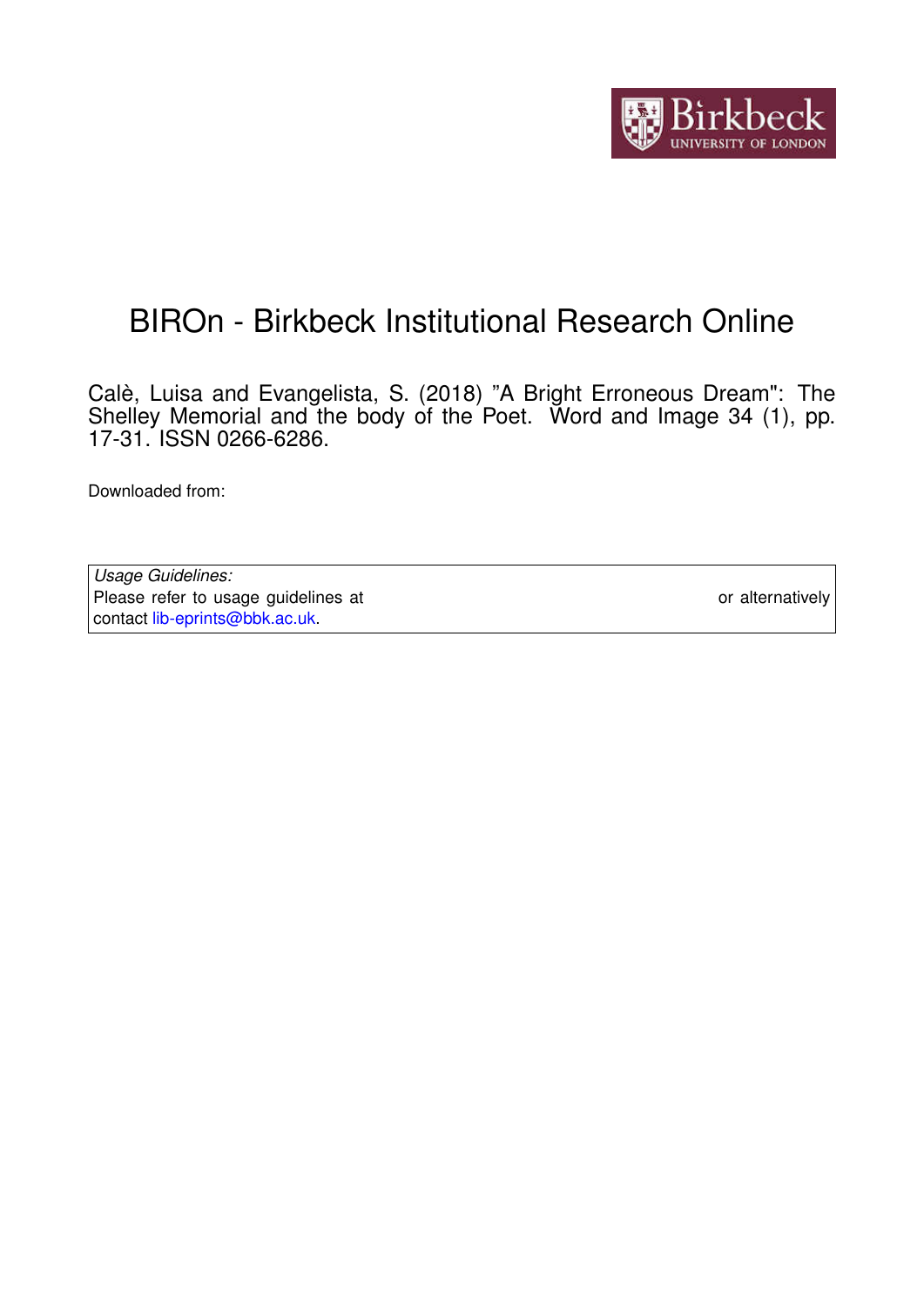#### **"A Bright Erroneous Dream": The** *Shelley Memorial* **and the Body of the Poet**

#### **Luisa Calè and Stefano Evangelista**

 $\overline{a}$ 

"Poets are the hierophants of an unapprehended inspiration; the mirrors of the gigantic shadows which futurity casts upon the present." (P. B. Shelley, *Defense of Poetry*)

# **1. Introduction: Garnett, the** *Shelley Memorial***, the Shelley Corpus**

In an article entitled "The Shelley Monuments," published in the *Illustrated London News* in May 1892, Richard Garnett makes a striking connection between the steady growth of Shelley's fame among English readers and the recent revival of English sculpture. This parallel progress is symbolized and to a certain extent made visible in three memorials commemorating Shelley, all reproduced on the page: a simple gravestone that marked the burial place of Shelley's ashes in the Protestant Cemetery in Rome; a cenotaph by Henry Weekes, exhibited at the Royal Academy in 1853 and erected in the Old Priory of Christchurch Minster in 1854, <sup>1</sup> which Garnett somewhat cattily labels "an excellent work for the period"; and finally Edward Onslow Ford's "magnificent" memorial initially intended for the Roman cemetery, on view at the Royal Academy that year, and inaugurated the following year at University College

<sup>&</sup>lt;sup>1</sup> "Shelley's Monument. Engraved by G. Stodart from the Sculpture by H. Weekes," The Art Journal, 15 (March 1863): 56-58. George J. Stodart's stipple engraving was published in 1853, the year before the sculpture was inaugurated. The authors would like to thank Caroline Vout for her response to an early version of this article presented at Tate Britain.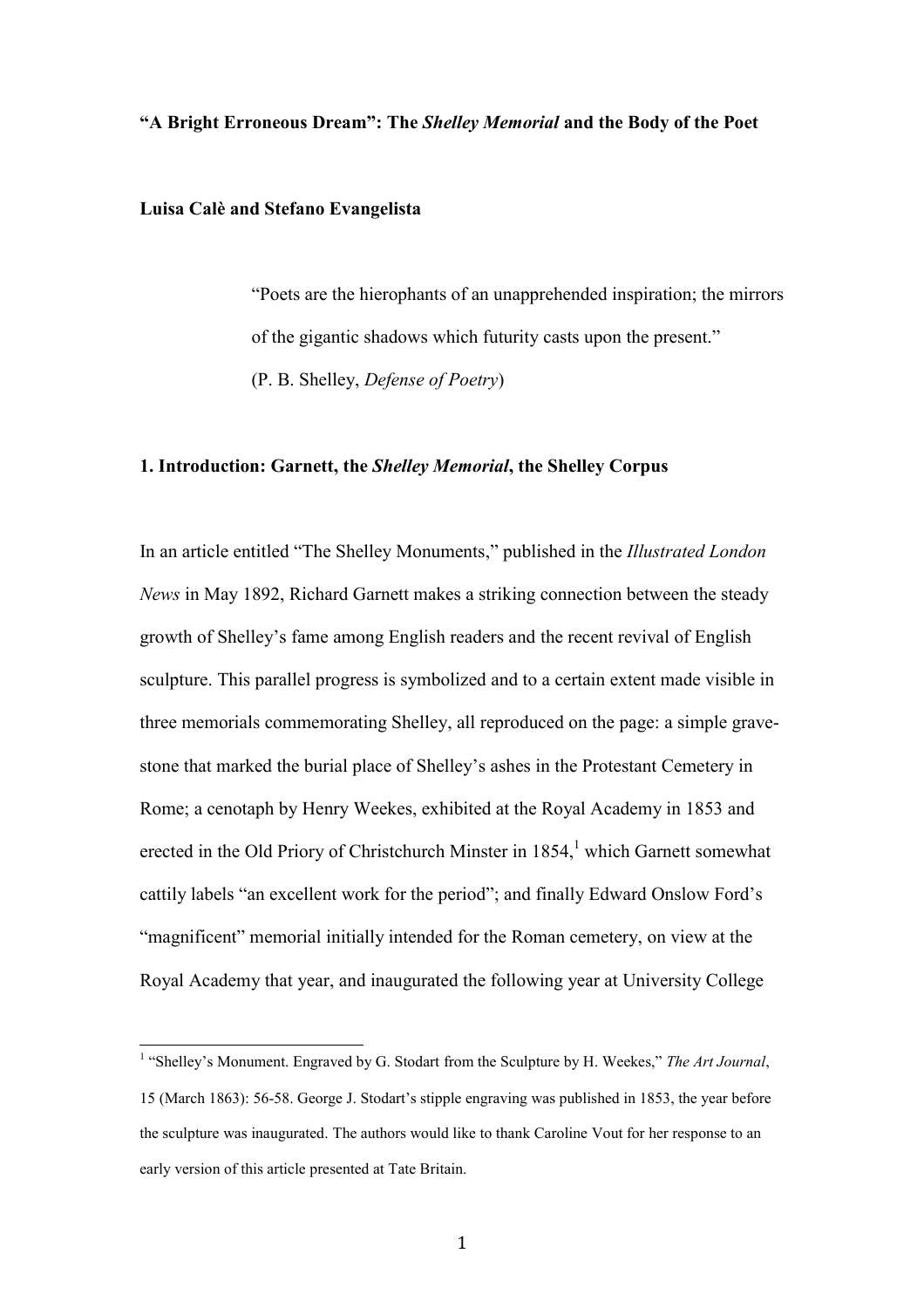Oxford. Garnett praises Onslow Ford for his technical mastery of the medium, as well as his ability to envelop his work in an "atmosphere of thought and feeling"; Onslow Ford's work is therefore "an index to the progress of English sculpture" away from the "decorous feebleness" which used to characterize it.<sup>2</sup> For Garnett, the evolution from the plain inscribed stone of the Protestant Cemetery to the work of art destined for the Oxford college represents a fitting narrative for the literary canonization of Shelley, whose life and poetry could now no longer be held as "a bright erroneous dream," as Thomas Moore had referred to them just over half a century earlier.<sup>3</sup> Garnett maintains that, in the altered cultural landscape of the 1890s, "hardly any competent judge would dispute" that Shelley stands, together with Wordsworth, at the head of the English Romantic school.

Garnett was certainly a competent judge, although he might also have been a somewhat partial one. By 1892 he had been working hard to promote Shelley's reputation for decades. At least since 1859, he had been corresponding with Lady Shelley, the daughter in law of the poet and severe guardian of his public image, gradually winning her trust. When she commissioned Onslow Ford to build the *Shelley Memorial* in 1890, she entrusted him to see the project through should she die before its completion.<sup>4</sup> At the time of the *Illustrated London News* article Garnett,

<sup>2</sup> Richard Garnett, "The Shelley Monuments," *Illustrated London News* (21 May 1892): 627.

<sup>&</sup>lt;sup>3</sup> The full quotation goes: "His short life had been, like his poetry, a sort of bright erroneous dream, false in the general principles on which it proceeded, though beautiful and attaching in most of the details." *The Works of Lord Byron: with his Letters and Journals, and his Life*, ed. Thomas Moore, 17 vols (London: John Murray, 1832), 5:365; quoted in Garnett, "The Shelley Monuments," 627. <sup>4</sup> The correspondence between Garnett and Jane Shelley is preserved in the Harry Ransom Center in the University of Texas at Austin. The letter in which she charges him to oversee the project in case of her death is dated 27 March 1890; Richard Garnett Papers 54.4.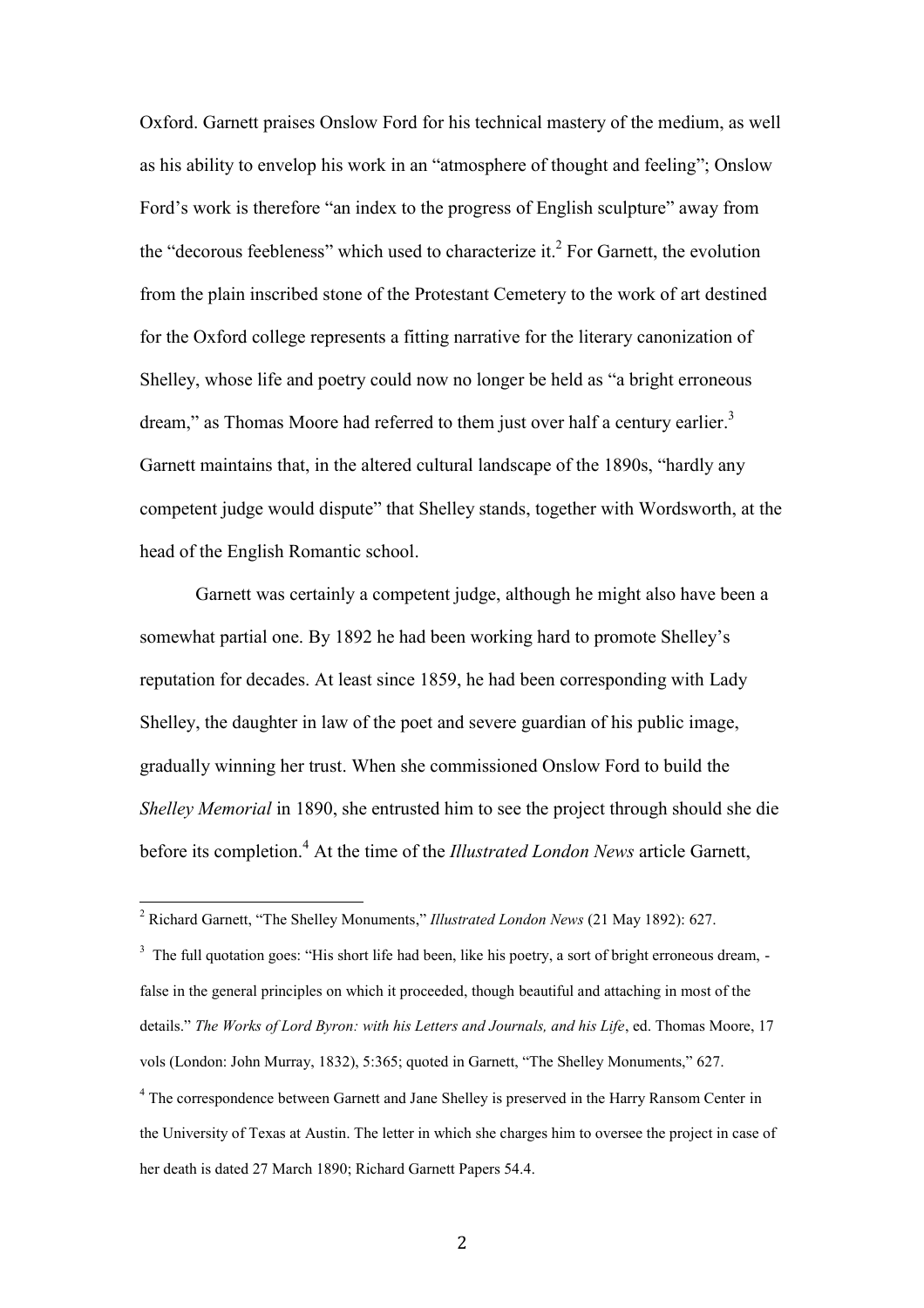together with Benjamin Jowett, was also involved in facilitating Lady Shelley's donation of her Shelley manuscripts to the Bodleian Library, in Oxford, which was completed in 1893, opening new directions in textual scholarship.<sup>5</sup>

Garnett was by no means the only high-profile intellectual active in rehabilitating the poet whom Matthew Arnold had infamously labelled as a "beautiful *and ineffectual* angel." <sup>6</sup> William Michael Rossetti, with whom Garnett collaborated closely, had produced a landmark edition of *The Poetical Works of Percy Bysshe Shelley* (1870) with a "Prefatory Notice" in which he refuted the commonly-held opinion that Shelley was "a mere vague idealist."<sup>7</sup> If Arnold's negative pronouncements seemed to encapsulate a mid-Victorian attitude of hostility towards Shelley, a new generation of prominent critics, including Rossetti, A. C. Swinburne, and Oscar Wilde, advocated Shelley's work (and often his life) with a passion that had distinctly cultish overtones.<sup>8</sup> Nor was the new popularity of Shelley an exclusively academic phenomenon. From 1885 onwards, the Shelley Society organized public lectures and performances, and sponsored the publication of facsimiles and critical essays – all intended to broaden Shelley's readership and consolidate his influence on modern literature. This late-Victorian wave of interest in

<sup>&</sup>lt;sup>5</sup> On this topic see Michael Rossington, "William Michael Rossetti and the Organization of Percy Bysshe Shelley in the Later Nineteenth Century," *European Romantic Review* 26, no. 3 (2015): 387-93. <sup>6</sup> Matthew Arnold, "Shelley," *Nineteenth Century* (January 1888): 23-39, 39.

<sup>7</sup> W. M. Rossetti, "Prefatory Notice," in *The Poetical Works of Percy Bysshe Shelley* (London: Moxon, 1870), xxiv.

<sup>&</sup>lt;sup>8</sup> Studying this turn in critical reputation, Anthony Kearney has argued that Shelley played a central role in the debates over the institutionalization of modern English literature as academic subject in the 1890s; Kearney, "Reading Shelley: A Problem for Late Victorian English Studies," *Victorian Poetry* 36, no. 1 (1998): 59-74.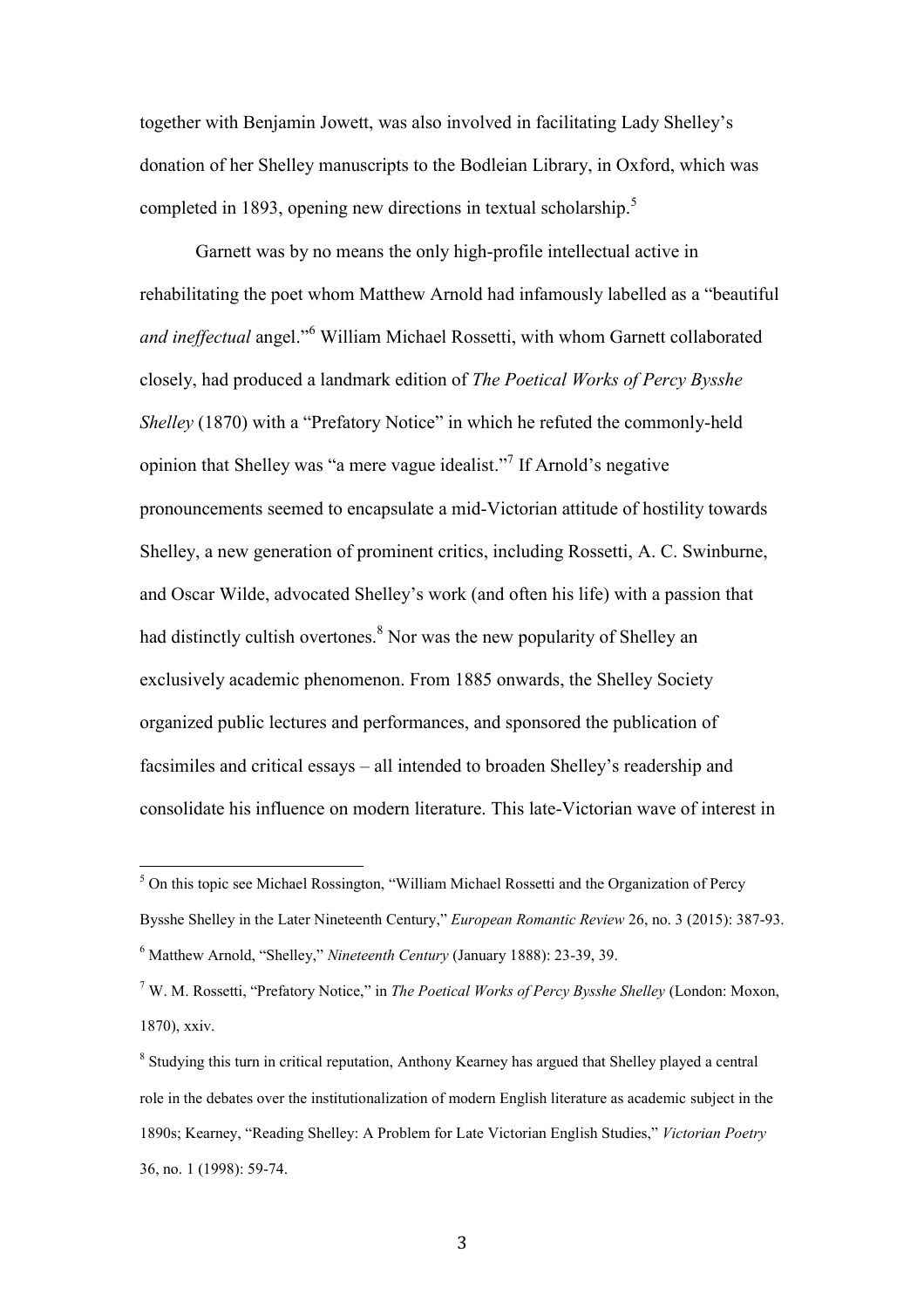Shelley was reflected in (and fed by) a series of popular Shelley biographies that followed each other in close succession, ranging from the frequently reprinted John Addington Symonds's *Shelley* (1878) to Edward Dowden's famously scandalous *The Life of Percy Bysshe Shelley* (1886) and William Sharp's more sedate *Life of Percy Bysshe Shelley* (1887). Shelley's works and knowledge about Shelley thus circulated both within elite circles close to the artistic and literary avant-gardes and within a broader popular public, creating the conditions for new and different ways of reading. Onslow Ford's monument played an important role in this refashioning of Shelley's corpus.

Garnett's pairing of sculptural modernity and a changing history of reading Shelley is therefore worthy of further exploration. In the 1890s Garnett was by no means alone in claiming the arrival of a new era in British sculpture. The best-known of such interventions was a series of essays by Edmund Gosse published in the *Art Journal* in 1894 in which Gosse codified the "New Sculpture" as being characterized first and foremost by a close observation of nature reflected in its attention to detail, surface, and "colour." Although Gosse did not mention the *Shelley Memorial* explicitly, Onslow Ford was one of the heroes of his story. Like Garnett, Gosse believed that Frederic Leighton, Hamo Thornycroft, Thomas Brock, H.H. Armstead, Alfred Gilbert, and Onslow Ford rescued British sculpture from its otherwise certain death, lending "a fresh concentration of the intellectual powers on a branch of art which had been permitted to grow dull and inanimate."<sup>9</sup> From a twenty-first-century vantage point, we may well be sceptical of how "new" the New Sculpture really was, given its evident continuities and points of contact with previous nineteenth-century

<sup>9</sup> Edmund Gosse, "The New Sculpture, 1879-1894," *Art Journal* (October 1894): 306-11, here 311. The series ran from May to October 1894.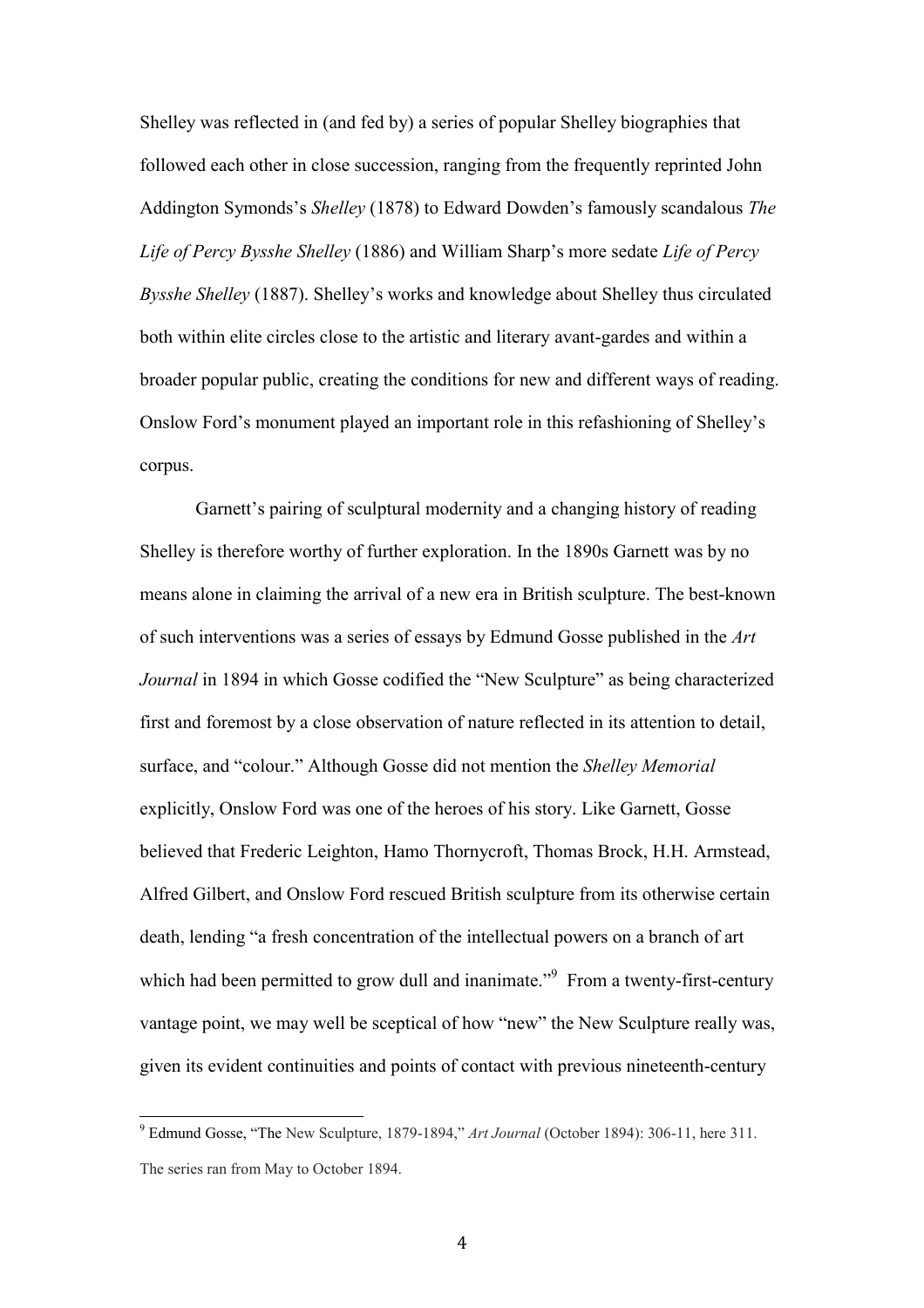traditions and with the Italian neoclassical school scorned by Gosse. Yet it is undeniable that late-Victorian critics used this discourse of newness to reclaim for modernity an artistic medium that, in a long history of aesthetics that goes from Lessing to Hegel and Pater, was strongly identified with antiquity and the past.

Onslow Ford's Shelley monument suggests different ways of reading the relationship between sculpture and literature at the *fin de siècle*. In this essay we explore how Shelley's poetic corpus is rearticulated by the *Shelley Memorial*. Onslow Ford's sculpture participates in a late-Victorian debate about the memorialization and literary canonization of the Romantics, which takes shape through subtle exchanges between print, the visual arts, and sculpture. Just as the complex and problematic Victorian reception of Shelley's romantic poetics informed the sculptural iconography of the poet, the sculptural medium generated new ways of reading Shelley that are occluded in the textual record. Shelley's sculptural corpus illuminates the aesthetics and politics of Victorian classicism, and it embodies attitudes to the cultural significance of the male poetic body. In particular, the *Shelley Memorial* makes a striking and largely side-lined contribution to the sexual politics of the *fin de siècle*, bringing into the public sphere transgressive modes of androgyny and homoerotic desire, and giving substance and visibility to new "queer" readings of the Shelley corpus.

#### **2. The Cultural Body of the Romantic Poet: Rebels and Heroes**

The question of monumentalization was part of a late-Victorian struggle to find adequate ways of memorializing poets as figures of national importance. In *On*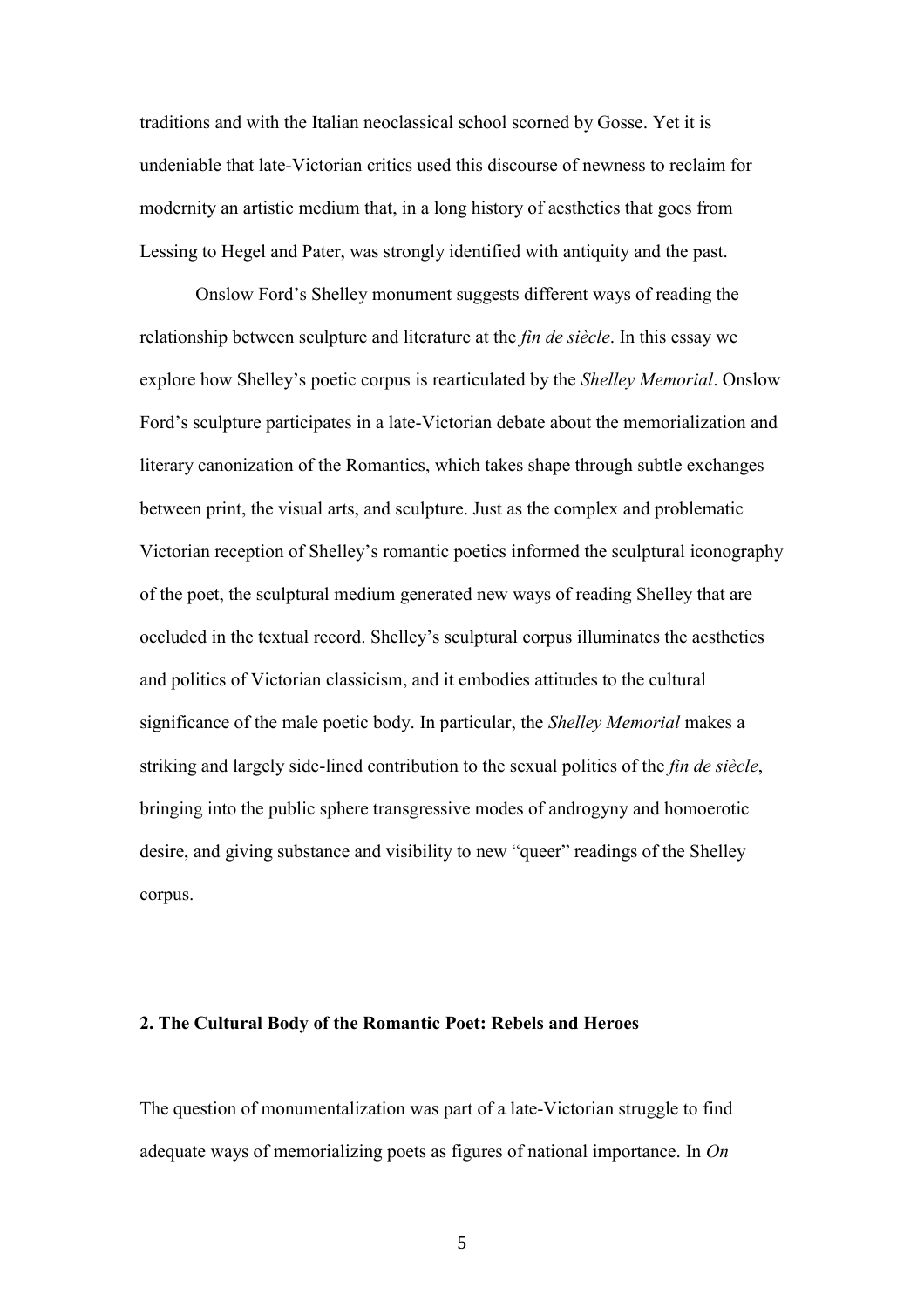*Heroes, Hero-Worship, and the Heroic in History* (1840), Thomas Carlyle reached back to Dante and Shakespeare to find models of "The Hero as Poet," "a blessed heaven-sent Bringer of Light," whose vision can bring all people "together into virtually one Nation." <sup>10</sup> The *fin de siècle* produced a different canon. Visiting Rome in 1877, the young Oscar Wilde composed sonnets on the graves of Shelley and Keats, in which he is clearly moved by the modesty of the resting places of the two poets. Substituting ornate poetic language for the lack of an adequate material, in "The Grave of Shelley" Wilde rewrote the very architecture of the Roman cemetery into a giant funerary monument for the English poet, with its cypresses "[l]ike burntout torches" and the pyramid of Cestius hiding some "Old-World Sphynx." Poetry, Wilde seems to say, is a more fitting monument for a poet than sculpture, especially for one whose "restless tomb" is in the depths of the sea rather than in the womb of the earth.<sup>11</sup> Yet, on a more polemical note, in an article on the tomb of Keats published shortly afterwards in the *Irish Monthly*, he complained that, impressive though the Roman setting is, "this time-worn stone and these wild flowers are but poor memorials of one so great as Keats," especially in a city where one is surrounded by so many luscious funerary monuments erected to emperors, popes, and saints. Wilde is scathing towards the medallion portrait by Warrington Wood that had been recently fixed to the wall of the cemetery (1876), complaining that it made Keats look ugly (his face "rather hatchet-shaped, with thick sensual lips, and […] utterly unlike the poet himself") and hoping that it would soon be taken down. He emphatically

<sup>10</sup> Thomas Carlyle, *On Heroes, Hero-Worship, and the Heroic in History* (London: Chapman and Hall, 1840), 130-31, 133.

<sup>&</sup>lt;sup>11</sup> "The Grave of Shelley," in *The Complete Works of Oscar Wilde, Volume I: Poems and Poems in Prose*, ed. Bobby Fong and Karl Beckson (Oxford and New York: Oxford University Press, 2000), 43.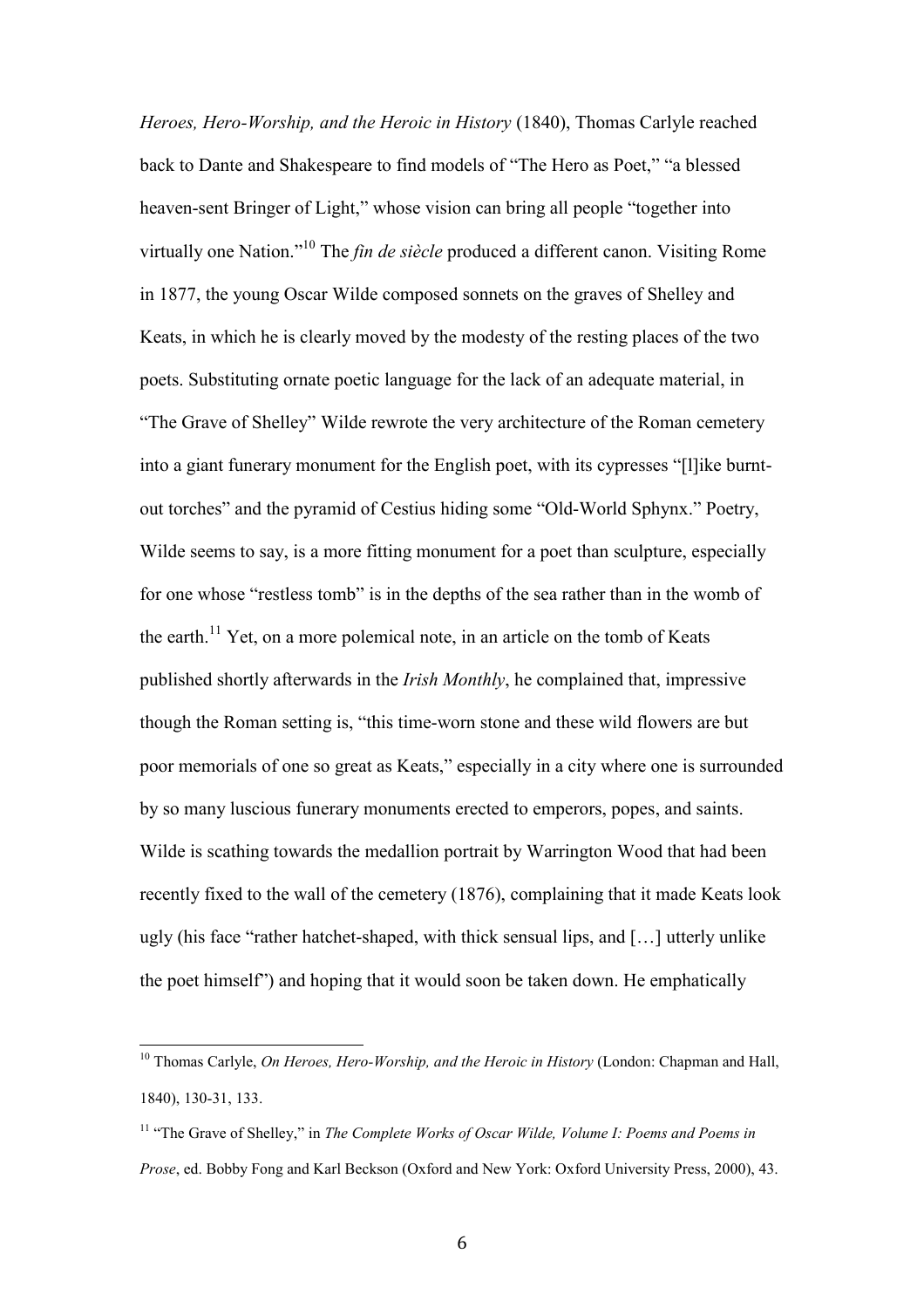claimed that Keats was "worthy of a noble monument" and proposed "a coloured bust, like that of the young Rajah of Koolapoor at Florence, which is a lovely and lifelike work of art."<sup>12</sup> Wilde sent a copy of his article to William Michael Rossetti, who agreed that the "English people ought to erect a statue to Keats," adding that he would be happy to lend his support to such a scheme.

It was Shelley, however, rather than Keats, that Rossetti was most keen to memorialize. Indeed, in the same letter to Wilde he envisaged a joint monument to Shelley and Byron: "I did some while ago – when the Byron statue was first projected – put into print a strong suggestion that advantage might be taken of the movement so as to combine a Shelley with a Byron memorial, but it led to nothing. All three must get their statues some day."<sup>13</sup> The Byron statue to which Rossetti refers here is a work by Richard Belt that would eventually be erected in Hyde Park in 1880. The Byron memorial has its own long and complex history, which reaches all the way back to the 1820s, when a committee headed by Byron's friend John Hobhouse first commissioned the Danish sculptor Bertel Thorvaldsen to produce a statue of the poet

<sup>&</sup>lt;sup>12</sup> Oscar Wilde, "The Tomb of Keats," *Irish Monthly* (5 July 1877): 476-78. Wilde refers to the monument that had recently been erected (1874) in Florence to Prince Rajaram Chuttraputti, Maharaja of Kolhapur, who had died suddenly there at the age of twenty-one, in 1870. This sad story must have struck Wilde as similar to Keats's in its pathos, and he was obviously troubled by the contrast between the lavish bust bust and imposing cenotaph erected to the Indian prince and the inconspicuousness of the memorial dedicated to Keats. On Wilde's questioning of traditional masculinity through Keats see James Najarian, *Victorian Keats: Manliness, Sexuality, and Desire* (Basingstoke and New York: Palgrave Macmillan, 2002), 44-45.

<sup>13</sup> William Michael Rossetti to Oscar Wilde (3 August 1877), in *Selected Letters of William Rossetti*, ed. Roger W. Peattie (University Park and London: The Pennsylvania State University Press, 1990), 355.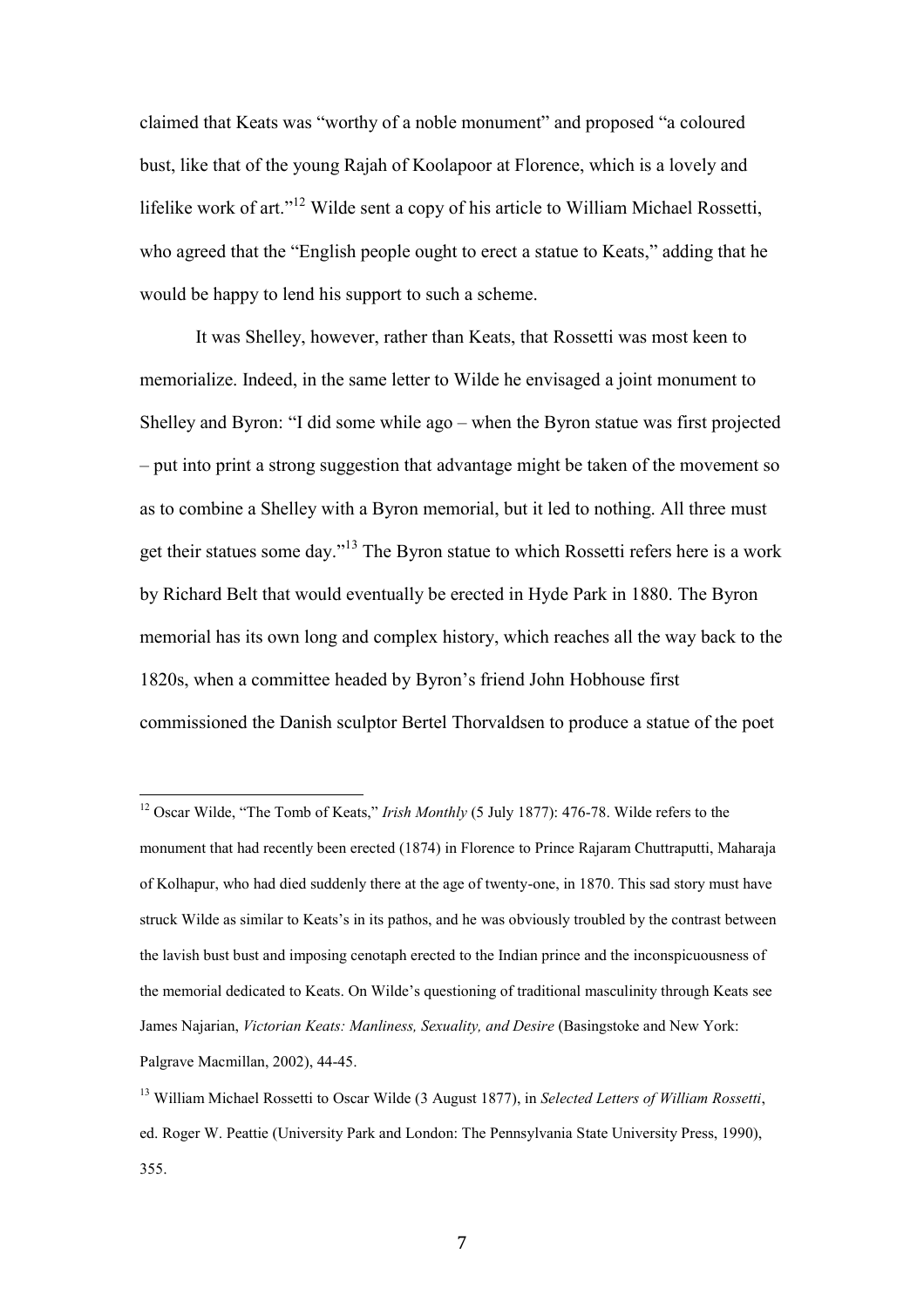with the view to have it installed in Westminster Abbey.<sup>14</sup> The Abbey, however, turned down the application and the statue, which arrived in London in 1834, languished in storage for over two decades until it was finally installed in the library of Trinity College Cambridge, where it remains to this day (fig. 1). Fifty years later, a committee was set up once again with the aim of securing a proper memorial for Byron; nonetheless, despite the passionate support of Benjamin Disraeli and other influential public figures, the outcome was once again disappointing. The first competition for a design for the memorial, held in the South Kensington Museum in 1876, proved abortive as none of the sketches presented was found worthy of merit. A second competition held in the Royal Albert Hall in 1877 – the same year as Rossetti's letter to Wilde – selected Belt's design without great enthusiasm. Rossetti unceremoniously described the statue as "a pitiful eyesore"; while the very head of the commemoration committee, Richard Edgcumbe, declared it "wholly inadequate" as a representation of a poetic genius and "*mesquin*" as a work of art.<sup>15</sup>

Memorial sculpture had to navigate a perilous dividing line between the private and public; it involved writers, critics, artists, institutions, and organized bodies of readers and admirers (the Byron Monument Scheme, the Shelley Society). The story of the Thorvaldsen monument to Byron, in particular, can be seen as an ironic echo of the controversy over the Elgin Marbles in which Byron himself was involved in the beginning of the nineteenth century. This time, though, the key problem was ethical rather than aesthetic: was it right to elevate into objects of public

<sup>14</sup> The historical material in this paragraph is drawn from Richard Edgcumbe, *History of the Byron Memorial* (London: Effingham Wilson, 1883).

<sup>15</sup> Respectively in a letter from Rossetti to Swinburne (13 December [1880]), in *Selected Letters of William Rossetti*, 389; and Edgcumbe, *History of the Byron Memorial*, 11.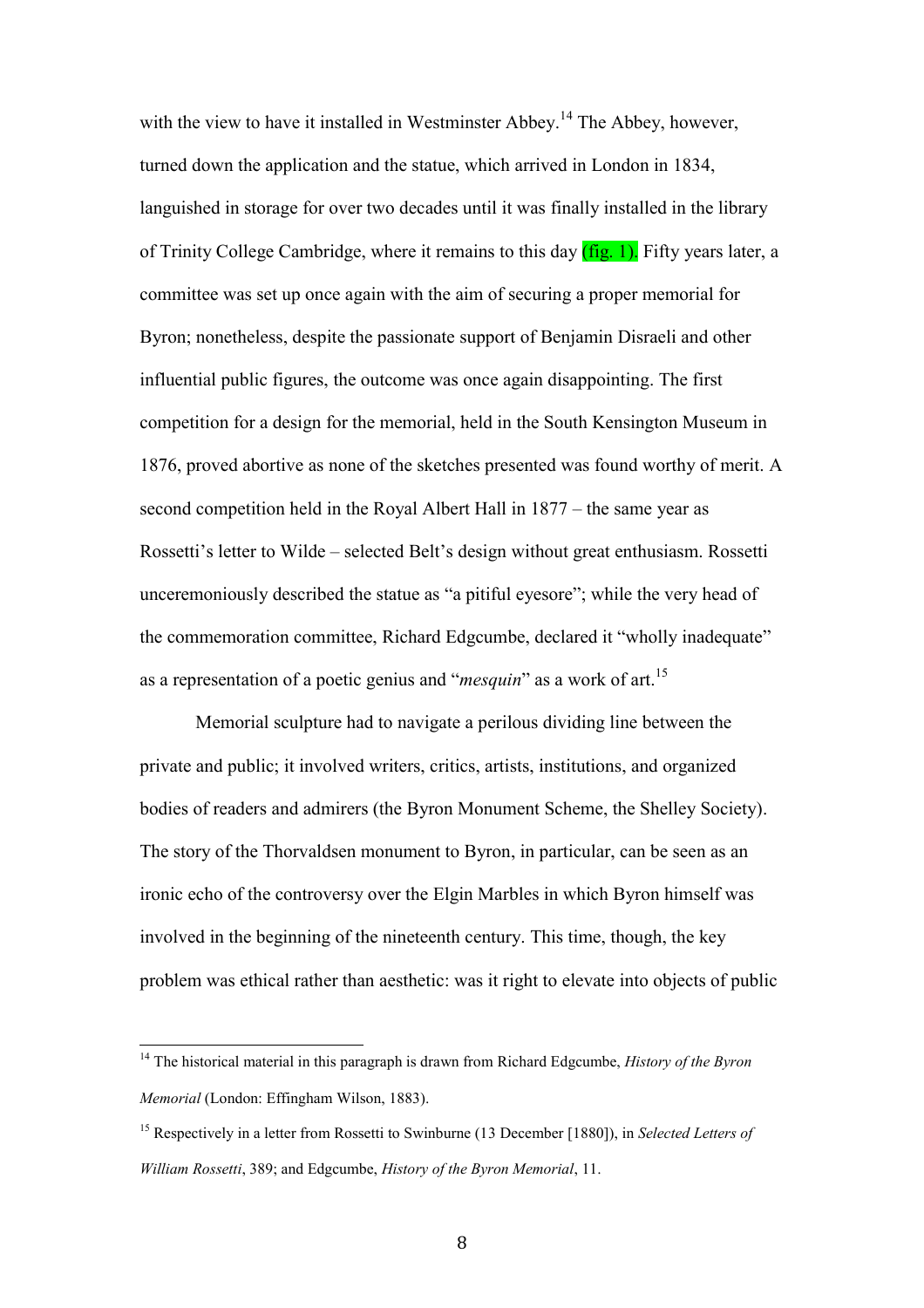admiration (and potentially emulation) Byron and Shelley, both notorious for their atheism and their defiant violations of bourgeois sexual morality, and neither of whom had distinguished himself for patriotic feeling? A public memorial could be seen as a way of publicly sanctioning transgressive ideas and behaviours, as the body/corpus of the poet becomes an official and recognized part of the national heritage. Westminster Abbey's repeated refusals to take in Thorvaldsen's statue show that, in this period, the concerns over public morality had the upper hand. As Rossetti summed up, "it is a burning shame to the English people – a reflection on their common sense, and we may say their common honesty, for cant and hypocrisy are at the bottom of it all – that fifty-one years after the death of Byron, and fifty-three years after that of Shelley, those two radiant geniuses remain without any public monumental recognition in their own country."<sup>16</sup> As Rossetti hints here, there might have been something specifically English in this reluctance to use public sculpture to honour literary achievement.

Eventually, Shelley, like Byron, was granted a monument, which was, like Thorvaldsen's Byron, placed in an Oxbridge College – a convenient in-between space between public and private. In the case of Shelley the politics of this decision was complicated by the fact that University College had famously expelled the young Shelley for his pamphlet *The Necessity of Atheism*. In the unveiling ceremony of the Onslow Ford memorial, which took place on 14 June 1893, the Master of University College presented the arrival of a work of modern art in the old college and the return of Shelley as a double symbol of reconciliation between the present and the past: as *The Times* reported, "[i]f Oxford was to be what it claimed to be – the very centre and heart of the growth of young England – it seemed to him clear that Oxford must

<sup>16</sup> Anon. [W.M. Rossetti], "Notes and News," *Academy* (24 April 1875): 423.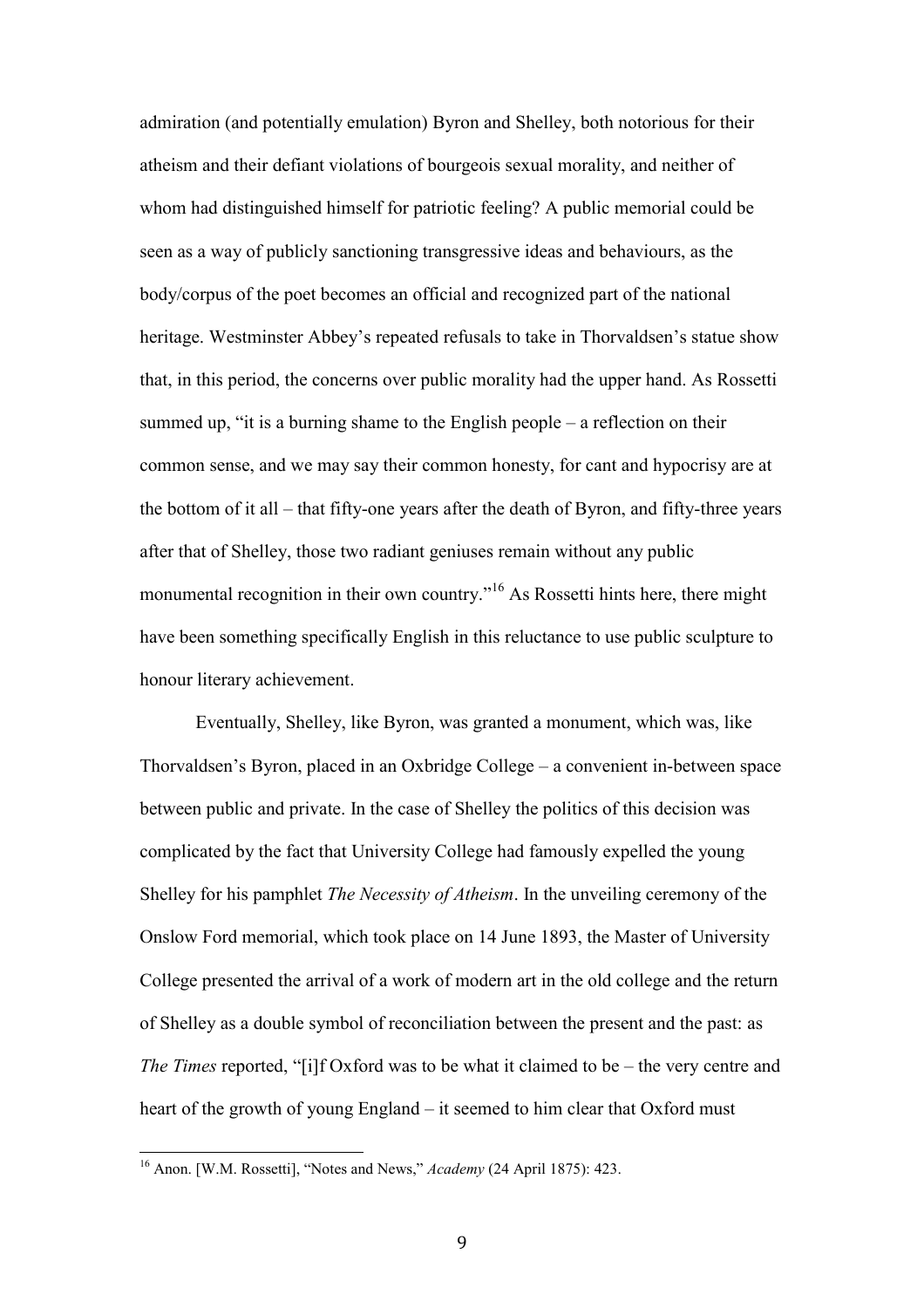advance with the world, must expand and be open to all new influences, and he could not conceive any more true emblem of the present century than the great poet whose effigy they had now received. [...] [T]he memorial was a sort of emblem and symbol to them of a rubbing out of old ill-wills and old ill-feelings."<sup>17</sup> Tapping into the debates about the memorialization of poets, Garnett, who was present at the unveiling, went further in declaring it "a national consecration."<sup>18</sup> Yet other commentators saw some irony in the Master of University College "hailing 'the rebel of eighty years ago' as 'the hero of the present century'": "here was the Master of the college which drove Shelley from its doors, lauding the outcast as a great prophet, and welcoming his monument to a place of honour within the college precincts. Matthew Arnold's 'beautiful and ineffectual angel beating in the void his luminous wings in vain' was not, it would seem, so vain and ineffectual after all."<sup>19</sup> To this reviewer the rehabilitation of Shelley at Oxford called to mind the story of Socrates, hailed by Shelley himself as a cultural hero for having "dared to combat the degrading superstitions in which his countrymen were educated,"<sup>20</sup> condemned to death, and posthumously transformed into a demigod. Offering Shelley as an alternative model of the poet as hero, the reviewer repurposes Carlyle's patriotic categories to highlight the political tensions involved in the precarious attempt to subsume the rebel under the category of the hero.

The fissure between the optimism of the Master and the irony of the reviewer alerts us to the fact that Shelley's legacy was the site of a hermeneutical struggle, in

<sup>&</sup>lt;sup>17</sup> "The Shelley Memorial at Oxford," *The Times* (15 June 1893): 11.

<sup>&</sup>lt;sup>18</sup> Garnett, "The Shelley Monuments," 627.

<sup>19</sup> Anon., "Shelley and his College," *The Speaker* (17 June 1893): 680.

<sup>20</sup> P. B. Shelley, "A Letter to Lord Ellenborough," in *Selected Prose Works of Shelley* (London: Watts & Co., 1915), 15-31, here 24.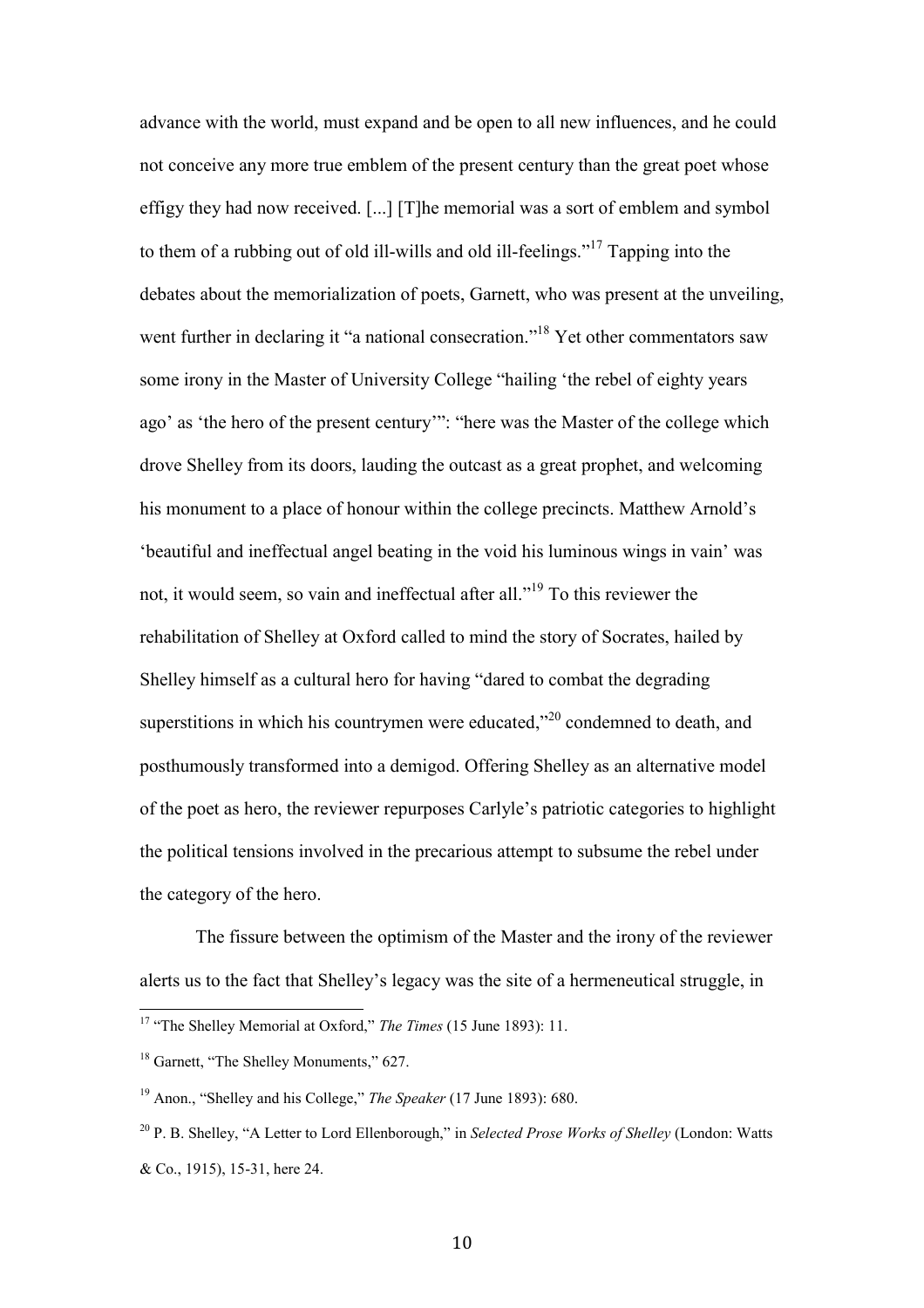which ethical and political questions were paramount. The critic William Sharp sums up the situation at the outset of his 1887 biography, where he describes the late-Victorian Shelley as a "perplexing" poet: "[h]e is worshipped, and he is not less ardently abhorred; he is upheld as a demi-god, and subjected as a sweet-voiced demon; his teachings are preached with fervour from the house-tops, and are denounced with equal vehemence from neighbouring summits."<sup>21</sup> The dispute highlights a moment of transition from the lyrical Shelley beloved by mid-Victorian readers (the poet of the "Skylark," the "Cloud," and "The Sensitive Plant") towards a political Shelley: "the poet will fade, and the socialist-philosopher will arise; the singer will become the political or sectarian stalking-horse." <sup>22</sup> Already in 1845, in *The Condition of the Working Class in England*, Friedrich Engels had shown his impatience with the lyrical Shelley, complaining that "the bourgeoisie owns only castrated editions, family editions, cut down in accordance with the hypocritical morality of to-day."23

The overwhelming lyricism of Onslow Ford's monument would seem to occlude these increasingly prevalent political readings. Yet, viewers who, like William Michael Rossetti, shared Shelley's atheism and Republican beliefs, would now be able to galvanize political readings through the monument. As Rebecca Senior points out, Carlyle's transition from the military commander to the poet as hero is

 $\overline{a}$ <sup>21</sup> William Sharp, *Life of Percy Bysshe Shelley* (London: Walter Scott, 1887), 11.

<sup>22</sup> *Ibid*., 12.

<sup>&</sup>lt;sup>23</sup> Friedrich Engels, *The Condition of the Working Class in England* (London: George Allen & Unwin, 1943), 240; see also Paul Foot on "the castration of Shelley at British places of learning," in *Red Shelley* (London: Sidgwick & Jackson in association with Michael Dempsey, 1980), 9-10; and Eric O. Clarke, *Virtuous Vice: Homoeroticism in the Public Sphere* (Durham: Duke University Press, 2000), 218, note 38.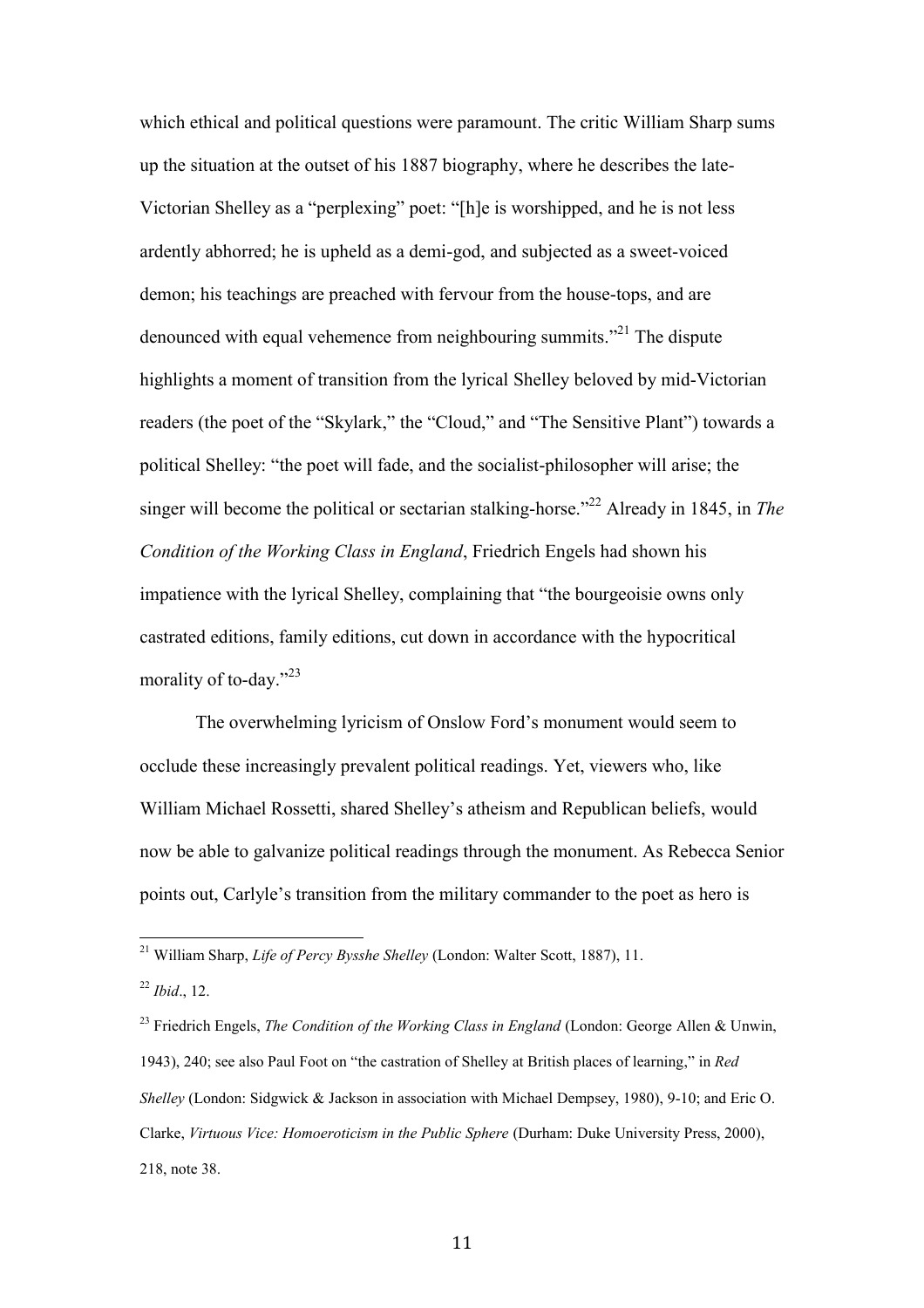reflected in a "cross-continental visual language that broached the early and late nineteenth-century genres of military and poetic memorialization." <sup>24</sup> The *Shelley Memorial* activates the revolutionary form of the poet as prophet and "unacknowledged legislator" and thus subverts Carlyle's patriotic notion of the poet just as it complicates the easy equivalence between lyricism and bourgeois morality.

## **3. The** *Shelley Memorial***, 1893: A Classical Shipwreck**

By the time that Lady Shelley commissioned him to carry out the memorial, Onslow Ford was already a successful artist. He was originally trained as a painter but, after a period of study in Munich under Michal Wagmüller, he had returned to England, where he made his Royal Academy debut in 1875 with a bust of his wife, followed by public sculptures of the postal reformer Rowland Hill for the Royal Exchange and William Gladstone for the City Liberal Club. His breakthrough work was a portrait of the actor Henry Irving playing Hamlet, exhibited at the Royal Academy in 1883.<sup>25</sup> Besides memorials of public figures, Onslow Ford gained a reputation for statuettes. *Folly*, produced with a lost wax process, was exhibited in 1886, and bought by the Chantrey Trustees.<sup>26</sup> *The Singer* involved experimentation with enamels, gold, and precious stone, resulting in a polychrome work that "stands on the border-land

<sup>24</sup> Rebecca Senior, "Sculpting Heroes: David d'Angers's *Le Jeune Barra* (1838) and Edward Onslow Ford's monument to Percy Bysshe Shelley (1893)," *Church Monuments Society Journal* 30 (2015): 191-200.

<sup>25</sup> M. H. Spielmann, "Current Art,", *Magazine of Art*, 6 (January 1883): 375-81.

<sup>26</sup> For an analysis of this statuette, see Susan Beattie, *The New Sculpture* (New Haven: Yale University Press, 1983), 150-55.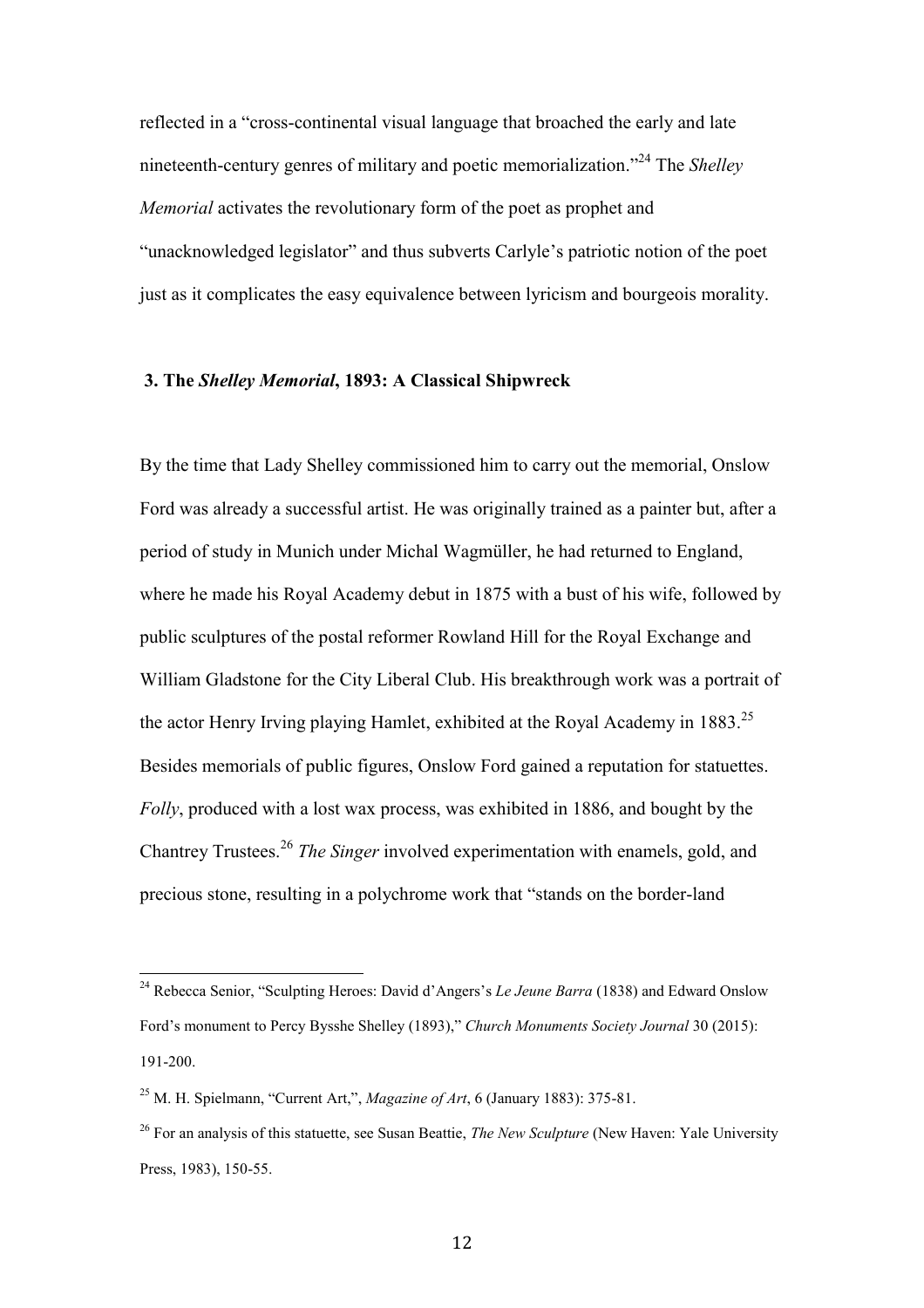between sculpture, in the usual sense, and *orfèvrerie*." <sup>27</sup> As Martina Droth argues, Onslow Ford's statuettes exemplify the attention to the physical properties and material multiplicity of the new sculpture and its attempt to carve out an alternative to the transcendental abstraction of neoclassicism: "we cannot pretend to go back to this colourless type," claimed Edmund Gosse.<sup>28</sup> The *Shelley Memorial* was Onslow Ford's most substantial and ambitious commission to date (he would later be asked to make a statue of Queen Victoria for the city of Manchester). In an article for the *Magazine of Art* published a few months before Garnett's, Marion Hepworth Dixon described it as his "crowning work";<sup>29</sup> looking back after Onslow Ford's death, Marion Harry Spielmann argued that with it, the sculptor "breathed […] a spirit of humanity into the classicism of twenty-five years ago."30

The *Memorial* is a polychrome structure composed of an assemblage of four different materials  $(\frac{fig}{2})$ : on a pedestal made of Rosso di Levanto marble stands a bronze structure including a downcast melancholic figure of Urania, represented as the muse of poetry bending over a broken lire. At her sides two winged lions, which a contemporary reviewer took to be allusions to the lion of St Mark in Venice , support

69-71, here 70; see also "Edward Onslow Ford," *The Athenaeum* (4 January 1902): 23-24.

 $\overline{a}$ 

<sup>28</sup> Martina Droth, "The Ethics of Making: Craft and English Sculptural Aesthetics c.1851-1900,"

<sup>27</sup> W. Armstrong, "E. Onslow Ford, A.R.A.," *The Portfolio: An Artistic Periodical* 21 (January 1890),

*Journal of Design History* 17, no. 3 (2004): 221-35, here 221, 229 and 230, quoting [Edmund Gosse], "Sculpture at the Royal Academy," *Saturday Review* (28 June 1890): 794.

<sup>29</sup> Marion Hepworth Dixon, "Onslow Ford, A.R.A.," *Magazine of Art* (January 1892): 325-30, here 326; M. H. Spielmann, "Mr Onslow Ford's New Statue of the Queen," *Magazine of Art* (January 1898): 618-20.

<sup>30</sup> M. H. Spielmann, "E. Onslow Ford, RA: In Memoriam," *Magazine of Art* (Jan 1902): 181-84.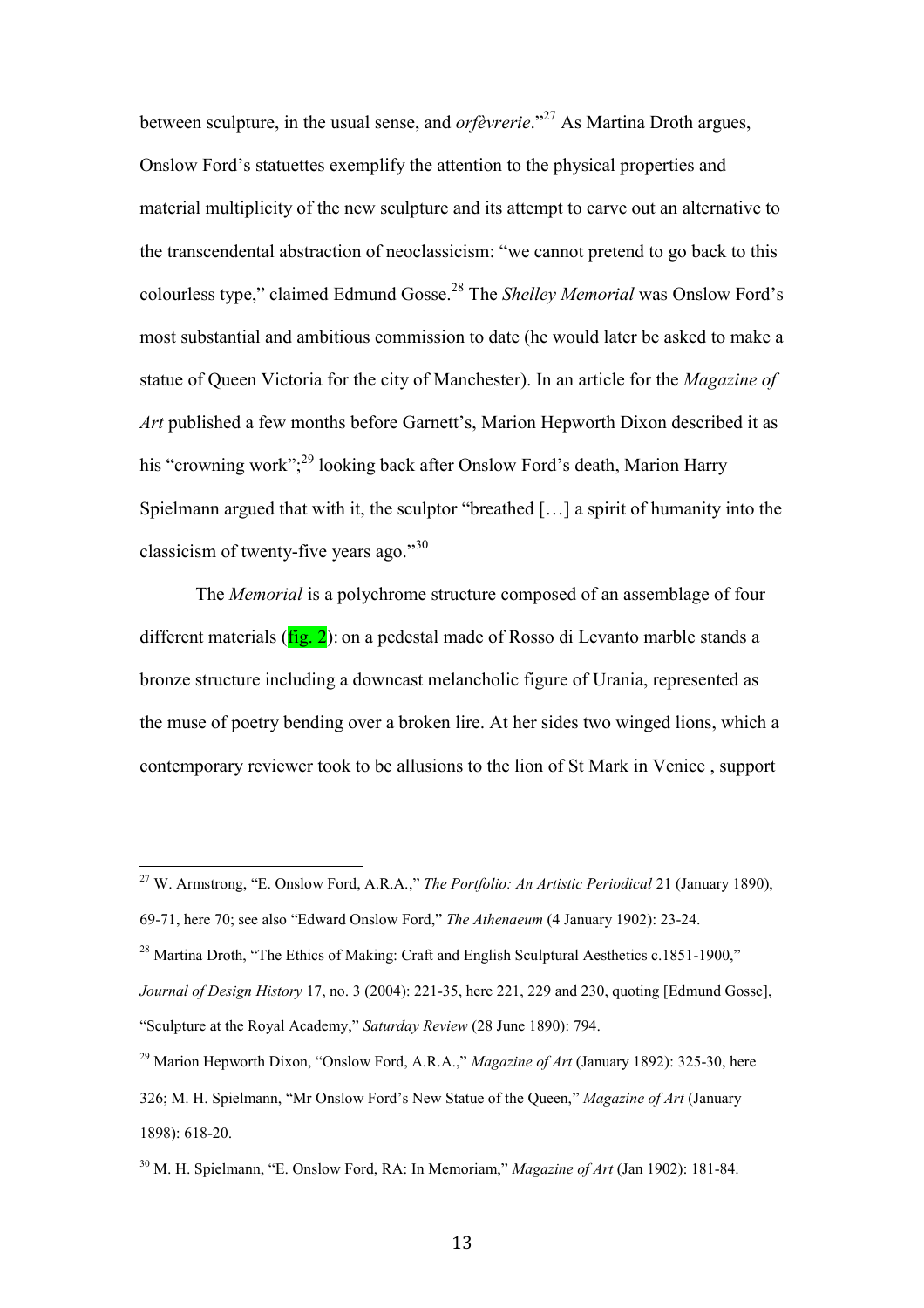the upper part of the monument.<sup>31</sup> Above them rests a slab of pale sea-green Irish marble, which, according to the reviewer in the *Athenaeum*, "is carved in a broad and unobtrusive fashion so as to suggest, without exactly representing it, the shore on which the poet's corpse was found."<sup>32</sup> This green slab functions as a transitional space underneath another slab, this time of white marble, on which Onslow Ford rests the naked body of the poet, also carved out of white marble. The modulation of colours, going from earthbound to lighter forms, is articulated into contrasts in the composition of the sculptural group: the seated Urania bending forward and downwards in a melancholic pose works against the recumbent, slightly twisted, and upward facing figure of the poet.

The overall effect is both grandiose and intimate, thanks to the lyricism of the naked body, sculpted to make the marble appear soft and tactile. Onslow Ford depicts Shelley as he was washed up from the sea after the famous shipwreck of 1822, on the beach of Viareggio. The horizontal reclining posture and the arrangement of the limbs suggest the agency of the natural elements on the lifeless body. While in Weekes's memorial the marble body "glistens in such a way as to convey a bloodless cadaver that is still wet,"<sup>33</sup> in Onslow Ford's memorial the most visible trace of Shelley's death by drowning is in the poet's hair, which seems still steeped in sea water that parts it into thick clumps held together by the drying salt  $(f_ig, 3)$ . Around the poet's head was a bronze gilt bay wreath that echoed the use of bronze beneath and that reminded the *Athenaeum* reviewer of "a halo such as sculptors have sometimes placed

<sup>31</sup> Respectively [anon.], "The Shelley Memorial," *The Athenaeum* (5 March 1892): 314-5, here 315; and [anon.], "Royal Academy Sculpture," *The Builder* (28 May 1892): 416.

<sup>32</sup> [anon.], "The Shelley Memorial," *The Athenaeum*, 315.

<sup>33</sup> Benedict Read, *Victorian Sculpture* (New Haven: Yale University Press, 1982), 179.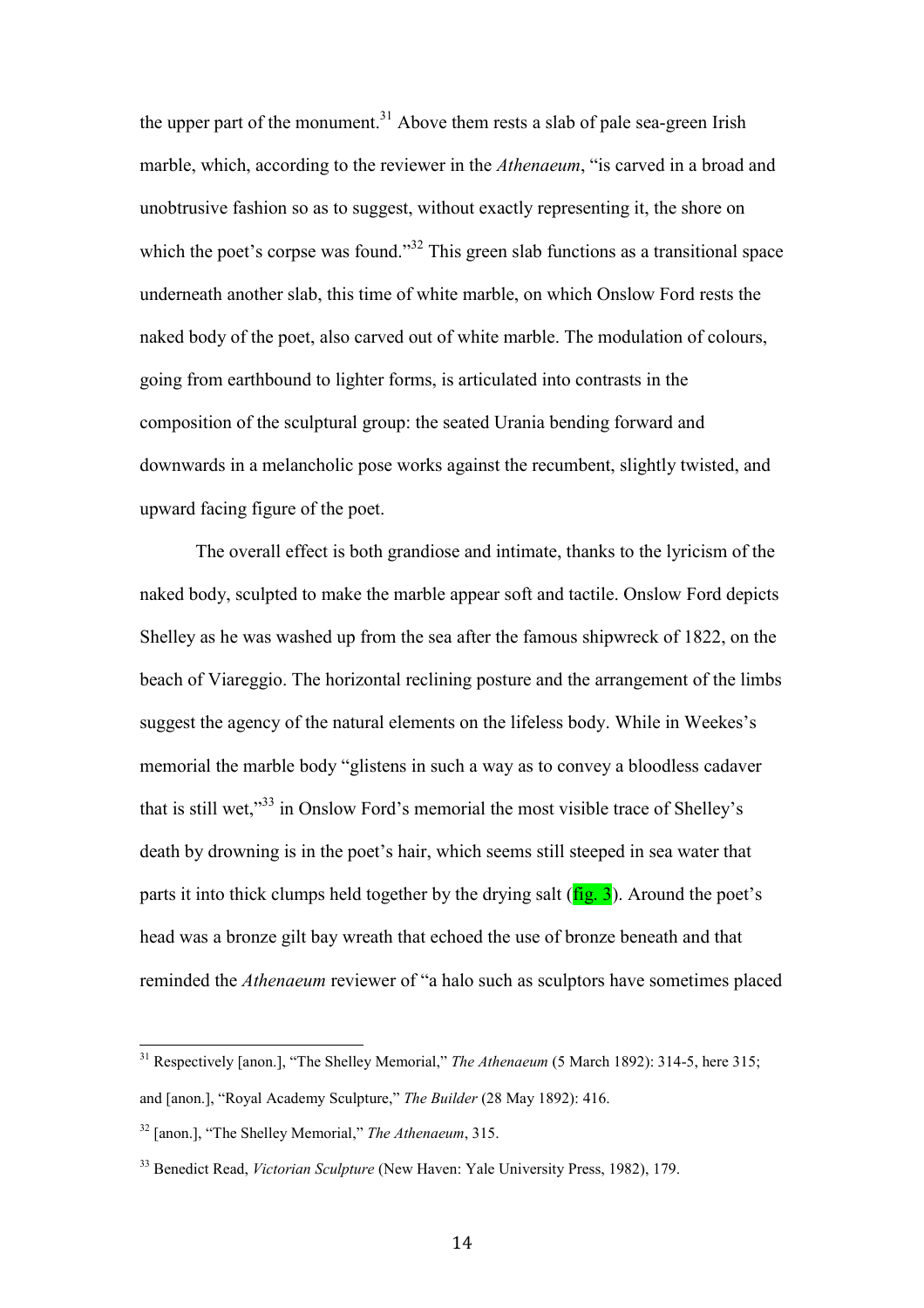about the brows of the drowned Orpheus."<sup>34</sup> The shape and size of the base allude to the form of the sarcophagus, and yet in failing to fulfill that expectation the sculptural ensemble marks a point of departure from ancient death rituals and, as the same reviewer put it, from "the customs of the Italians," who represent "effigies of dead worthies resting on sarcophagi."<sup>35</sup> The alternative composite form represents the layered and conflicting iconographies that constitute the cultural body of the dead poet. Once seen as an outcast rebel, the radical Romantic poet comes back in pomp, transported on the wings of lions.

The representation of Shelley's body was a crucial focal point for Victorian reviewers, who would often isolate it from the sculptural ensemble, seeking there the ultimate meaning of the work. In particular, several reviewers pointed to the representation of the dead body as a marker of Onslow Ford's realism – the type of attention to detail and texture that Gosse would identify as one of the key canons of the New Sculpture. Critics agreed that Onslow Ford had chosen to represent Shelley in the historical circumstances of his death, "as he may be supposed to have lain when washed up from the sea"; or, in the words of Hepworth Dixon: "[t]he poet is represented as he was found on the storm-washed shore of Viareggio, lifeless, nude, cold, but still beautiful, inexpressibly beautiful, in death." <sup>36</sup> The gruesome story of Shelley's death had been told again and again as part of a biographical tradition stemming from Edward Trelawny's sensational *Recollections of the Last Days of Shelley and Byron* (1858). Trelawny witnessed the recovery of Shelley's body from

<sup>34</sup> [anon.], "The Shelley Memorial," *Athenaeum*, 315. The bronze wreath was removed from the Memorial and transferred to the University College Archive in 1929, see University College Oxford, Shelley Papers, UC: FA11/2/AR1/1.

<sup>35</sup> "The Shelley Memorial," *Athenaeum*, 315.

<sup>&</sup>lt;sup>36</sup> Respectively "The Shelley Memorial at Oxford"; and Dixon, "Onslow Ford, A.R.A.," 329.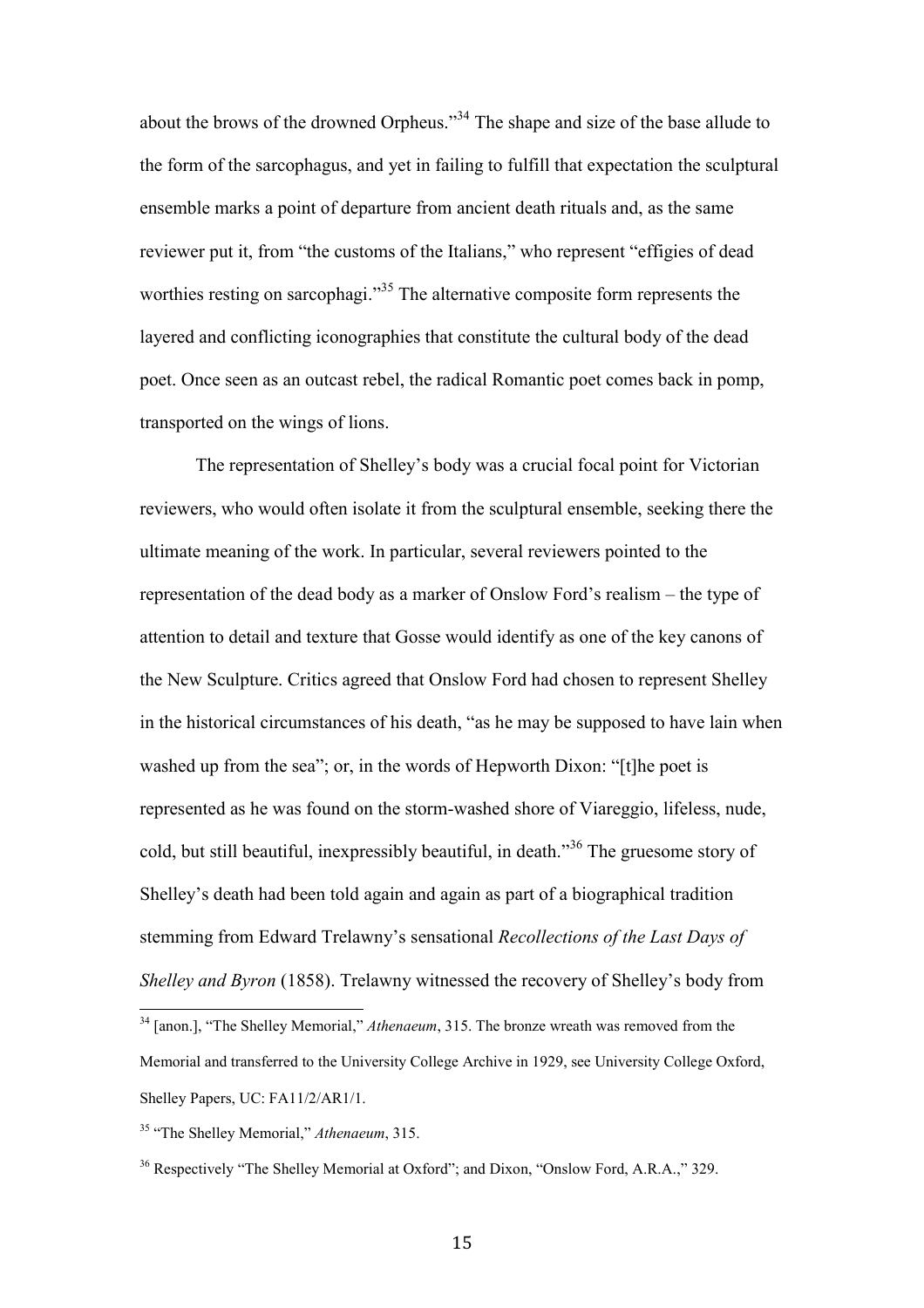the sea and then presided over the pagan ceremony of Shelley's cremation, famously claiming to have snatched Shelley's heart from the burning pyre. Victorian biographies routinely made dramatic use of Trelawny. John Addington Symonds, for instance, concluded his life of Shelley with an extended quotation from Trelawny, full of gory detail.

Yet what is striking when we compare the written records to the statue is how much Onslow Ford actually departs from the historical accounts. His depiction of the naked body of Shelley blatantly contradicts one of the best-known circumstances about Shelley's death, emphasized by Trelawny, namely that he was found wearing his clothes and, famously, with copies of Keats and Sophocles in his pockets. An even more striking point of departure from historical realism is that Shelley's body in the *Memorial* has none of the signs of emaciation, bloating, and decay that we would expect from a corpse that has been tossed about in the sea for days, and that are also a staple of written records, with Sharp, for instance, claiming that "[t]he soilure of the sea had so disfigured [Shelley and Edward Williams] that recognition was difficult; the faces and hands were fleshless, and the bodies pitiably frayed."<sup>37</sup>

Onslow Ford refashions Shelley's body, erasing all signs of disfigurement and potentially grotesque features by drawing on the visual idiom of Greek – specifically Hellenistic – classicism. The perfect outline and whiteness of the marble work against the written narratives of decay of the organic body, introducing a symbolism of timelessness that is of course particularly appropriate for memorial sculpture. At the same time, turning the grotesque body into a classical body, Onslow Ford draws attention to Shelley's own classicism or what one could call Shelley's Greekness – his instinctive sympathy with the arts but also with the aesthetic and moral values of

<sup>37</sup> Sharp, *Life of Percy Bysshe Shelley*, 187-88.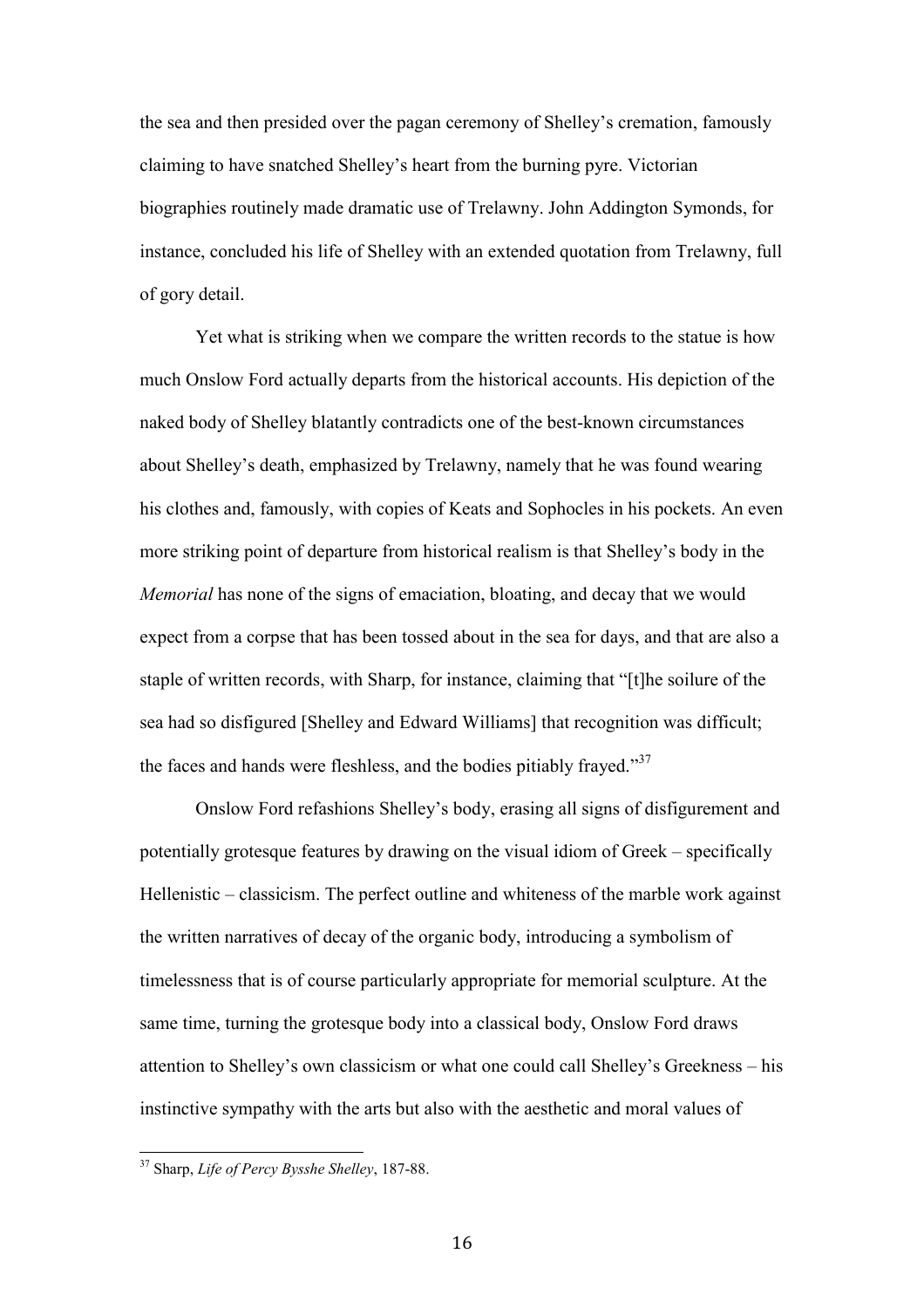Greek antiquity;<sup>38</sup> so that, to modern viewers and readers, he becomes an intermediary into that past, his Hellenism a medium to access the classical world.

In his 1868 essay on Winckelmann – a foundational document of Victorian Hellenism – Walter Pater examines the difficulties involved in reconstructing the classical ideal in post-classical times. Pater draws particular attention to Winckelmann's extraordinary ability to piece together the scant material remnants that have come down to us into a total vision:

from a few stray antiquarianisms, a few faces cast up sharply from the waves, Winckelmann, as his manner was, divines the temperament of the antique world, and that in which it had delight. It has passed away with that distant age, and we may venture to dwell upon it. What sharpness and reality it has is the sharpness and reality of suddenly arrested life.<sup>39</sup>

In a set of images that partly draw on Winckelmann's own writings, Pater envisages the death of classical civilization as shipwreck; he expresses the loss of the classical past, in emotional terms, as the bereavement caused by a premature death; and, employing a macabre metaphor that became widespread in the late-Victorian years, he conjures the material remains of antiquity as mutilated body parts cast up from the sea. Pater is obviously referring to spectacular stories of casual finds of ancient statuary by fishermen or on the seashore that were becoming more and more popular

<sup>&</sup>lt;sup>38</sup> Cf. for instance Walter Bagehot's comment that "[i]t is only necessary to open Shelley to show how essentially classical in its highest efforts his art is." Bagehot, "Percy Bysshe Shelley," *National Review* 6 (October 1856): 342-79, here 376.

<sup>39</sup> Walter Pater, *The Renaissance: Studies in Art and Poetry*, ed. Donald L. Hill (Berkeley and Los Angeles: University of California Press, 1980), 166.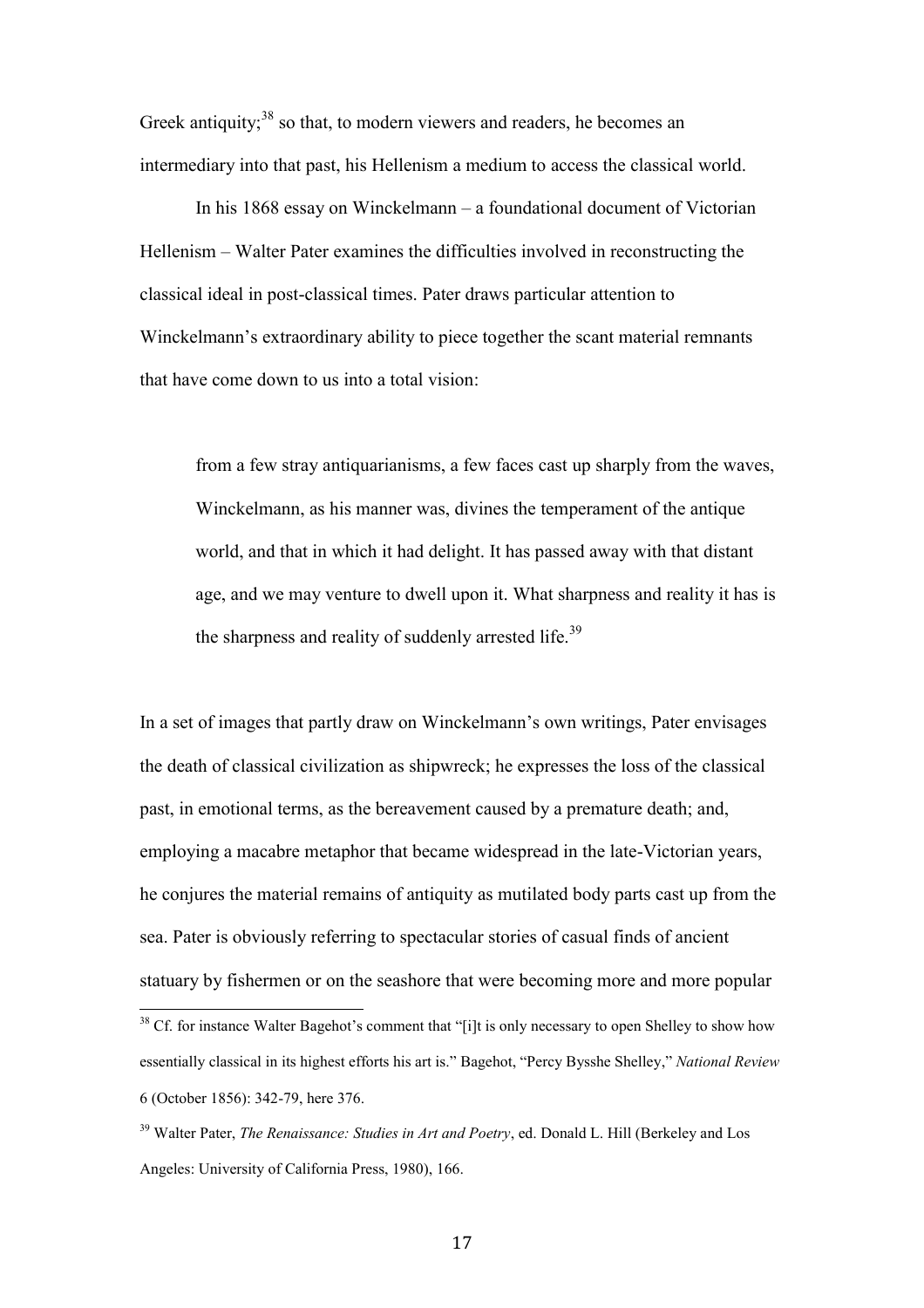in this age of increasing archaeological activity. In fact, in the same essay Pater describes Winckelmann himself as "a relic of classical antiquity, laid open by accident to our alien, modern atmosphere" and an exile in the modern world.<sup>40</sup> These important reflections on the material epistemology of antiquity are echoed in Onslow Ford's representation of Shelley, where the body of the poet is literally a classical fragment cast up from the waves, dead but not corrupted by time; its sculptural symbolism striving to embody what Pater calls "the sharpness and reality of suddenly arrested life." Classical allusion in Onslow Ford's work seals the process of memorialization: in 1893 Shelley is no longer an outcast – the infamous "ineffectual angel" of Matthew Arnold – but a modern classic.

Pater's quotation moreover alerts us to a symbolic dialectic between stone and water also evoked in the *Shelley Memorial* through a series of oppositions: presence and absence, creation and destruction, memory and oblivion. Stone recreates and preserves what water makes "one with Nature" – as Shelley writes in "Adonais." Stone evokes permanence, while water reminds us that time inevitably causes transformation. Onslow Ford twists the interplay of the two elements into a distinctly sculptural form of lyricism, which also looks back to the inscription on Shelley's tombstone in Rome, taken from Ariel's song in *The Tempest*:

Nothing of him that doth fade, But doth suffer a sea-change Into something rich and strange.

<sup>40</sup> *Ibid*., 175.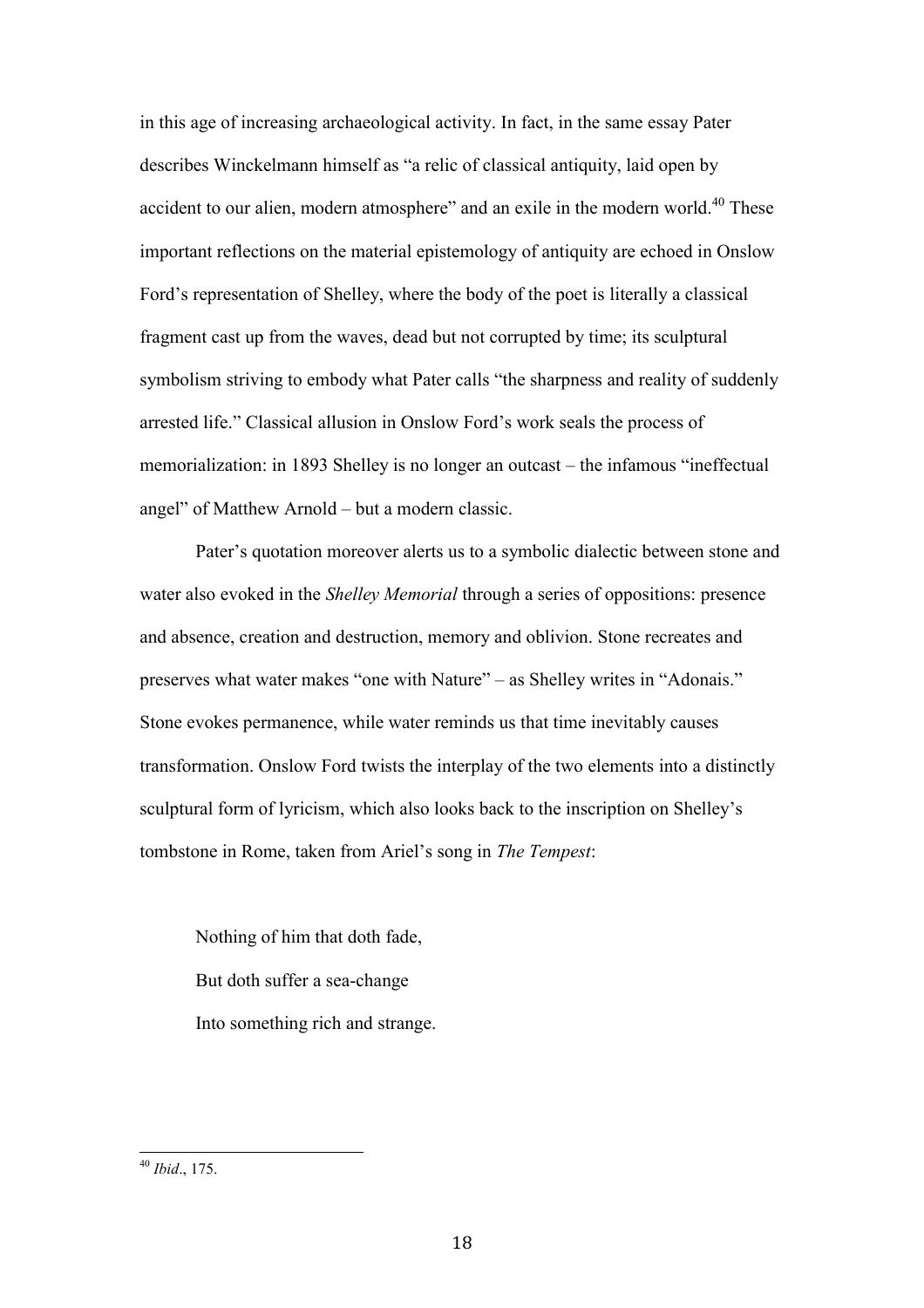The body of Shelley thus projects a set of meanings that are implicated within the aesthetics and politics of Victorian Hellenism. Looking back to the tradition of the classical male nude, the naked Shelley depicted by Onslow Ford embodies a drive towards abstraction and the ideal that, following Hegel's influential critique in the *Aesthetik*, was seen as a key characteristic of classical culture, most strongly expressed in the plastic arts, and a marker of the big historical and cultural cleft between modernity and antiquity. Pater, for instance, had repeatedly pointed to Winckelmann's idealism as a quality that set him aside from his contemporaries, putting him instinctively in touch with antiquity and enabling him to look at classical sculpture like an ancient.

Onslow Ford leans on these discourses in order to recast the accusation of idealism, pejoratively attached to Shelley by Arnold and others, in a positive light: the *Memorial* endorses Symonds's assessment that Shelley's greatest contribution to English literature was "a quality of ideality, freedom, and spiritual audacity, which severe critics of other nations think we lack."<sup>41</sup> Idealism and abstraction were now something to celebrate and these canons suited the distinctive aesthetic of Onslow Ford who, according to Hepworth Dixon's criticism, could conjugate realism with "the cunning of some hidden meaning, some suggestive grace, by I know not what of allurement by which we are beckoned into other and ideal worlds."<sup>42</sup>

Compared to Onslow Ford, Thorvaldsen and Belt take a more conservative approach to the representation of the cultural body of the poet. "The Poet who could merely sit on a chair, and compose stanzas, would never make a stanza worth much,"

<sup>41</sup> Symonds, *Shelley*, 183.

<sup>42</sup> Dixon, "Onslow Ford, A.R.A.," 325.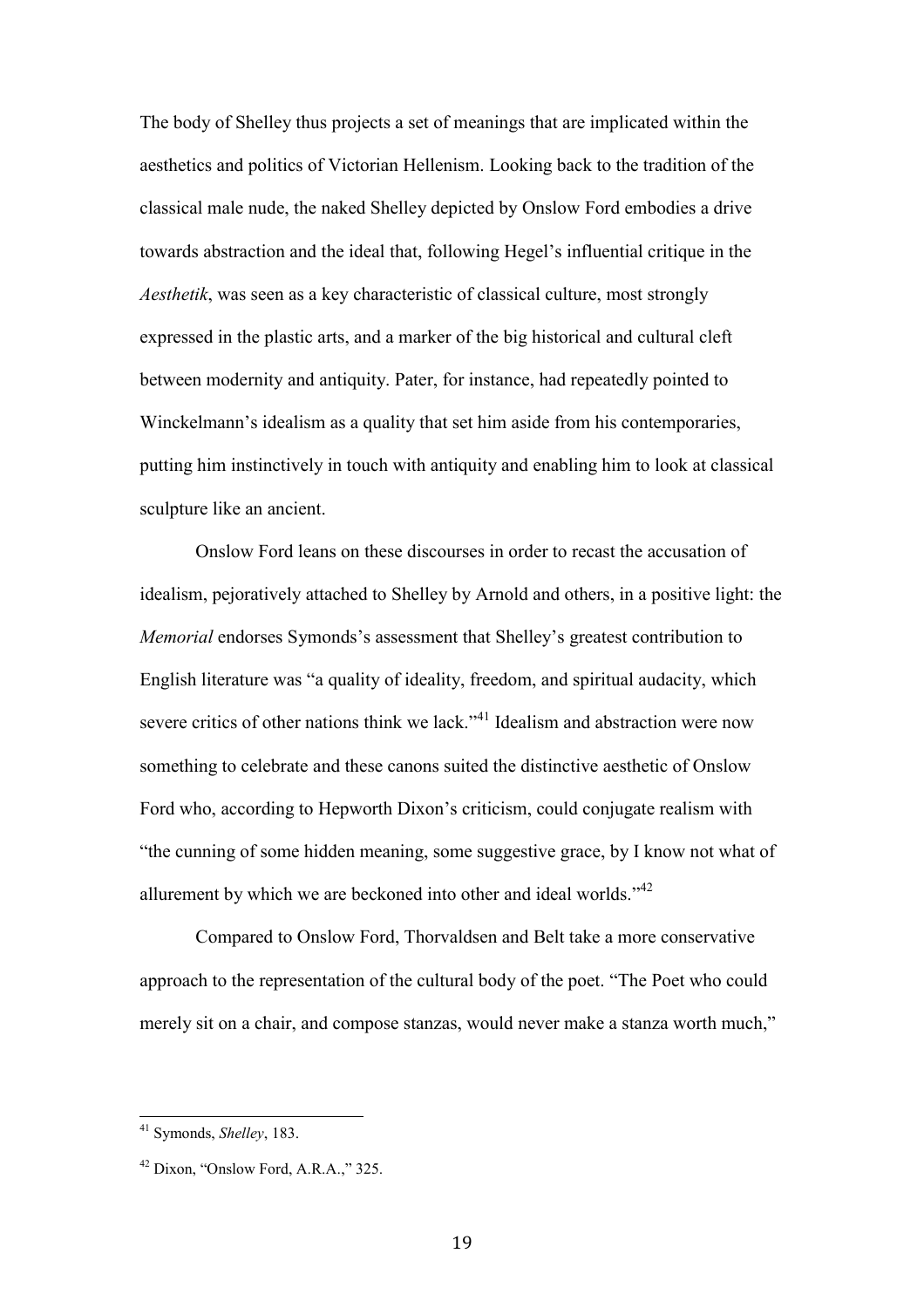argued Carlyle in his discussion of the poet as hero.<sup>43</sup> Both Thorvaldsen and Belt represent Byron seated, fully clothed and with a book in his hand, his gaze lost in the middle distance offering a conventional representation of poetic genius. Thorvaldsen references Byron's classicism by adding several fragments of Greek art, on which the poet rests triumphant, comfortable in his classical knowledge. Accomplished though the work is, Thorvaldsen's neo-classicism does not present a "difficult" poet or challenge the viewer or allude to the controversial reputation of Byron's works and life. Both Byron memorials in this sense domesticate a poet who was a romantic icon of individualism and free-thinking all over Europe. By comparison, Onslow Ford's classicism is far from being an imitative and bloodless aesthetics. To see the body of Shelley represented in this way is to "see Shelley plain," in the sense made famous by Robert Browning's expression in "Memorabilia."<sup>44</sup> Shelley's nakedness is at once the signifier of the poet's authentic classicism, his paganism, and his strong bond with nature; it celebrates his fearlessness in revealing his most intimate feelings and desires, his love of truth and political and intellectual freedom, and his brave unmasking of hypocrisy. The monument refuses to dispel anxieties about Shelley's religious or sexual morality that still continued to bedevil even Shelley's supporters, or turn the romantic rebel into an acceptable bourgeois. Rather than castrating Shelley, to go back to Engels's metaphor, it displays his sex as a focal point in the composition.

<sup>43</sup> Carlyle, *On Heroes, Hero-Worship, and the Heroic in History*, 94.

<sup>&</sup>lt;sup>44</sup> "Ah, did you once see Shelley plain, / And did he stop and speak to you? / And did you speak to him again? / How strange it seems, and new!" Robert Browning, "Memorabilia," in *The Poems*, ed. John Pettigrew, 2 vols (London and New York: Penguin, 1996), 2:643.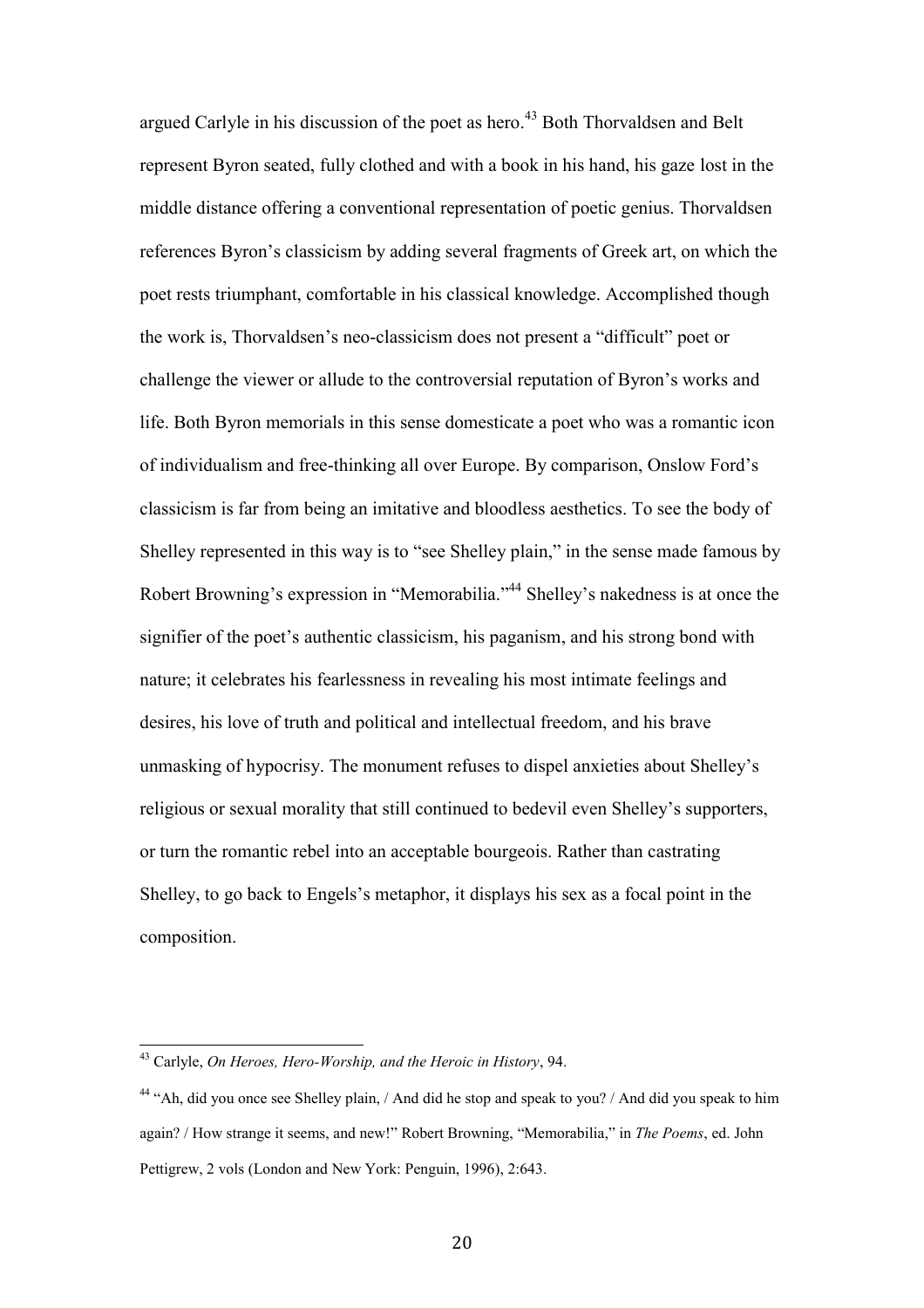Equally charged with ideological meanings is the representation of Shelley's youth. In his biography Symonds shows how Shelley's youthfulness acquires a special mythology in the afterlife of the poet: "[t]hrough all vicissitudes he preserved his youth inviolate, and died, like one whom the gods love, or like a hero of Hellenic story, young, despite grey hairs and suffering."<sup>45</sup> Shelley's early death means that to posterity he will be forever young, preserved from disillusionment, impotence, and tiredness. The parallel is once again with the Greeks who, according to a widespread cliché of nineteenth-century Hellenism, never grew old because their development as a civilization was arrested at an early stage – a circumstance that, however, according to Pater, must not be regretted too much when we remember that a later age would experience the joy "of finding the ideal of that youth still red with life in the grave."<sup>46</sup> Onslow Ford stages this miracle of the rekindling of classicism lyrically described by Pater: the encounter with the Greek Shelley – the beautiful corpse unravaged by time and the elements – gives modernity the promise of new life. In *Studies of the Greek Poets*, Symonds had visualized the "Genius of the Greeks" as "a young man newly come from the wresting-ground, anointed, chapleted, and very calm" – an essentially sculptural image, tinged by a strong homoeroticism.<sup>47</sup> Onslow Ford closes the circle by using modern sculpture to look back on a long literary tradition of Hellenism that goes from Shelley to Pater and Symonds, in which classical sculpture had provided the inspiration to challenge the aesthetic and ethical orthodoxies of modernity.

<sup>45</sup> Symonds, *Shelley*, 182.

<sup>46</sup> Pater, *The Renaissance*, 167.

<sup>47</sup> Symonds, *Studies of the Greek Poets* (London: Smith, Elder, & Son, 1873), 399.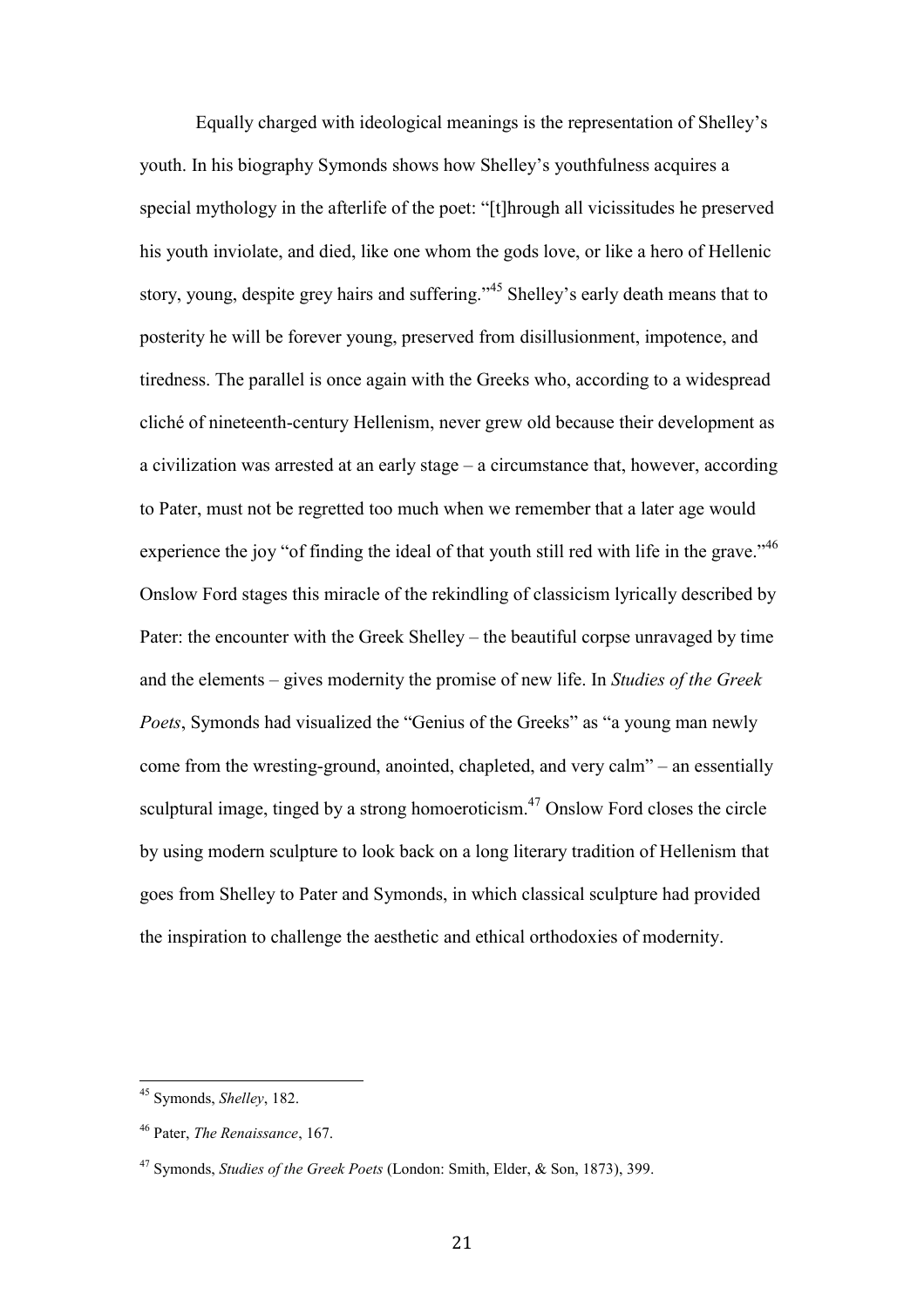#### **4. Light, Platonic Reversals and the Sculpture of Passing Shadows**

The emotional power of the sculpted body is inflected by its physical surroundings. The intended, ideal site of the poet's monument in the Protestant Cemetery in Rome captures the Romantic nostalgia for the organic place of classical sculpture in the natural landscape. In Romantic classicism the metaphor of light is used to interrogate the role of climate in the production of culture. Organic metaphors emphasize original place and belonging, raising questions about the fragmentation, preservation, and restitution of classical culture: what stories do objects tell in their places of origin? How do their modes of address shift when they are relocated to the museum? Should classical specimens remain under Mediterranean skies or be preserved in Northern collections? In *Modern Greece. A Poem* (1817) Felicia Hemans activates the trope of *ubi sunt* to evoke the cultural climate in which Greek sculpture saw the light. An apostrophe to the Parthenon brings before the eyes of the reader the "brilliant skies, that round thee spread their deep ethereal blue." Under "resplendent skies" she animates the "sun-bright scene" of "sculptured forms, of high and heavenly men."<sup>48</sup> Through the linguistic power of the apostrophe, Hemans animates the "bright age of Pericles," using deictics to locate it within the reader's ideal grasp: "let fancy still / through Time's deep shadows all thy splendor trace."<sup>49</sup> Through an act of linguistic restitution, she imaginatively restores Greek sculpture to its organic environment, climate, land, and people. The shadow metaphor, however, complicates the power to bring the absent scene back to life, suggesting that even modern Greece can no longer

<sup>48</sup> Felicia Hemans, *Modern Greece. A Poem* (London: Murray, 1817), 34, 36, and 38.

<sup>49</sup> Hemans, *Modern Greece*, 39.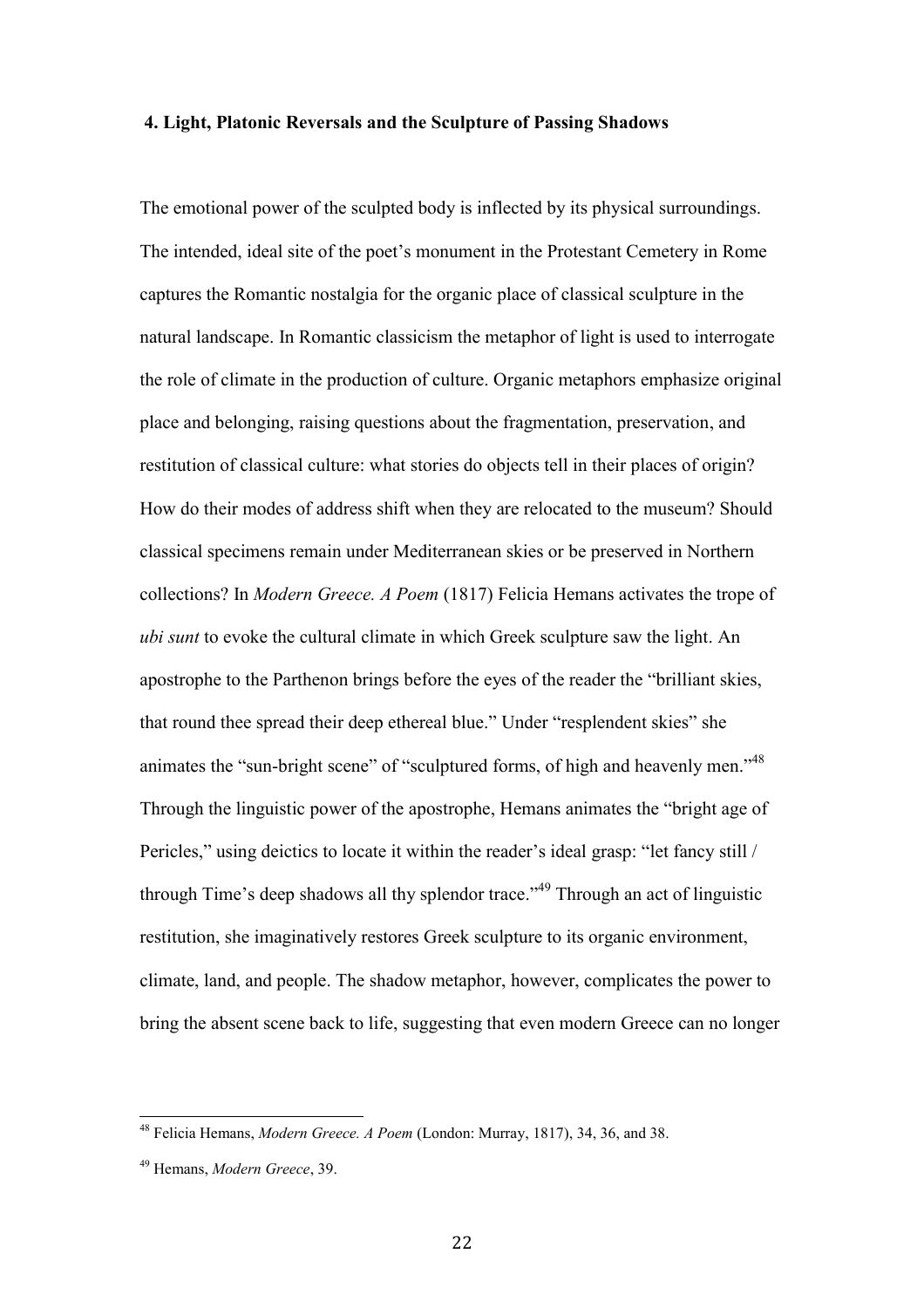be home to the classical ideal.<sup>50</sup> The passage of time is presented as an opaque medium that obfuscates or interrupts the ideal unmediated vision of the classical past brought temporarily back to life by Romantic ekphrasis.

The elegiac possibilities of light and shadow are rearticulated by Percy and Mary Shelley, and their *fin-de-siècle* reception. "An isle under Ionian skies" is the point of destination of a boat trip to "one of the wildest of the Sporades" in Percy Shelley's *Epipsychidion* (1821). In *Shelley Memorials*, Lady Shelley reprinted the correpondence that linked the poem to the poet's last days. Pointing out that the poem was "a production of a portion of me already dead,"<sup>51</sup> Shelley offered an uncomfortably proleptic image of impending tragedy; the poem's referential anchoring shifts when it is read as a projection and premonition of the poet's own death. In *Epipsychidion*, the soul of the loved one (Teresa Viviani, called Emilia in the poem) is presented as a "radiant form," and the body of the lover as "shadow of that substance." "As to real flesh and blood, you know I do not deal in those articles," Shelley told John Gisborne in another letter published in *Shelley Memorials* (1859), and reproduced in Harry Buxton Forman's privately-printed edition of *Epipsychidion* in 1876, "but I intend to write a Symposium of my own to set all this right."<sup>52</sup> A platonic notion of love helps editor Stopford A. Brooke defuse accusations against

<sup>50</sup> For an analysis of *Modern Greece* as an anti-Winckelmannian argument about the placelessness of Greek remains, which provided a political agenda for the British appropriation of the Elgin Marbles, see Noah Comet, "Felicia Hemans and the 'exquisite Remains' of Modern Greece," *Keats-Shelley Journal* 58 (2009): 96-113.

<sup>51</sup> P. B. Shelley to Ollier, 16 February 1821, in *Shelley Memorials: From Authentic Sources*, ed. Lady Shelley, second edn (London: Smith, Elder & Co., 1859), 152.

<sup>52</sup> P. B. Shelley to John Gisborne, October 1821, in *Shelley Memorials*, 154; republished in the editorial note to *Epipsychidion*, ed. H. Buxton Forman (printed for private distribution, 1876).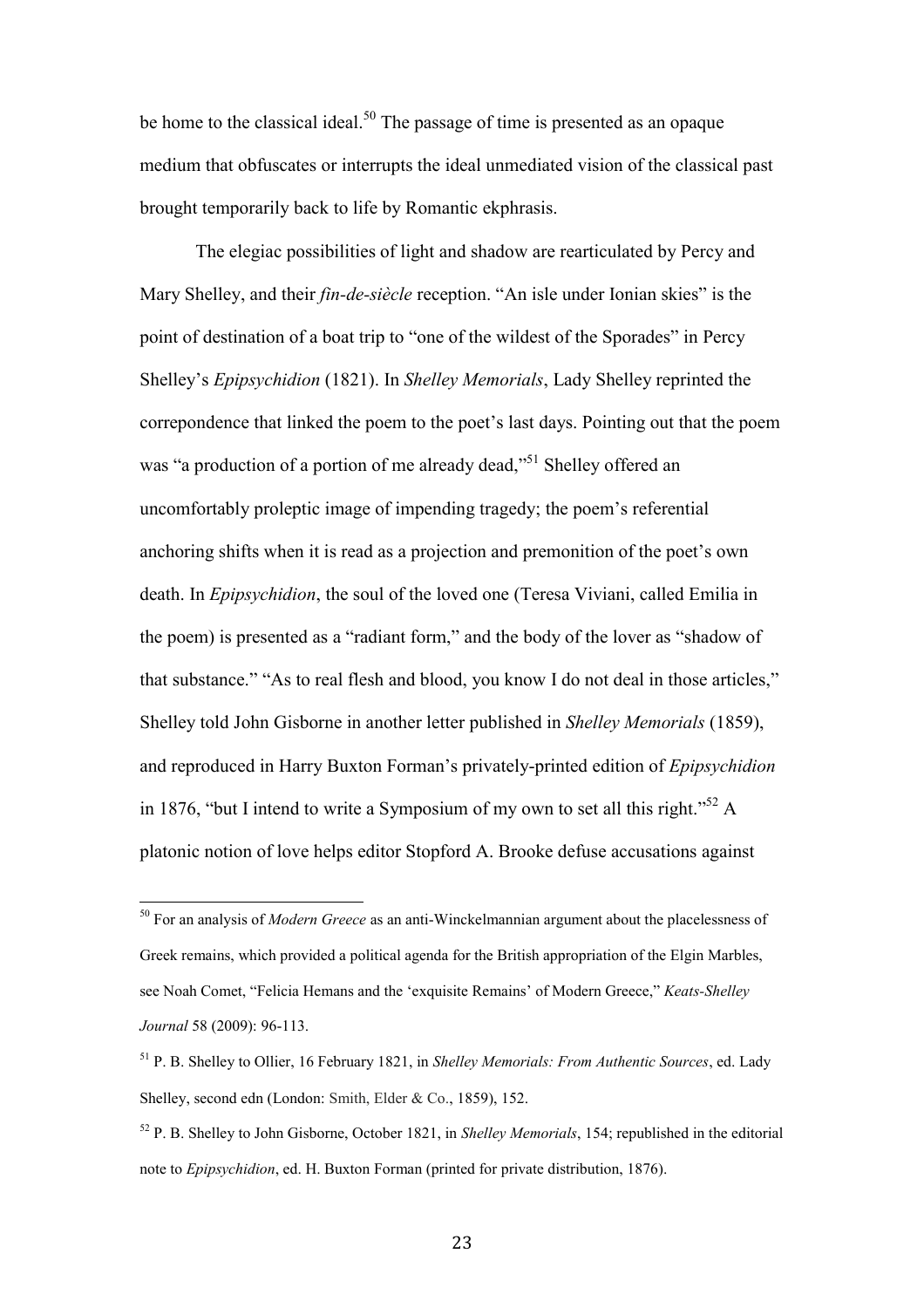Shelley's morality in his introduction to the Shelley Society's edition of *Epipsychidion*, published in 1887. According to him, the poem should be read as an expression of "Shelley's Platonics" in line with the "archetypal Beauty" of Shelley's "Hymn to Intellectual Love," which is presented as a "pervading spirit, whose shadow, but never whose substance, is seen."<sup>53</sup> Stopford Brooke had access to the private papers in Lady Shelley's custody and was careful in treating questions of desire. Evidence of Shelley's sexual dissatisfaction informs Stopford Brooke's attempt to depersonalize the poem's referent, encouraging a sublimated reading of platonic love as *eros ouranious*, the celestial or virtuous mode of homoerotic love theorized by Pausanias in the *Symposium*. <sup>54</sup> Accordingly, the relationship between substance and shadow must be shifted and disembodied. While in Shelley's poem Emilia Viviani was the substance and Shelley her shadow, the reading must be rectified to interpret the woman as "but the passing shadow of his substance."<sup>55</sup> Mediated by light, distinctions between form and matter become uncertain and unstable in a series of platonic reversals, which open up fluid gender positions.

Shelley's Platonic reversals and the possibilities of reading the shadow for the substance participated in the wider currency of Greek love raised by Plato's *Symposium*. Unpublished during his lifetime because of concerns about its account of Greek homosexuality, Shelley's translation of the *Symposium* underwent significant cuts before appearing posthumously in 1840. As a result of a consultation with Leigh Hunt, Mary Shelley omitted the passages dealing with homosexual love; however, she

<sup>53</sup> *Epipsychidion by Percy Bysshe Shelley with an introduction by the Rev. Stopford A. Brooke, M.A., and a note by Algernon Charles Swinburne*, ed. by Robert Alfred Potts (London: Published for the Shelley Society by Reeves and Turner, 1887), xxii-xxiii.

<sup>54</sup> Maud Rolleston, *Talks with Lady Shelley* (London: Harrap & Co, 1925), 75-76.

<sup>55</sup> Shelley, *Epipsychidion*, xxiv.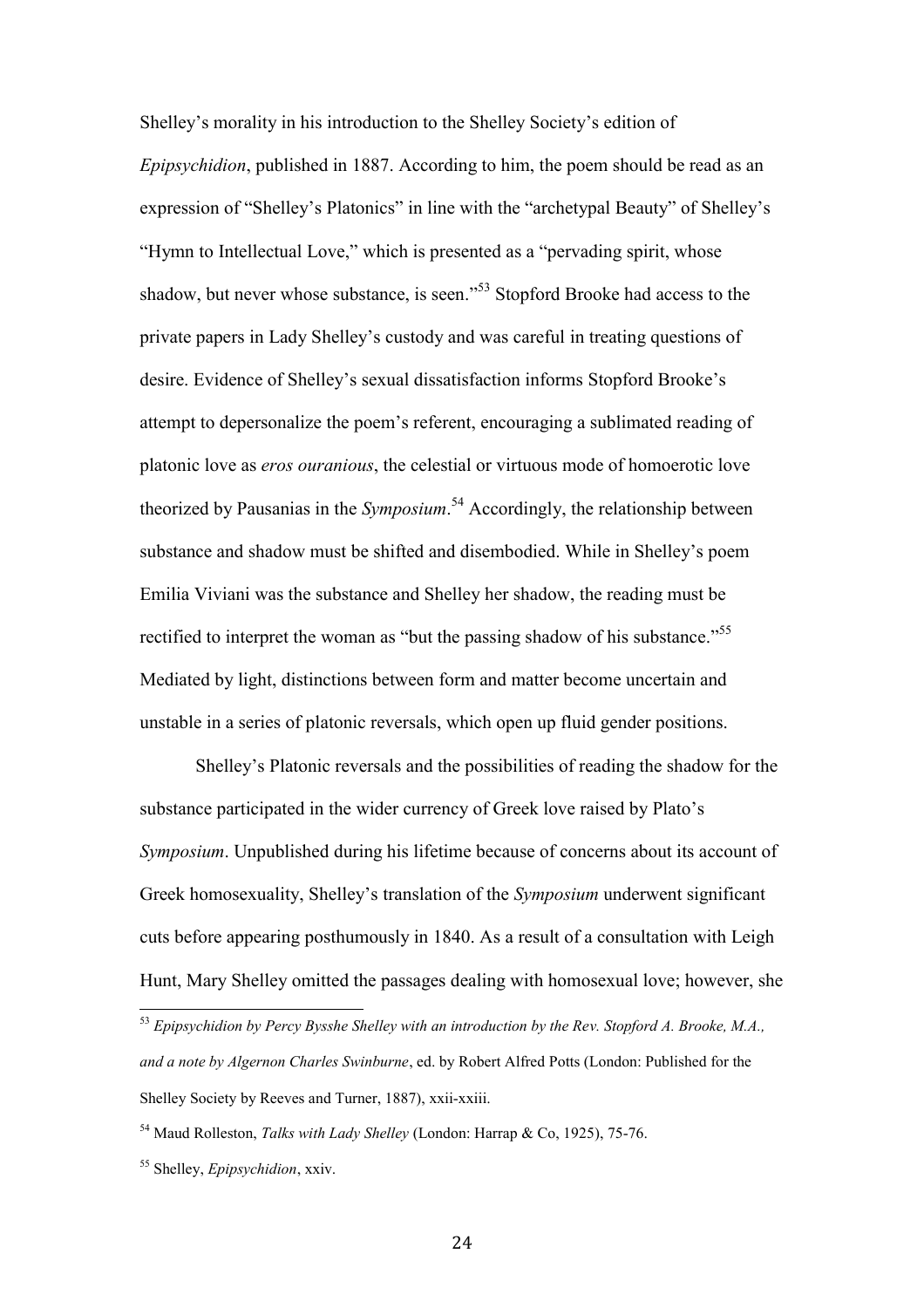did not discard the fair copy she produced for the press, as was common practice.<sup>56</sup> Material evidence of the editor's attachment and ambivalence is recorded in an interleaved copy of the 1840 volume with the mutilated text restored in manuscript.<sup>57</sup> In the bowdlerized version of Shelley's translation, reissued in 1887 and 1893, *fin-desiècle* readers could read of the Greek archetype of love in the accompanying fragment "On the Literature, the Arts, and the Manners of the Athenians," where Shelley points out that "this object or its archetype forever exists in the mind, which [...] fills up the interstices of the imperfect image, in the same manner as the imagination moulds and completes the shapes in clouds, or in the fire, into the resemblances of whatever form, animal, building, &c., happens to present to it."<sup>58</sup>

The question of Greek love was also critical to Benjamin Jowett, whose complete translation of Plato's Dialogues appeared in 1871 (revised editions followed in 1875 and 1892). In his introduction to the *Symposium* (1871), Jowett argued: "The passion which was unsatisfied by the love of women, took the spurious form of an enthusiasm for the ideal of beauty – a worship of some godlike image of an Apollo or Antinous. Thus wide is the gulf which separates a portion of Hellenic sentiment in the  $\overline{a}$ 

<sup>56</sup> On the vicissitude of Shelley's version of the *Symposium*, see Michael O'Neill, "Emulating Plato: Shelley as Translator and Prose Poet," in *The Unfamiliar Shelley*, ed. Alan Mendel Weinberg and Timothy Webb (Farnham and Burlington VT: Ashgate 2009), 239-56.

<sup>57</sup> P. B. Shelley, *Essays, Letters from Abroad, Translations and Fragments* (London: Moxon, 1840), Bodleian Library, University of Oxford, Shelley adds.e.19 was acquired by the Bodleian in 1961 as part of the bequest of Sir John Shelley-Rolls (1871-1951), after the death of his widow Georgiana. This is in all likelihood the one bequeathed by Jane, Lady Shelley. We are grateful to Dr Bruce Barker-Benfield for assistance in tracking down the provenance of this item.

<sup>58</sup> P. B. Shelley, "On the Literature, the Arts, and the Manners of the Athenians. A Fragment," *Essays, Letters from Abroad, Translations and Fragments*, 67. The later editions were issued as part of Cassell's National Library and included a short introduction by the editor Henry Morley.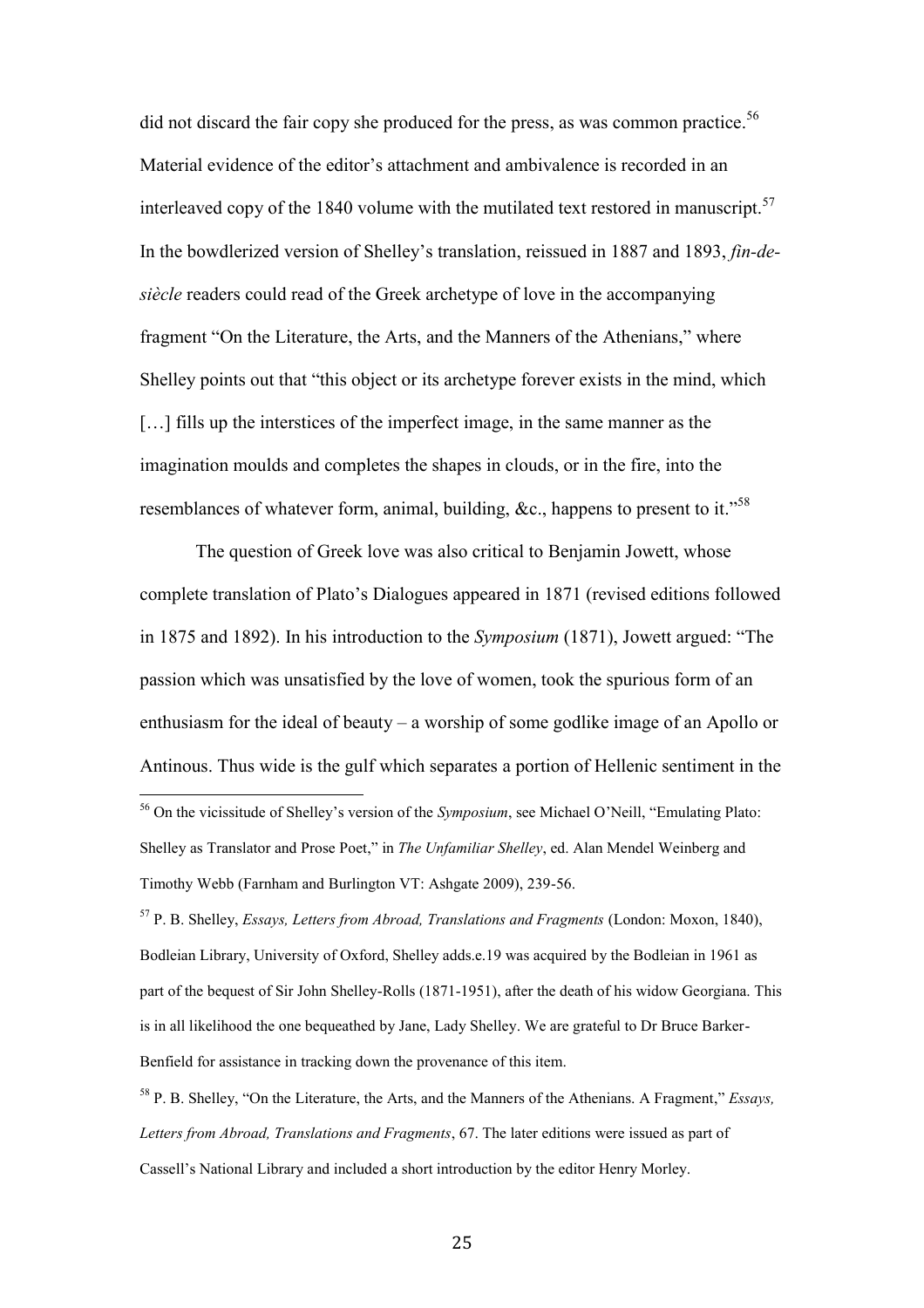age of Plato [...] not only from Christian, but from Homeric feeling."<sup>59</sup> But how wide was the gulf? Embodiment, its dislocations and sublimations were key to the aesthetics of Greek love, and sculpture had its role to play in mediating the ideal, the shadow, and the substance. The poetic dynamics of shadow and substance in *Epipsychidion* thus finds a correlation in the question whether Platonic love between men was "a matter of metaphor" or a "present poignant reality," as Jowett and John Addington Symonds respectively put it in the late  $1880s$ .<sup>60</sup> The epistolary exchanges between the two show the mounting consciousness, among a classically educated late-Victorian readership, of Platonism as an appealing discourse of identity formation for homosexual men. The third edition of Jowett's Plato came out in 1892, the year of the Shelley centenary and Onslow Ford's display of the memorial monument at the Royal Academy, just as Jowett was busy mediating the acquisition of the *Shelley Memorial* by University College and the Shelley papers by the university. Shelley's translation of the *Symposium*, though, was not among the manuscripts that Lady Shelley donated to the Bodleian Library.

Barred from the articulations of prose, the physical forms and homoerotic possibilities of platonic love remain the unspoken possibility of poetic form. How

<sup>59</sup> Benjamin Jowett, *The Dialogues of Plato*, 4 vols (Oxford: Clarendon, 1871), 1:486; quoted in Stefano Evangelista, "Against Misinterpretation: Benjamin Jowett's Translations of Plato and the Ethics of Modern Homosexuality," *Recherches anglaises et nord-américaines* 36 (2003): 13-25, here 16.

<sup>60</sup> Symonds to Henry Graham Dakyns, 27 March 1889, *The Letters of John Addington Symonds*, ed. Herbert M. Schueller and Robert L. Peters, 3 vols (Detroit: Wayne State University Press, 1967-69), 3:365; and Symonds to Benjamin Jowett, 1 February 1889, *The Letters of John Addington Symonds*, 3:346-7. See Stefano Evangelista, "'Lovers and Philosophers at once': Aesthetic Platonism in the Victorian *Fin de Siècle*," *Yearbook of English Studies* 36 (2006): 230-44, here 233-34.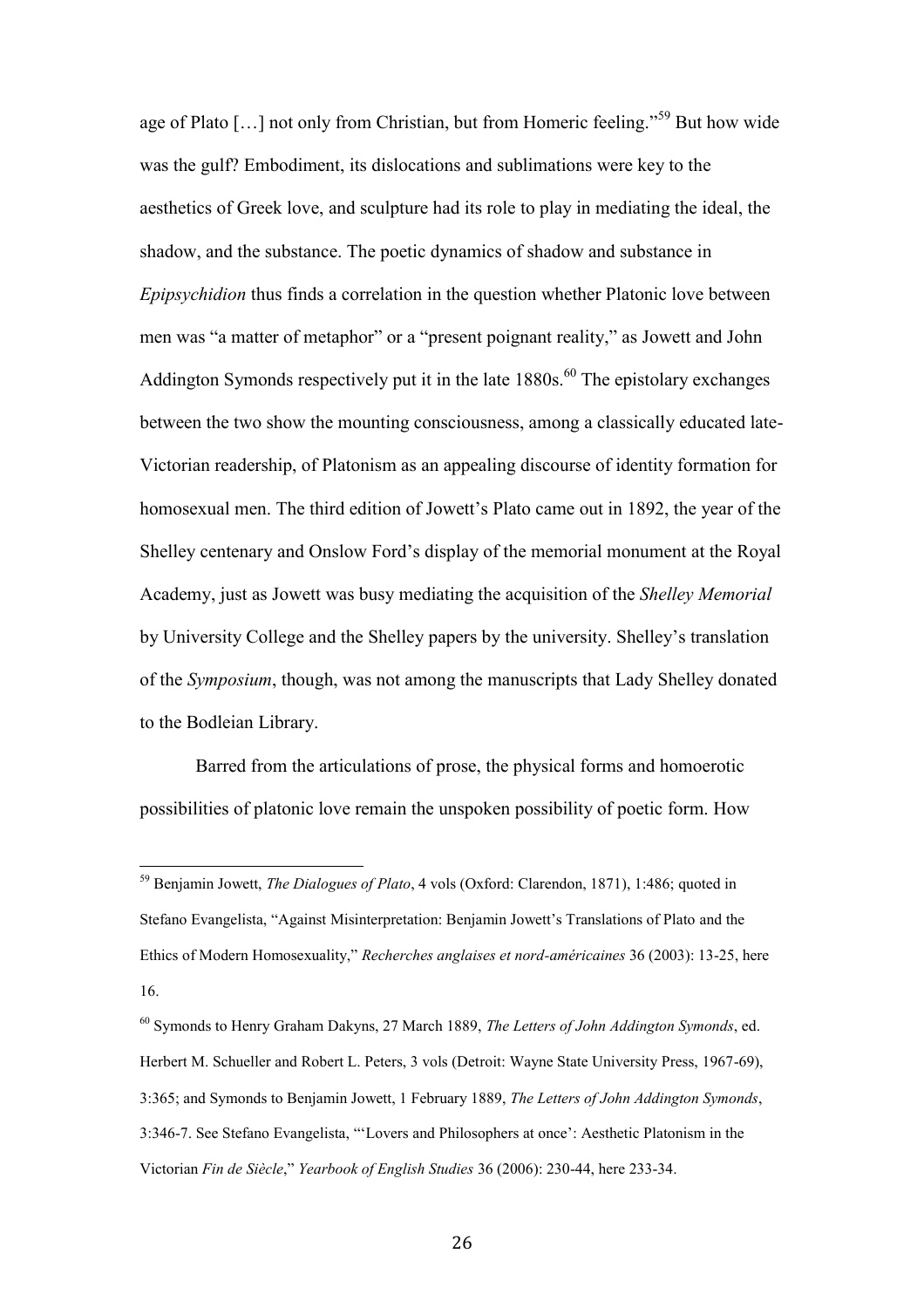poetry could give shape to the poet's memorial was a much-rehearsed question, rooted in a classical commonplace. In his epigraph to Shakespeare, Milton turns the possibility of a paper memorial: "Thou in our wonder and astonishment / hast built thyself a live-long monument." Inscribed in the paratext of the Second Folio, Milton's poem suggests how words can translate the poet's corpus into an alternative architectural form: "thou dost make us marble with too much conceiving."<sup>61</sup> While Milton pushes the Horatian line, drawing on the paragone to undermine marble memorials and address the reader to shape a Protestant inner temple of reading, Shelley's *fin-de-siècle* corpus offers an alternative power of articulation. Can sculpture go against the archival record, revive and supplement the words on the page? Can reading poetry with sculpture restore the mutilated textual body of the poet by means of "eye and ear / both what they half-create, / and what conceive"?  $62$ 

The ephemeral metaphoric of light is central to the poet's memorialization from paper to marble. It inflects the poet's life, death, and resting place in Mary Shelley's elegy "The Choice," which Forman published in his 1876 edition of Shelley's *Poetical Works*. In her poem the work of mourning is organic, in situ; the memorial shaped by the elements: "The sky a vault, and Italy a tomb."<sup>63</sup> Her way of remembering Percy Shelley involves rearticulating the Platonic weather tropes of *Epipsychidion*, peopling its substance and shadow to voice a different experience of mourning. Her allusions shift his poem's references to Emilia Viviani to the radiant

<sup>61</sup> John Milton, "On Shakespeare," *Complete Shorter Poems*, ed. John Carey (London and New York: Longman, 1968), 123, lines 7-8 and 14.

 $62$  William Wordsworth, "Lines written a few miles above Tintern Abbey, on revisiting the banks of the Wye during a Tour, July 13, 1798," *Lyrical Ballads* (1798), lines 107-08.

<sup>63</sup> Mary Shelley, "The Choice," in *The Poetical Works of Percy Bysshe Shelley*, 4 vols, ed. H. Buxton Forman (London: Reeves and Turner, 1876-7), 1:3, line 6.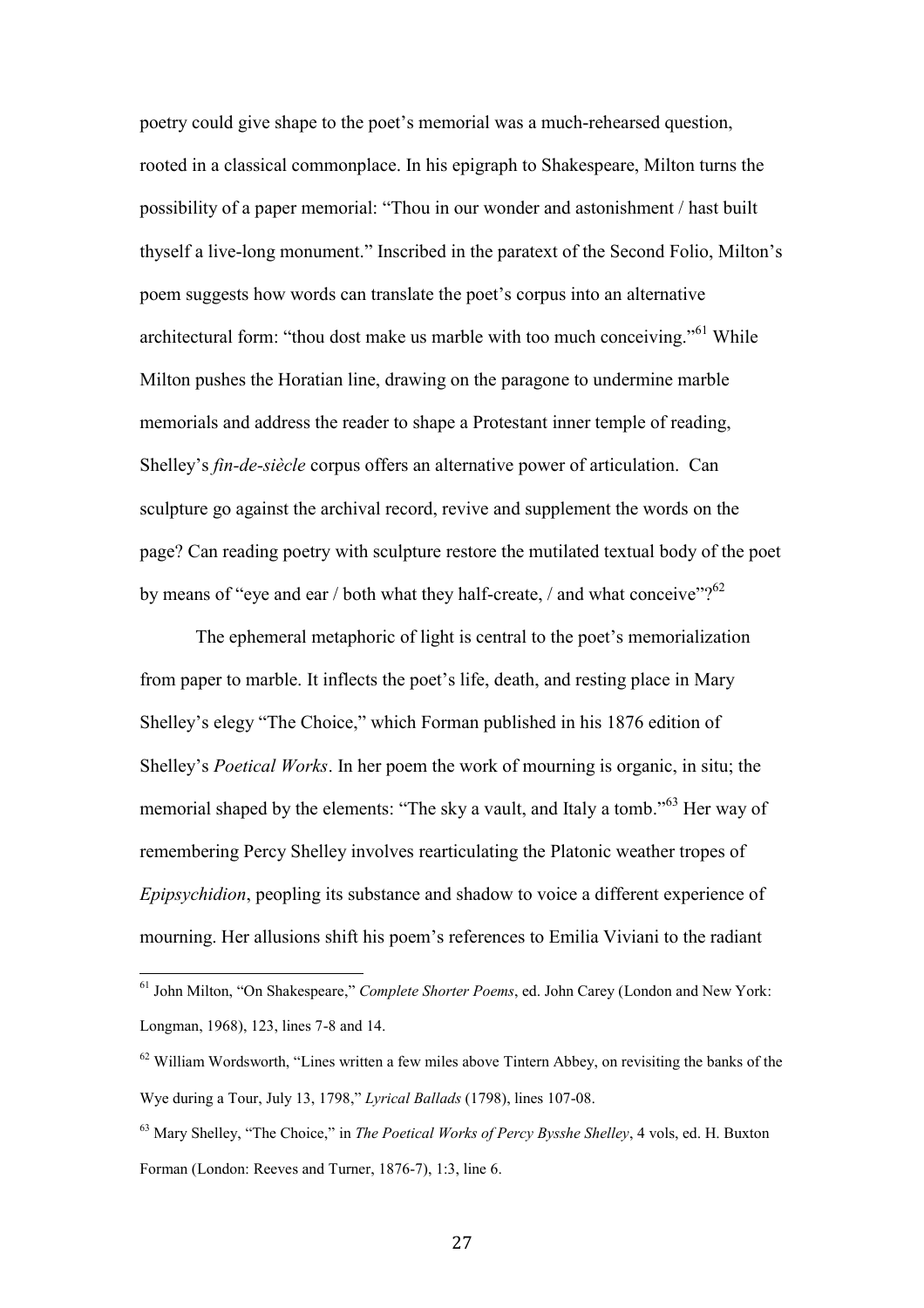form of the poet, who "upon my young life's cloud like sunlight burst / and now has left me, dark."<sup>64</sup> Working through absence, the mourner attempts to capture the ethereal form of the past through spatial proximity: "beneath this sky my race of joy was run."<sup>65</sup> In 1859, a sketch entitled "Tomb of the Poet Shelley, in the Protestant Cemetery at Rome," engraved by W. J. Linton, was used as a frontispiece to anchor Lady Shelley's volume *Shelley Memorials* to the poet's resting place. The monument she commissioned on the occasion of his centenary, initially intended for the Protestant Cemetery in Rome, sealed her work of memorialization later in the century. The metaphoric of weather associated with loss shaped the monument's transfer from the radiant skies of Italy to the "darkened sky" of England. How could the monument capture Shelley's radiant form in marble? How could the sculpture's installation attempt to produce the effect of light shining through the "darkened sky" to convey the possibility of animation, however transient? How could the azure sky of Rome be transposed to the indoor cenotaph at University College in Oxford?

When the monument was displayed at the Royal Academy exhibition in 1892, it was envisaged to "stand under a sort of temple of Ionic columns sustaining an appropriate entablature, the roof within which is to be glass, in order that the sculptures may be seen in a proper light from above."<sup>66</sup> While Basil Champneys's plan for a temple structure was discarded, the final structure reflects Onslow Ford's request that the Shelley Chamber be "lighted from above, with a North, or East, aspect if possible, inside, the wall behind the memorial should be some dark colour,

<sup>&</sup>lt;sup>64</sup> Mary Shelley, "The Choice," 3, lines 12-3.

<sup>&</sup>lt;sup>65</sup> Mary Shelley, "The Choice," 5, line 61.

<sup>66</sup> "The Shelley Memorial," *Athenaeum* (5 March 1892), 315.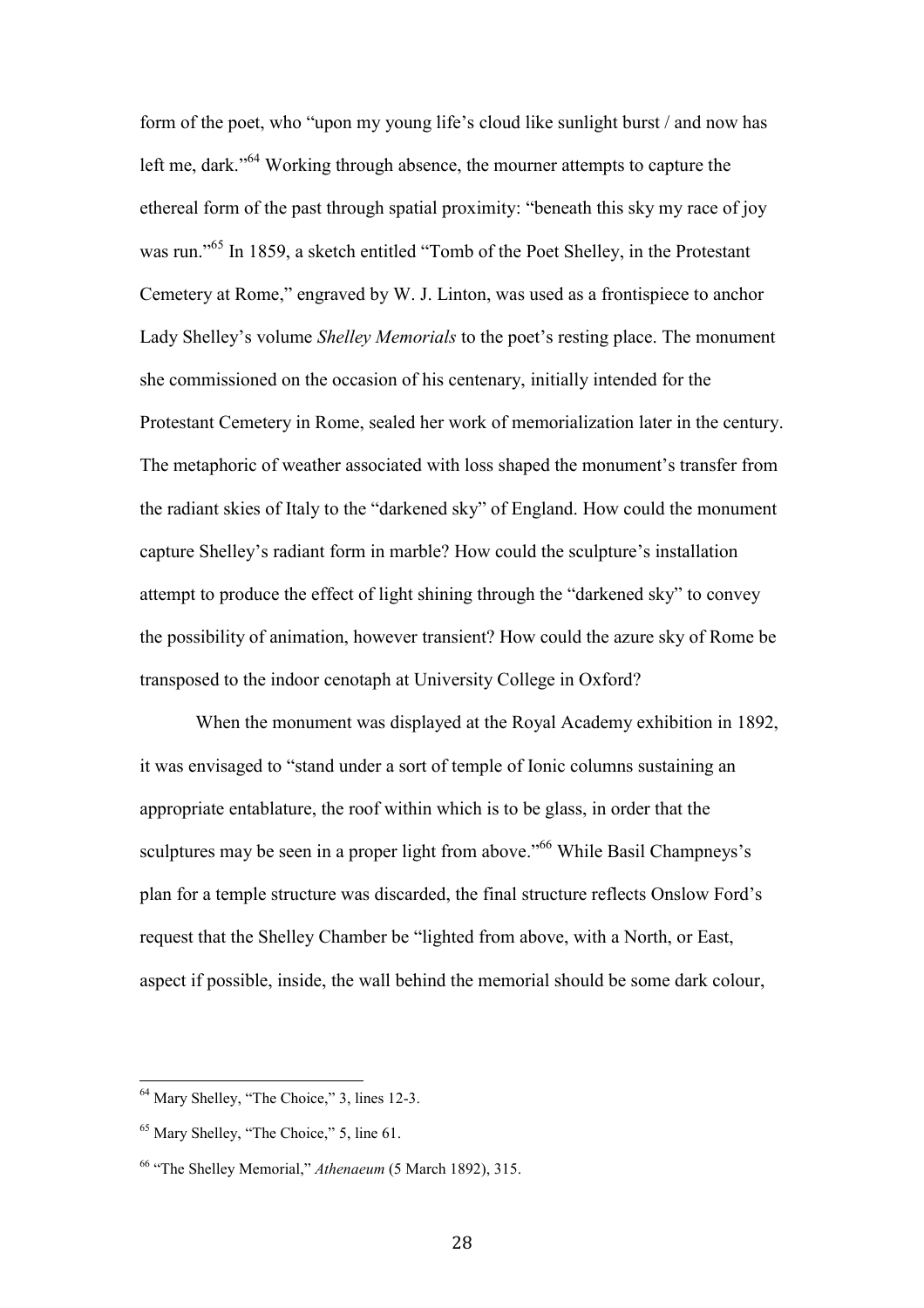and the pavement light."<sup>67</sup> When viewers stand on the threshold of the chamber, their line of sight rests on the sensual contours of Shelley's body made radiant by a stream of light channeled from above.

Since this is a poet's memorial, the monument can be read as an architectural recreation of Shelley's poetic corpus. The *Shelley Memorial* activates the platonic reversals of materiality celebrated in Shelley's writing through the architectural play with the metamorphic possibilities of light, shadow, and substance. The platonic contrast between physical and ideal body comes across two contrasting reactions to the Monument by contemporary viewers: while Hepworth Dixon admired the sculpture's ability to capture Shelley's body "still beautiful, inexpressibly beautiful, in death,"<sup>68</sup> Michael Field complained about its imperfect ideality: "The drowned nude [...] is an excellent portrait of the model, and therefore unworthy of Shelley, to my mind."<sup>69</sup>

How can sculpture take on the shifting modes of address of Shelley's lyric? In *Epipsychidion* "my spirit" is "a shadow of that substance [...] flashed from her motion splendor like the morn's, / and from her presence life was radiated / through the grey earth and branches bare and dead." The poem's first person pronoun shifts the subject position to the reader. Thus the Platonic relationship can be transferred

 $67$  "The length of the building should be 24 to 34 feet, the width 18 feet, and the height 16 or 17 feet lighted from above, with a North, or East, aspect if possible, inside, the wall behind the memorial should be some dark colour, and the pavement light." Onslow Ford, 9 May 1892, University College Archive, UC: FA11/2/C1/1. For architectural plans for the *Memorial*, see University College Archive, UC: FA11/2/Y1; Bodleian Library, University of Oxford, Abinger Papers, MS. Abinger c. 83, fol. 38. <sup>68</sup> Marion Hepworth Dixon, "Onslow Ford, A.R.A.," *Magazine of Art* (January 1892): 329.

<sup>69</sup> A brief excerpt from this letter, containing this comment, is included in Mary Sturgeon, *Michael Field* (London: George Harrap & Co., 1922), 41.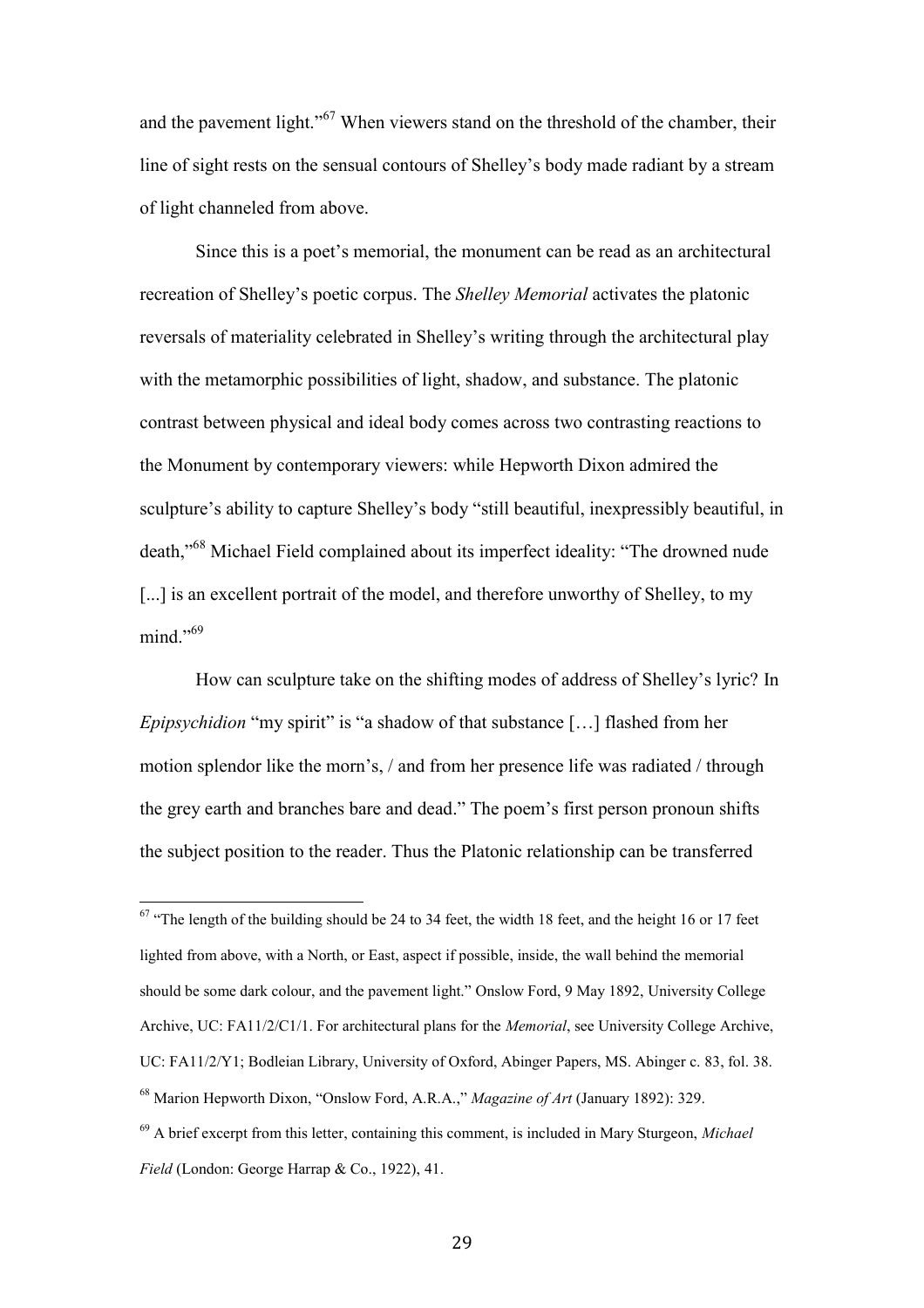and acted out again and again. Light morphs the materiality of marble into the play of substance and shadow that is so central to Shelley's Platonic poetics. Such shifting forms inflect the substance of the sculptural body, emphasizing the ephemeral shapes it can take in the ethereal dynamic of light and shade produced by changing weather conditions. Writing about John Addington Symonds, Michael Hatt reflects on the ephemerality of *fin-de-siècle* encounters with sculpture as a sensuous object of light and shadow. In contrast to archeological and museological efforts to protect objects from the passage of time by eliminating the accidental, isolating them and presenting them in "optimal and stable viewing conditions," writing can reimagine the mutable shapes of sculpture as an organic form inflected by landscape and environment.<sup>70</sup>

Back in Oxford, the memorial's architectural sky translates the platonic form of Shelley's "Hymn to Intellectual Beauty" through the visionary power of light that appears and disappears with the passage of clouds. Shelley's celebration of "Mutability" is echoed in the play of weather effects. The apotheosis of the poet is suggested by the flashing light cast on the sculptural body from the window above:

Thou wert the morning star among the living, Ere thy fair light had fled; Now, having died, thou art as Hesperus, giving New splendor to the dead.

 $\overline{\phantom{a}}$ 

This Greek epigraph attributed to Plato, which Shelley translated and chose as an epigraph for *Adonais*, is architecturally reflected in the blue dome of air envisaged by

<sup>&</sup>lt;sup>70</sup> Michael Hatt, "In Search of Lost Time: Greek Sculpture and Display in Late Nineteenth-Century England," *Art History* 36, no. 4 (2013): 768-83, here 770.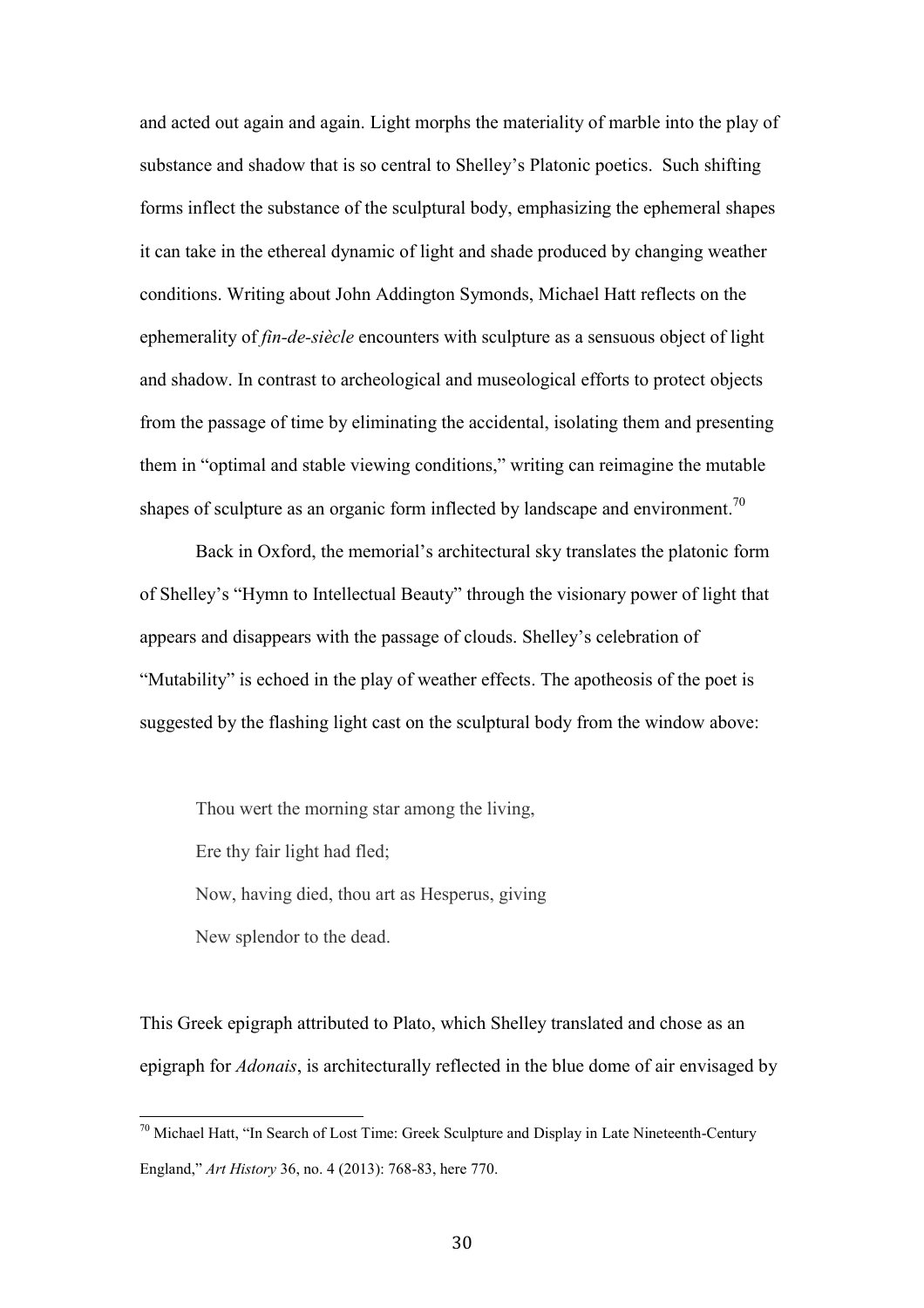Onslow Ford to commemorate the dead Shelley. Through the architectural medium of light, the *Memorial* performs platonic reversals and suggests the possibility of enthusiasm as a mystical union of substance and shadow. Its play with marble and its dematerializations activate an ethereal poetics, a form seen in glimpses under the uncertain sky of the north.

#### **5. Inscriptions: Remembering Shelley / Dismembering** *Adonais*

In the *Shelley Memorial* the relationship between sculpture and poetry is sealed by a bronze ribbon, inscribed with lines from *Adonais*, which runs alongside the base of the monument:

He is made one with Nature, there is heard His voice in all her music, from the moan Of thunder, to the song of night's sweet bird; He is a presence to be felt and known In darkness and in light.

Carved in bronze, Shelley's words participate in the poet's memorial and invoke his voice, music, presence. The transposition from paper to bronze embeds the lyric in the medium of commemoration and remembering. Encircling the base of the monument, the words support the marble revelation offered above "in darkness and in light," under the elements channeled by the architectural glass opening onto the sky. Yet the inscription radically changes their power of articulation. Detached from the poet's utterance, Shelley's words are inflected to capture him in the third person, the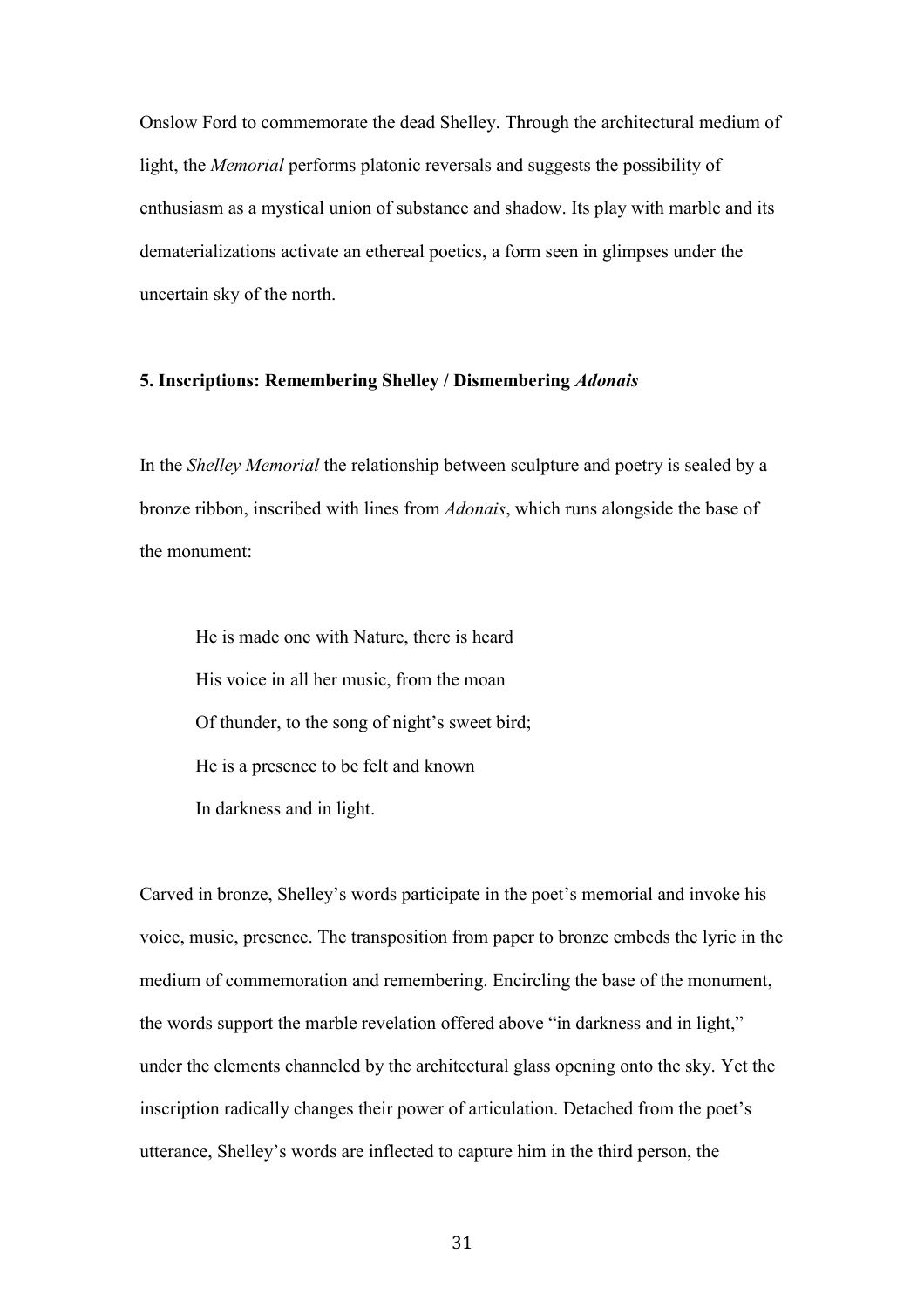grammatical form that articulates absence. Cast in the third person, become referent, the poet is excluded from active articulation. The inscription takes over his corpus and opens up its posthumous world of reference: "The birth of the reader must be at the cost of the death of the author."<sup>71</sup>

*Adonais* was Shelley's elegy for Keats, who had died in Rome and was also buried there in the Protestant Cemetery. Keats's epitaph, "here lies one whose Name was writ in water," associates him proleptically with Shelley's death by drowning, a circumstance recorded by Trelawny's choice of Ariel's Song from Shakespeare's *The Tempest* as a funerary inscription for Shelley's grave. The retrospective shift in reference that shaped *Adonais* as the poet's elegy to himself is confirmed by the anecdote mentioned above, according to which a copy of Keats's poems was found in the pocket of the drowned Shelley. Text and body are inextricably intertwined in the posthumous corpus of the poet. Lady Shelley recalled opening Mary Shelley's desk a year after her death: "Lying alone and apart was a copy of the *Adonais* – the early Pisa edition – with a page torn loose and folded over in four. We opened it reverently and found ashes – dust – and we then knew what Mary had so longed to tell us: all that was left of Shelley's heart lay there." <sup>72</sup> Using *Adonais* as an epitaph for the *Shelley Memorial* marks the poem's transposition to remember Shelley's death and posthumous dissemination.

The poem's inscription aligns the *Shelley Memorial* to a sequence of previous uses of excerpts from *Adonais* as poetical inscriptions to remember the poet in his former dwelling places and to mark the passing of his life. Instead of consecrating the

<sup>71</sup> Roland Barthes, "The Death of the Author," in *Image, Music, Text*, trans. Stephen Heath (London: Fontana, 1977), 142-48, here 148.

<sup>72</sup> Rolleston, *Talks with Lady Shelley*, 31.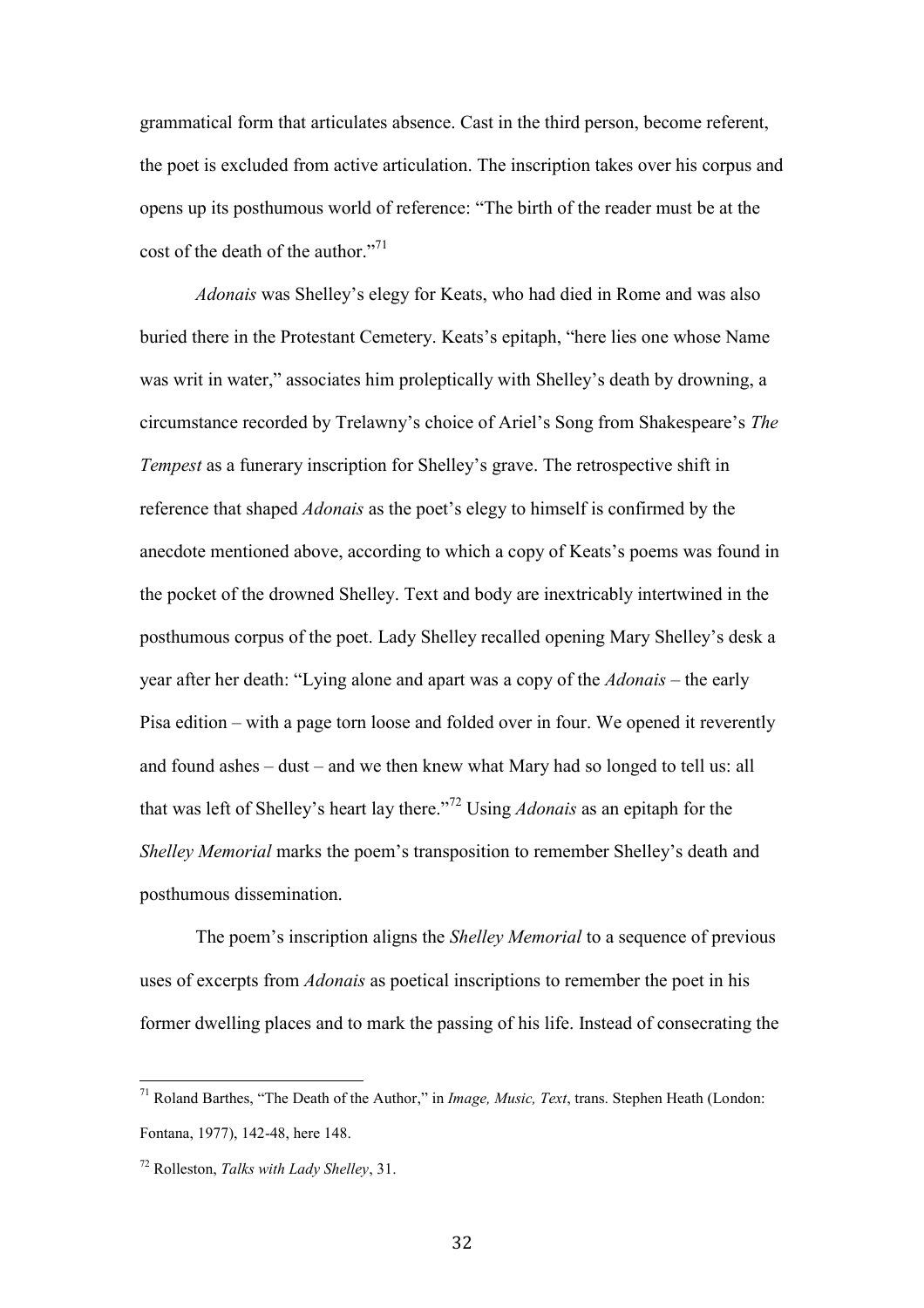*Memorial* as the poet's dwelling place, the dissemination of the poem's stanzas articulate a memorial sequence, as if moving from one stanza to the other connects the places inhabited by the poet in a poetical geography. A stanza from *Adonais* was chosen as an epitaph to Henry Weekes's Shelley memorial at Christchurch Minster in 1854:

He has outsoared the shadow of our night, Envy, and calumny, and hate, and pain; And that unrest which men miscall, delight, Can touch him not, and torture not again: From the contagion of the world's slow stain He is secure, and now can never mourn A heart grown cold, a head grown grey in vain; Nor, when the spirit's self has ceased to burn, With sparkling ashes load an unlamented urn.

This same epigraph is painted high on the walls of the Shelley Chamber at University College, segmented in three stanzas of three lines each.

Epigraphs from *Adonais* spell out premonitions and punctuate transitions from life to death. Fragmentation, dissemination, and inscription turn the poet's corpus into an instrument of mourning in the chapters recounting Shelley's last days in Trelawny's *Recollections* (1858) and *Shelley's Memorials from Authentic Sources*, edited by Lady Shelley in 1859. In 1867 another stanza was inscribed on a tablet placed outside Shelley's house in Marlow: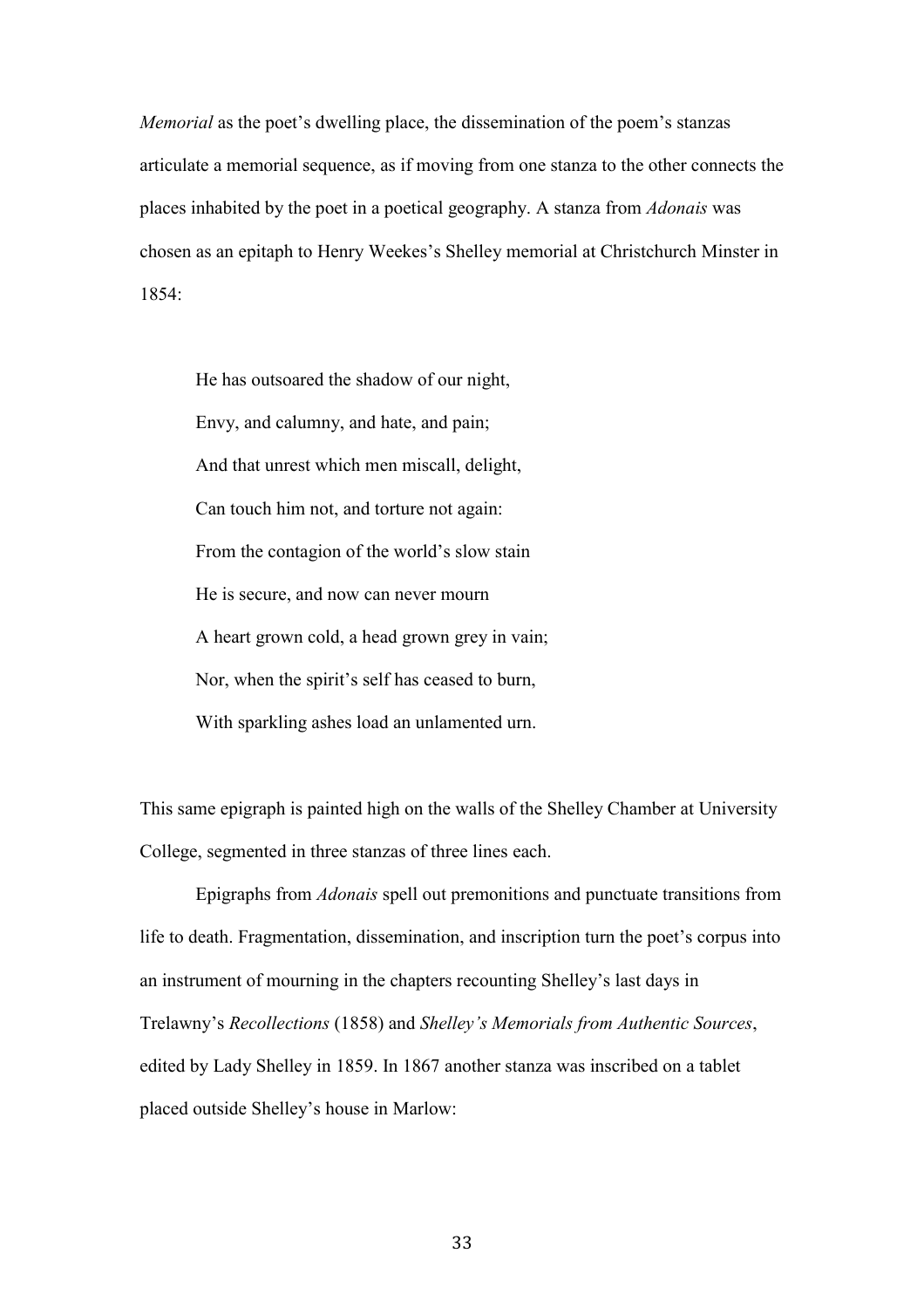He is gone where all things wise and fair Descend. Oh dream not that the amorous deep Will yet restore him to the vital air, Death feeds on his mute voice, and laughs at our despair Adonais<sup>73</sup>

Conversely, an engraving of Shelley's tombstone is used as a frontispiece to Harry Buxton Forman's 1877 edition of *Adonais*. <sup>74</sup> The metaphor of disinterment is frequently used to discuss editorial questions relating to the poetic corpus of the poet.<sup>75</sup> While editions claim to re-member the poet's corpus, inscriptions disseminate it in the form of fragments. Thus rearticulated in relation to a shifting body of references, the corpus is dismembered and destabilized.

Inscriptions mark places associated with Shelley. These acts of referential anchoring attempt to recover and renew his presence. In the case of the *Memorial*, the elegy thus takes on characteristics of the epigram as a form that anchors words to their referent. Closer to the epigram than the epitaph, Shelley's elegy here marks the poet's absence through the material presence of his marble body. Unlike the epitaph, the

<sup>73</sup> Transcribed in Buxton Forman, 1876, 1:xl.

<sup>74</sup> P. B. Shelley, *Adonais*, ed. Harry Buxton Forman (n.pl.: 1877).

 $<sup>75</sup>$  "Neither the lost volumes nor the missing manuscripts, however, need we deem irrecoverable in</sup> these days of eager and ceaseless disinterment"; "Editor's Preface," *The Prose Works of Percy Bysshe Shelley*, 4 vols, ed. Harry Buxton Forman (1880), 1:xxviii; P.B. Shelley, *The Mask of Anarchy, written on the Occasion of the Massacre at Manchester*, facsimile of the holograph manuscript with an introduction by Harry Buxton Forman (London: Printed for the Shelley Society by Reeves and Turner, 1887), 36; Clarke, *Virtuous Vice*, 212.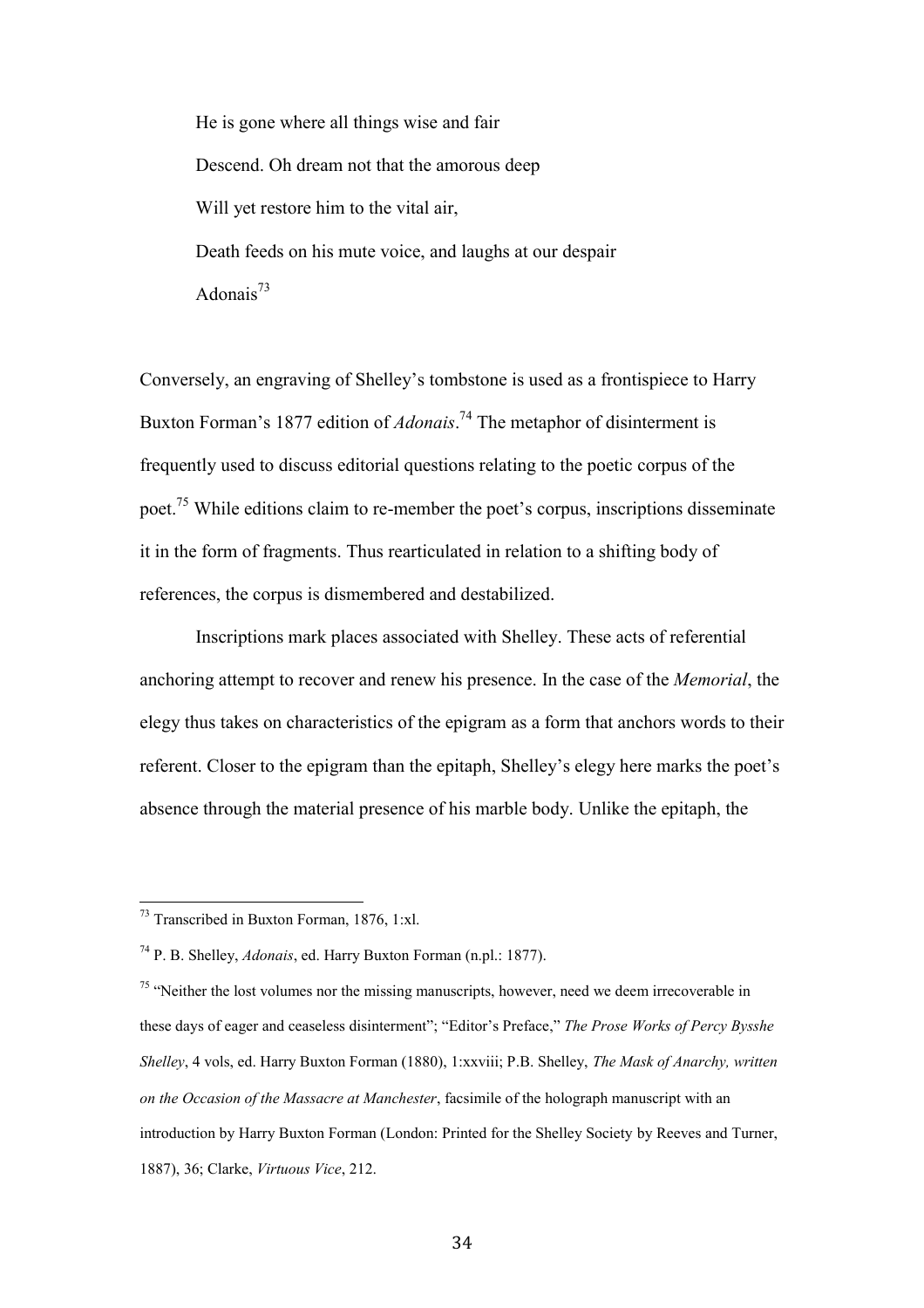words do not activate the voice of the dead in an act of prosopopoeia. The cenotaph further frustrates the desire to conjoin the words to their absent referent.

# **6. Iconographies: "A Bright Erroneous Dream"**

Onslow Ford chooses to commemorate "life's unquiet dream." Taken from Shelley's "Hymn to Intellectual Beauty," this platonic commonplace came to stand for Shelley's life itself, reappearing in various guises in Victorian biographical and critical works. George Moore's powerful formula, "A bright erroneous dream," repeated by Garnett in his 1892 review of the Shelley memorials, was a permutation of the same. In his sculptural depiction of Shelley's body Onslow Ford alluded to the composition of the Pietà adopted by Henry Weekes's memorial to Shelley at Christchurch Minster, but deliberately did away with "Michael Angelesque grandiosity," as the *Athenaeum* reviewer noted. <sup>76</sup> Instead, he secularized and overlaid it with a literary and visual palimpsest of dreams. From Julio Romano's *The Dream of Hecuba*, to Sir Joshua Reynolds's *The Death of Dido* (RA 1781) and Henry Fuseli's *The Nightmare* (RA 1782), the female body of the dreamer became the male body of the poet used in Henry Wallis's *Chatterton* (possible extra fig.). Exhibited in the Royal Academy in 1856, this popular and iconic image in turn provided inspiration for Onslow Ford.

The switch in this tradition between pictorial and sculptural, female and male bodies results in the effeminate masculinity of Chatterton, famously modeled on George Meredith, who was described by Symonds in a poetic ekphrasis as lying "like

<sup>76</sup> "The Shelley Memorial," *Athenaeum*, 314-15.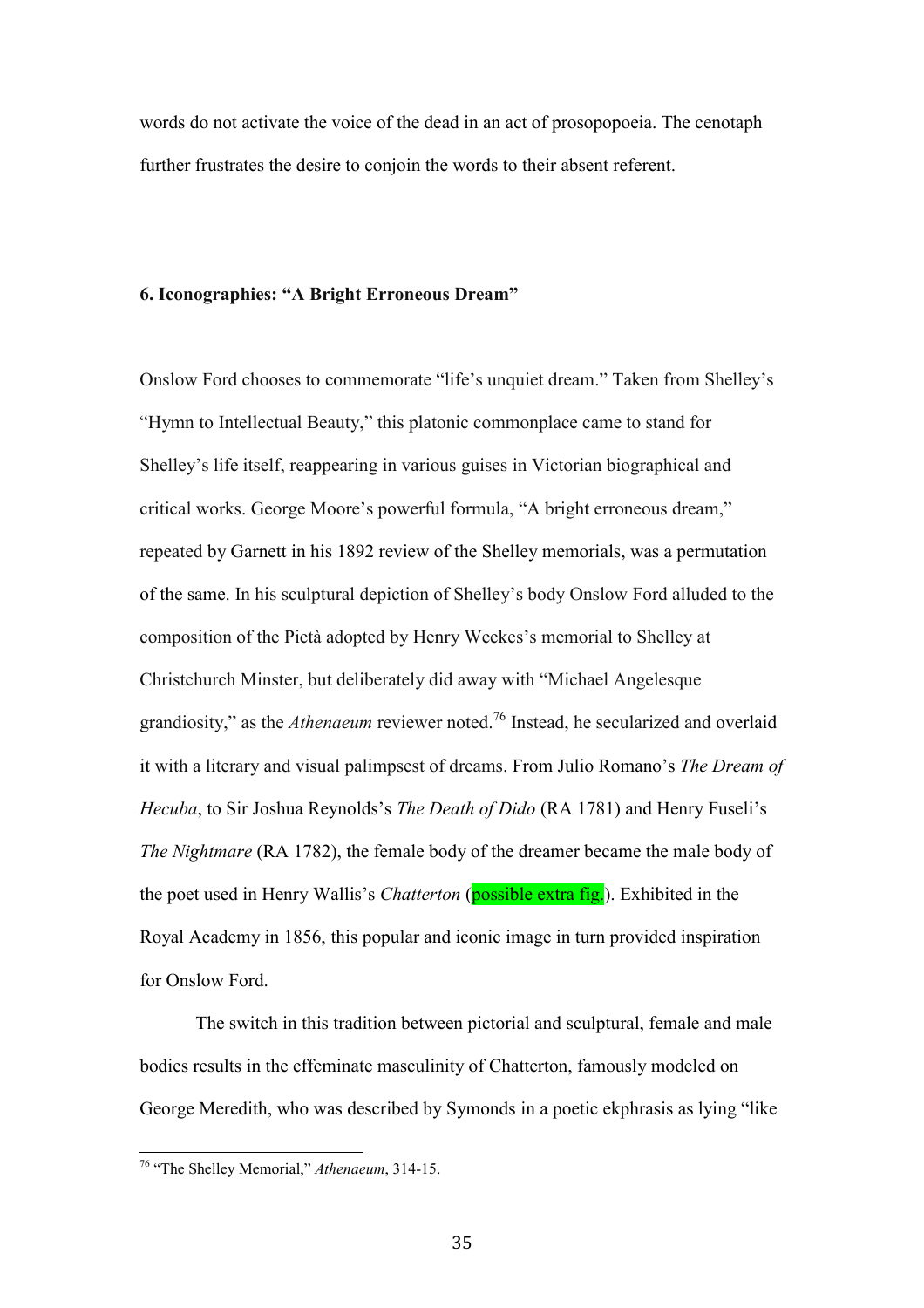sculptured marble / Fashioned from some Grecian's brain / For a young Adonis sleeping / Till the Zephyrs wake again."<sup>77</sup> Symonds astutely captures the sculptural intertext of Wallis's painting, revealed by the patch of white skin visible through the unbuttoned shirt, which is in such stark contrast to the chromatic luxuriance of the rest of the canvas, and subjects it to a decidedly homoerotic gaze, as Joseph Bristow and Rebecca N. Mitchell have pointed out.<sup>78</sup> The arrangement of the body and elegiac mood of Onslow Ford's memorial suggests obvious parallels between Chatterton and Shelley, both romantics with controversial reputations who died tragic premature deaths (Chatterton committed suicide at the age of seventeen).

Wallis and Onslow Ford restored to the body of the male poet the classical beauty that Wilde had missed in the medallion portrait of Keats. Their works turned the male body into an object of desire, as Symonds's homoerotic verses on *Chatterton* demonstrate, offering it for scrutiny as a potentially perverse body that resists fixed norms of gender and sexuality. In the case of Shelley, commentators had long found his sexuality problematic. On the one hand, Dowden's recent biography brought to late-Victorian readers lurid revelations about Shelley's inability to control his libido; on the other, several critics and biographers drew attention to Shelley's androgyny, the Italian critic Giuseppe Chiarini claiming that it was enough to look at a portrait of Shelley to see that "there is nothing strong or virile in his countenance: it is the

<sup>77</sup> Symonds, "For a Picture of the Dead Chatterton," *Fragilia Labilia (Written mostly between 1860 and 1862)* (Privately printed, 1884). Only twenty-five copies were printed of this collection where the poem on Wallis's picture features in the company of mostly homoerotic verse.

<sup>78</sup> Joseph Bristow and Rebecca N. Mitchell, *Oscar Wilde's Chatterton: Literary History, Romanticism, and the Art of Forgery* (New Haven and London: Yale University Press, 2015), 88.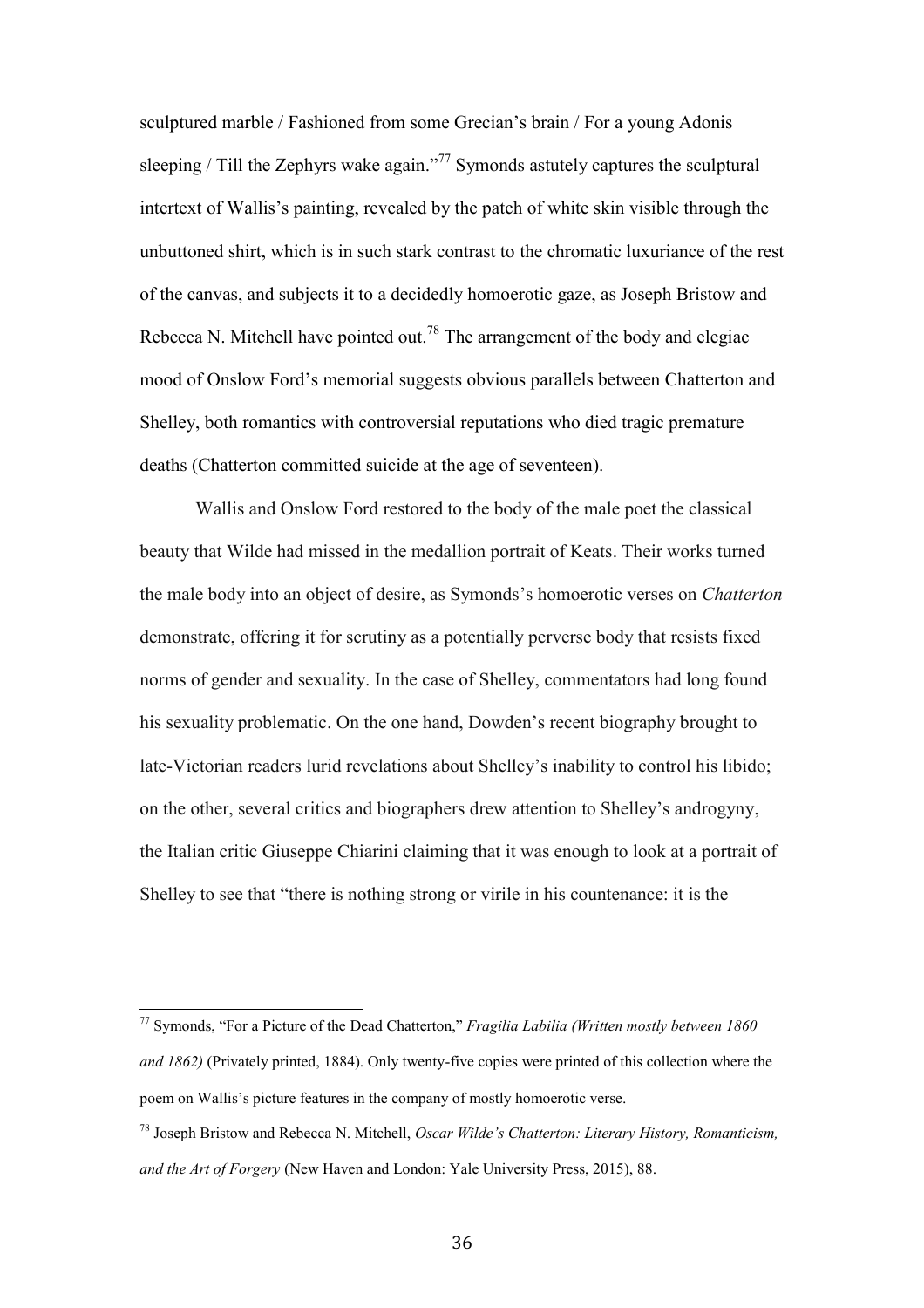countenance of a youth, a maiden, a seraphim."<sup>79</sup> Arnold's image of the "beautiful and ineffectual angel, beating in the void his luminous wings in vain" uses the same androgynous imagery in a more negative light, recasting the angel's sexual indeterminacy as inability to create.

The two, apparently paradoxical, images of the hyper-sexed and a-sexed male body can in fact be reconciled in an eighteenth-century model of effeminacy, of which Shelley appeared to the Victorians as a somewhat belated representative. Yet in the late-Victorian period the cultural category of effeminacy was undergoing a cultural transition as a distinct male homosexual identity started to emerge. The way that Shelley's body gets caught in this cultural shift can be seen in Symonds's biography, where Shelley's "almost feminine" looks, <sup>80</sup> together with his sensitivity, gentleness, sweetness, and his inability to fit into the crude all-male environment of the public school, all look forward to a narrative of homosexual *Bildung* that Symonds would use in his own autobiography. When Symonds describes one of Shelley's boyhood crushes at school as the "kind of passionate attachment that often precedes love in fervent natures" it is possible to hear the language of Victorian uranism creep into his prose.<sup>81</sup> Symonds wants to discover a queer Shelley (not so much a practising homosexual as a model for homosexual readers), so that even Shelley's "flight towards the region of impossible ideals" can be read as a gloss on what in *Studies of the Greek Poets* and other writings he calls "*l'amour de* 

<sup>79</sup> Giuseppe Chiarini, "Percy Bysshe Shelley," in *Ombre e Figure: Saggi Critici* (Rome: Sommaruga, 1883), 5-49, here. 22. The original quotation reads: "Guardate un ritratto dello Shelley: niente di forte e di virile in quel volto; vi pare il volto di un fanciullo, di una giovinetta, di un serafino." <sup>80</sup> Symonds, *Shelley*, 23.

 $81$  *Ibid.*, 10.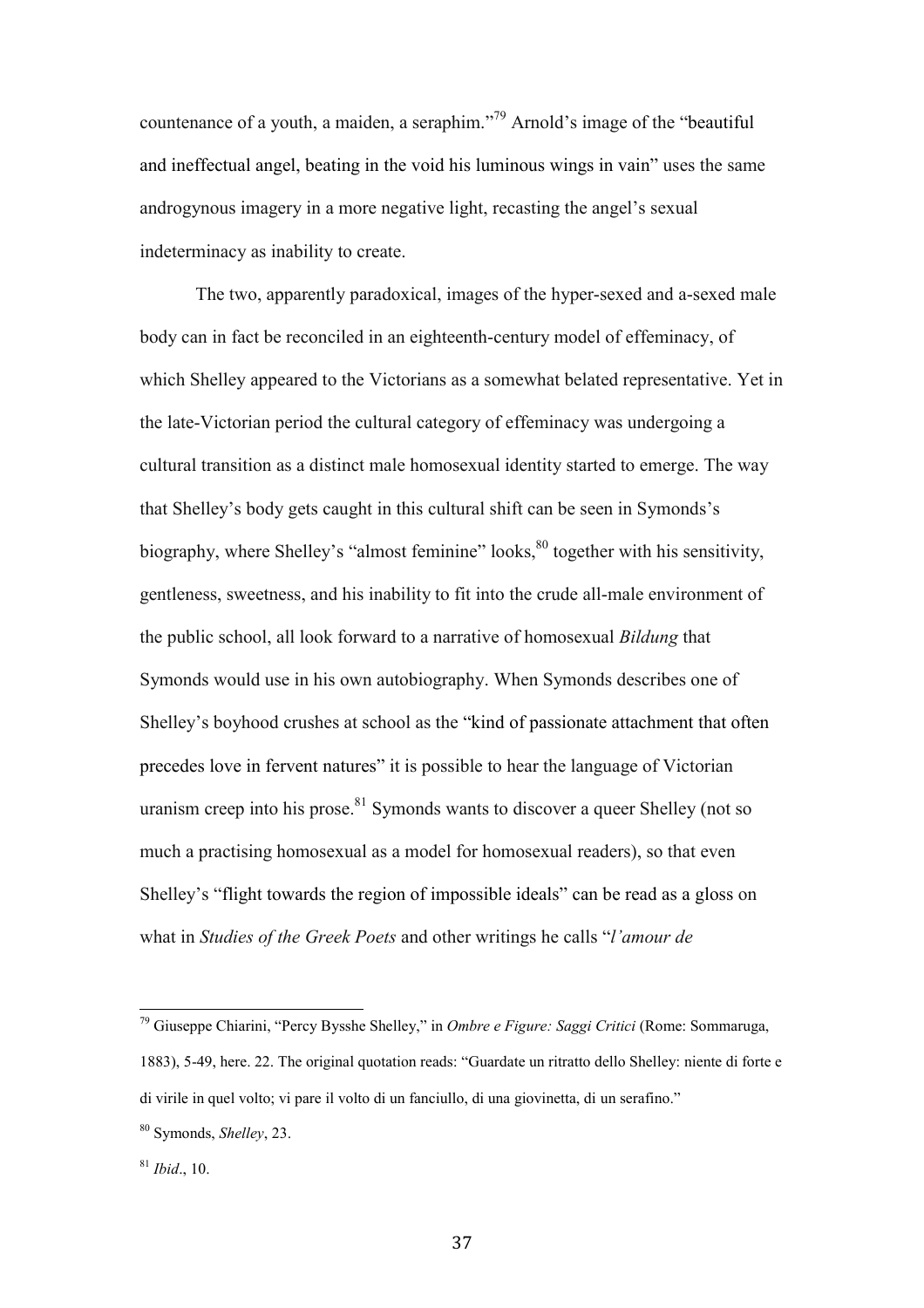*l'impossible*" – an expression that he uses to spiritualize homoerotic desire.<sup>82</sup> Shelley's Platonism could also now be read in an explicitly homoerotic key. The depiction of masculinity in Onslow Ford's memorial brings into view the queer Shelley that we glimpse in Symonds's writings, playing on an established Victorian tradition of representing homosexual feelings in an elegiac key that spans from Tennyson's *In Memoriam* to A. E. Housman and to Symonds's own verses. Pater's image of the Greek youth "still red with life in the grave" and Symonds's comparison of the dead Chatterton to Adonis also belong to this same tradition, which, as we have seen, was heavily invested in classical sculpture as an art form that provided inspiration for how male homoerotic desire could be made visible with none of the pejorative connotations attached to it in modern times. Onslow Ford's *Shelley Memorial* thus came into being in a culture that was discovering new and sometimes transgressive meanings in the poetic and sculptural male body. In fact, rumours circulated that Onslow Ford had used a female model for the statue (his son later claimed that it was he who had posed as the model).<sup>83</sup> This further tale of sexual ambiguity in the potential switch of male and female bodies alerts us to one last sculptural echo in Onslow Ford's monument: the Borghese Hermaphrodite in the Louvre – a Hellenistic statue that depicts the sensuous, slightly twisted form of a double-sexed body, asleep and resting on a bed.

<sup>82</sup> Symonds, resp. *Shelley*, p. 41. For Symonds's use of "*l'amour de l'impossible*" and its meanings in Symonds and Wilde, see Horst Schroeder, "ΕΡΩΣ ΤΩΝ ΑΔΥΝΑΤΩΝ – L'amour de l'impossible – A Graeco-French Collocation in 'The Critic as Artist,'", *Notes and Queries* 40, no. 1 (March 1993), 52- 53.

<sup>83</sup> David J. Getsy, *Body Doubles: Sculpture in Britain, 1877-1905* (New Haven and London: Yale University Press, 2004), 131 and 202.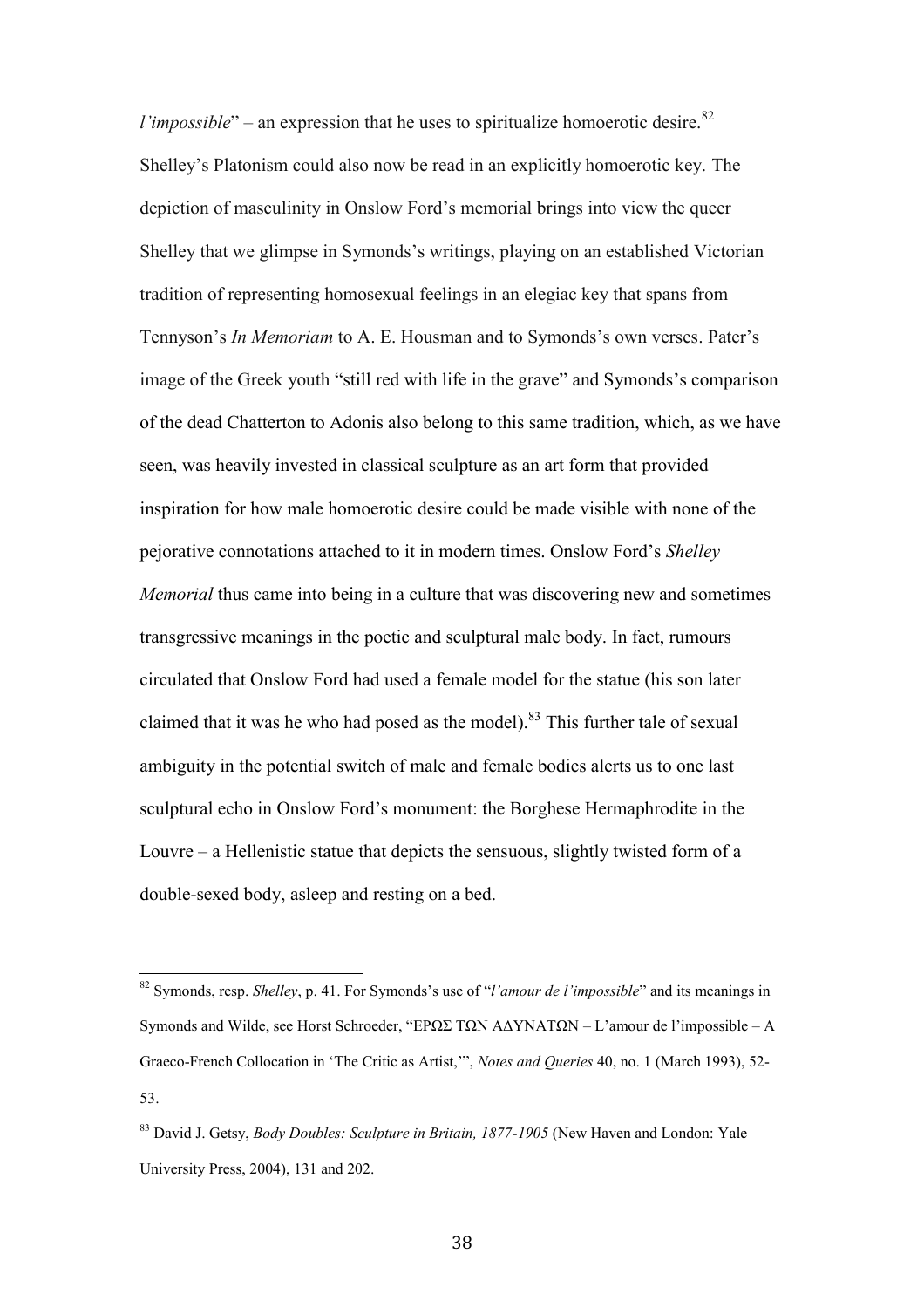The mythic body of the Hermaphrodite is, like Onslow Ford's Shelley, also the product of a death by water: in Ovid's *Metamorphoses* the beautiful youth Hermaphroditus is raped by the Nymph Salmacis, who leaps on him as he is bathing in a pond and prays to the gods that their bodies may never be disentangled; her prayer is granted but the two emerge as one new, conjoined being that carries both male and female sexual characteristics. Both Winckelmann and Pater had celebrated the hermaphrodite as embodying the Greek sculptural idea of harmony and supreme or ideal beauty ("ein Bild hoher Schönheit [und] idealisch") – the latter in a passage in his essay on Winckelmann that he excised from later editions of *The Renaissance*. 84 But it was A. C. Swinburne who, in one of the most controversial lyrics in *Poems and Ballads* (1866), provided an extended reverie that brought the full imaginative potential of the Hermaphrodite's body to the attention of his Victorian contemporaries (this poem was one of the most widely discussed and attacked by reviewers). "Hermaphroditus" is an ekphrasis of the Louvre Hermaphrodite in four sonnets, in which he sets up a dialogue between textual and sculptural versions of the myth. Swinburne's interpretation of the hermaphrodite is remarkable not only for refusing to see the hermaphroditic body as grotesque but also for rewriting its sterility into a source of powerful creative energy. The beginning of the second sonnet encapsulates these characteristics:

### Where between sleep and life some brief space is,

<sup>84</sup> Johann Joachim Winckelmann, *Sämtliche Werke*, ed. Joseph Eiselein, 12 vols (Donauöschingen: Verlag Deutscher Classiker, 1825-29), 4:76; and Pater, *The Renaissance*, 263. See Catriona MacLeod, *Embodying Ambiguity: Androgyny and Aesthetics from Winckelmann to Keller* (Detroit: Wayne State University Press, 1998), 30-31; and Lene Østermark-Joahnsen, *Walter Pater and the Language of Sculpture* (Farnham and Burlington VT: Ashgate, 2011), 119.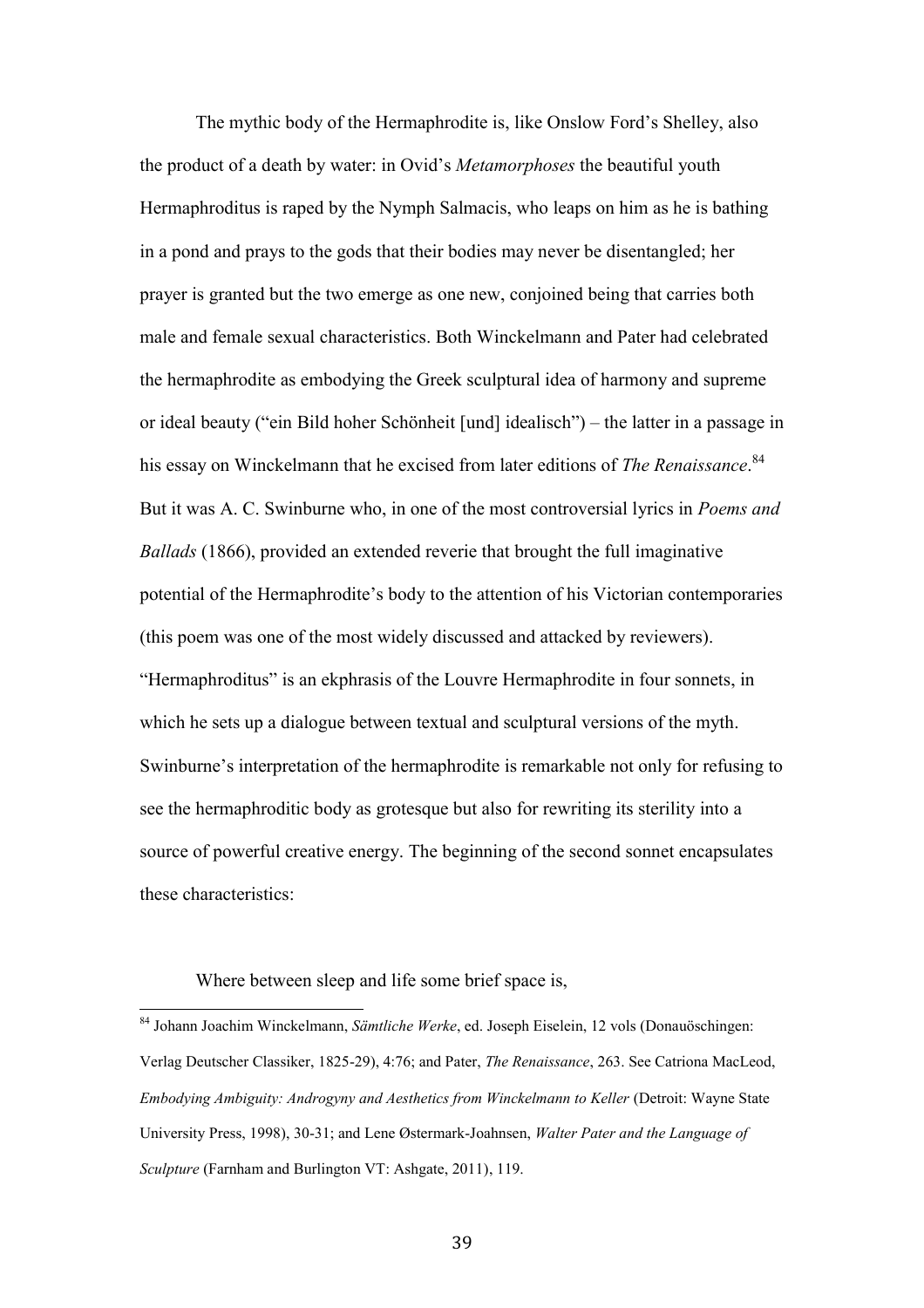With love like gold bound round about the head, Sex to sweet sex with lips and limbs is wed, Turning the fruitful feud of hers and his To the waste wedlock of a sterile kiss; Yet from them something like as fire is shed That shall not be assuaged till death be dead, Though neither life nor sleep can find out this.<sup>85</sup>

Swinburne, who was an enthusiastic admirer of Shelley and would shortly rewrite Arnold's image of the ineffectual angel into "an archangel winged and weaponed for angel's work,"<sup>86</sup> interprets the sexual in-between-ness of the Hermaphrodite as the potential for self-creation, poetic invention, and artistic freedom. Shelley's deathsleep in the Oxford memorial looks back to the sleep of the Hermaphrodite. It celebrates provisionality, becoming, and the metamorphic power of art: it is a suspended state between masculinity and femininity, death and life that revitalizes the possibility of Shelley's "bright erroneous dream."

## **7. Perspectives: Walking, Looking, Unbuilding Lines of Sight**

 $\overline{a}$ 

The figure of the hermaphrodite exhibits the possibilities of sculpture. As a threedimensional medium that depends on both movement and time, sculpture complicates

<sup>85</sup> A. C. Swinburne, *Poems and Ballads and Atalanta in Calydon*, ed. Kenneth Haynes (Harmondsworth: Penguin, 2000), 66.

<sup>86</sup> A. C. Swinburne, "Notes on the Text of Shelley," in *Essays and Studies* (London: Chatto and Windus, 1875): 184-237, here 216. The essay was originally published in the *Fortnightly Review* in May 1869.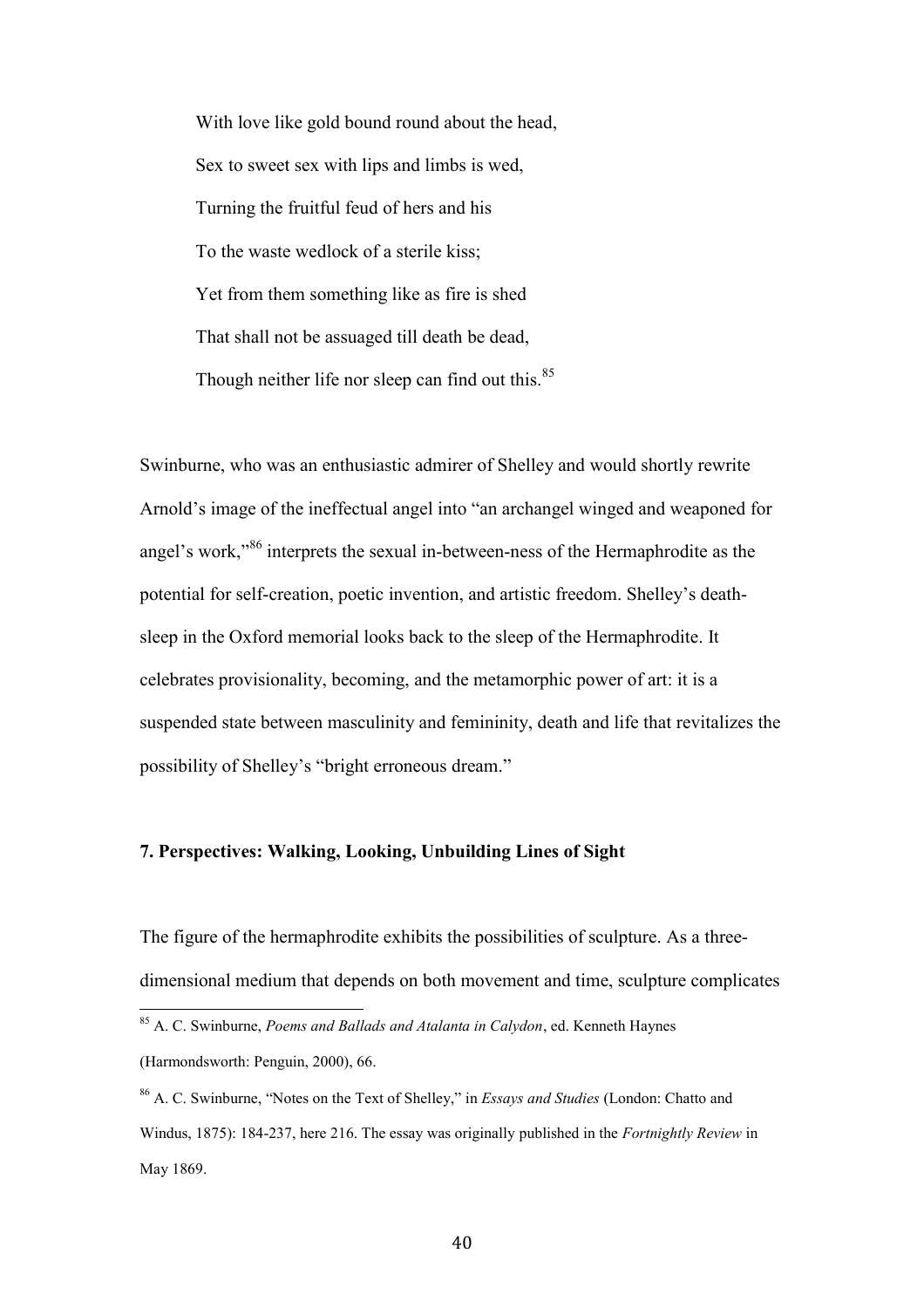G. E. Lessing's definition of the boundaries between the arts. If the visual arts can tell a story as a point in time by placing bodies next to one another in space, the positioning of the viewer marks one way in which sculpture differs from painting. How can metamorphosis be stilled in an image? In what ways can different arts shape the myth of the hermaphrodite into a definite form? In sculpture its classical form finds its ideal temporal unveiling. This process of change depends on circumambient viewing. What appears to be a female recumbent form seen from behind suddenly discloses its genital surprise as the point of view shifts upon walking around the sculpture.

At first sight, Onslow Ford's *Memorial* plays with the opposite subject position, a recumbent form lying on its back, exposing its frontal side offered upwards to the sky and the viewer. The architectural framing of the *Memorial* encourages this privileged line of sight on the recumbent sculpture. Standing on the threshold of the cenotaph, in the semi-dark interior, the viewer observes the radiant form of the poet lighted from above by an unseen source. The central perspective focuses the eye on the poet's frontal image, with the phallus in full view; it leaves no doubt about Shelley's masculinity. This privileged point of view is inscribed in the architectural layout of the cenotaph, punctuated by two seating positions, which invite the viewer to stop and contemplate the sculpture from two concentric points of observation, one above and the other just below the chamber's enclosure.<sup>87</sup> Viewers who could enter the enclosure and go down the steps that lead into the cenotaph would find themselves in the circular space of the chamber. This inner circle encourages walking around the sculpture, opening up alternative possibilities. Taking in the body's unveiling, part

<sup>87</sup> Basil Champneys, Design for the *Shelley Memorial*, University College, Oxford, Bodleian Library, University of Oxford, Abinger Papers, MS. Abinger c. 83, fol. 38.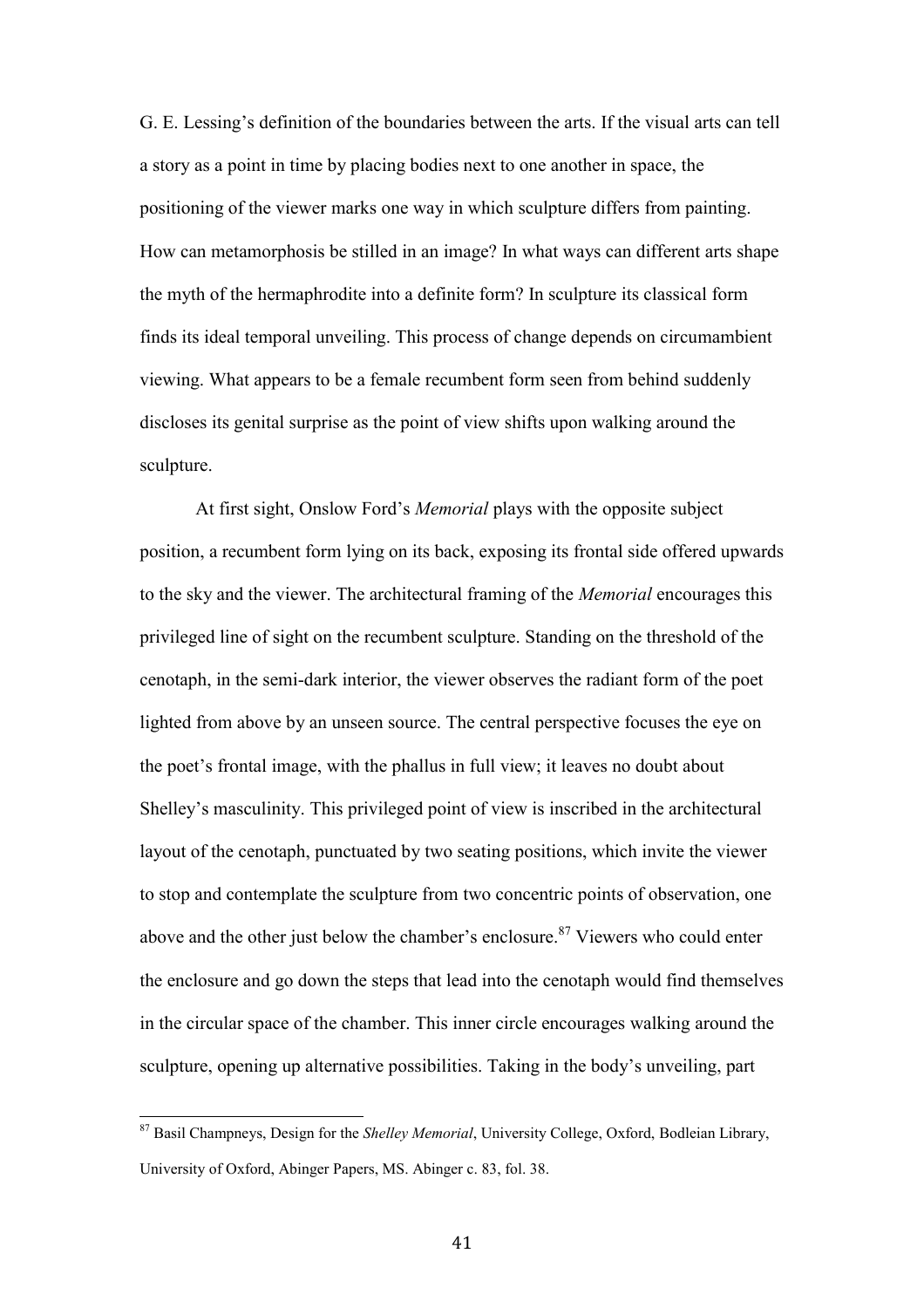after part, brings into view the feminine curve of the poet's buttocks  $(f_ig. 4)$ . Looking at the sculpture from the opposite side then reverses the gender positions of the viewer. From the back, the body of the poet can seem sexed female.

Sculpture as a form unfolds through movement in space, unravels the static frontal view encouraged by the external architectural partitions of the visible, and disrupts the architectural attempt to frame the body's sexual significations. In the inner circle, the viewer is included in perambulatory ways of seeing sculpture, which enhance the hermaphroditical form's verbal unveiling. Its subversive logic disrupts attempts to distinguish anatomical attributes by either/or operators or to order them into a sequence through the narrative of metamorphosis. By contrast, the hermaphrodite intermingles forms through a both/and dynamics. Its form appears obliquely by glimpses, disturbs the orthodox view, opens up alternative rear views and sidelines. The wont of sculpture in the expanded field of the *Memorial* goes against what the architectural frame wants the viewer to see.

Crowning decades of attempts to control the poet's reputation and restore his corpus, on 14 June 1893, Lady Shelley solemnly handed over the gold key of the Shelley Chamber to the Master of University College.<sup>88</sup> The rear view, like the private papers and the *omissis* in Shelley's Symposium translation, were reserved to an exclusive, "fit" audience. Shelley's own reflections on the apotheosis of the poet tell another story, in which mutability constantly rearranges questionable shapes. The imaginary metamorphosis that Shelley traces in "The Cloud" refuses to be fixed:

For after the rain when with never a stain

<sup>88</sup> *The Times* (15 June 1893): 11.